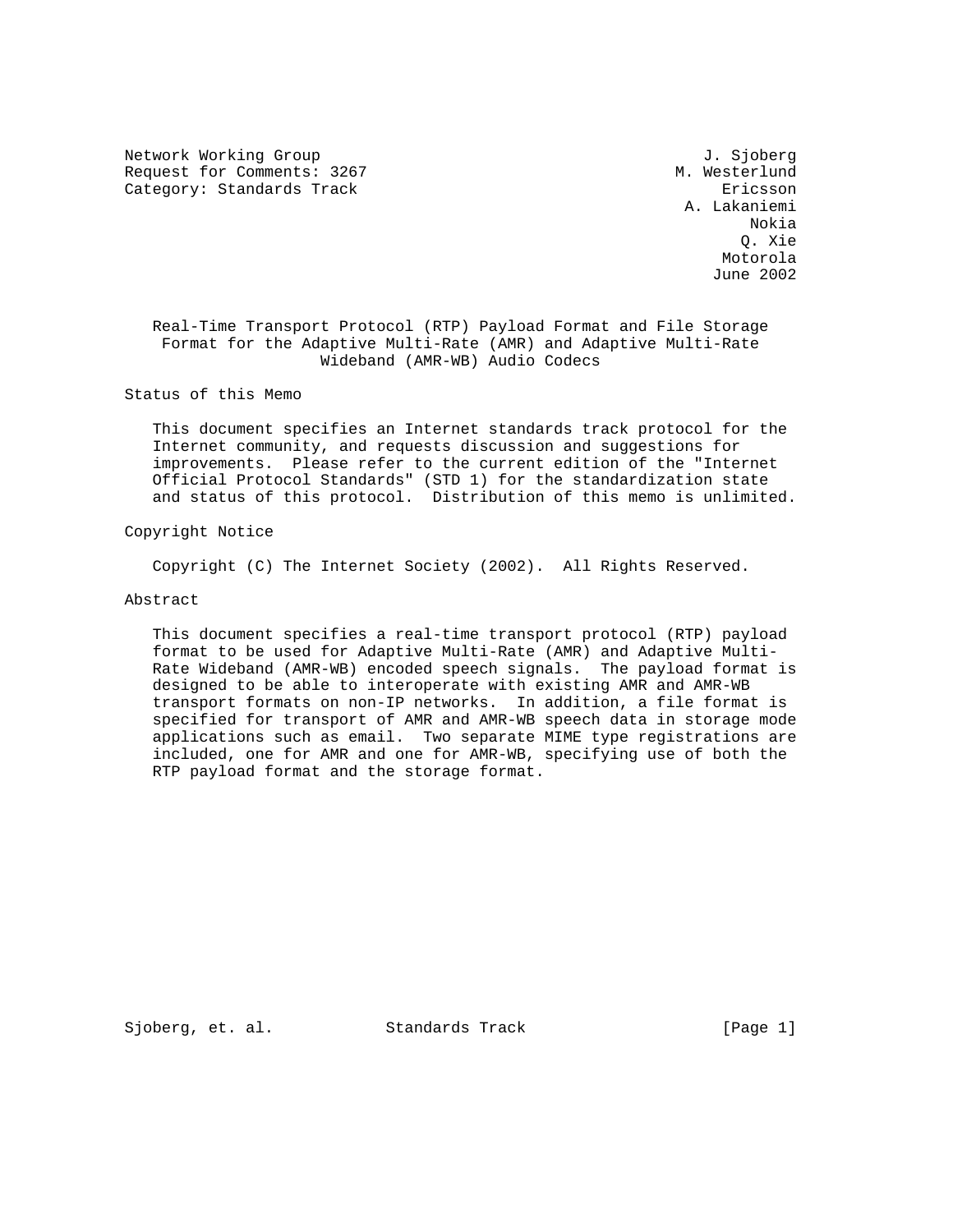# Table of Contents

| 3. Background on AMR/AMR-WB and Design Principles 4            |  |
|----------------------------------------------------------------|--|
| 3.1. The Adaptive Multi-Rate (AMR) Speech Codec 4              |  |
| 3.2. The Adaptive Multi-Rate Wideband (AMR-WB) Speech Codec 5  |  |
| 3.3. Multi-rate Encoding and Mode Adaptation 5                 |  |
| 3.4. Voice Activity Detection and Discontinuous Transmission 6 |  |
|                                                                |  |
|                                                                |  |
|                                                                |  |
|                                                                |  |
| 3.7.1. Use of Forward Error Correction (FEC) 9                 |  |
| 3.7.2. Use of Frame Interleaving11                             |  |
| 3.8. Bandwidth Efficient or Octet-aligned Mode11               |  |
| 3.9. AMR or AMR-WB Speech over IP scenarios12                  |  |
| 4. AMR and AMR-WB RTP Payload Formats14                        |  |
|                                                                |  |
|                                                                |  |
|                                                                |  |
|                                                                |  |
| 4.3.2. The Payload Table of Contents17                         |  |
|                                                                |  |
| 4.3.4. Algorithm for Forming the Payload20                     |  |
|                                                                |  |
| 4.3.5.1. Single Channel Payload Carrying a Single Frame21      |  |
| 4.3.5.2. Single Channel Payload Carrying Multiple Frames22     |  |
| 4.3.5.3. Multi-Channel Payload Carrying Multiple Frames23      |  |
|                                                                |  |
|                                                                |  |
| 4.4.2. The Payload Table of Contents and Frame CRCs26          |  |
| 4.4.2.1. Use of Frame CRC for UED over IP28                    |  |
|                                                                |  |
| 4.4.4. Methods for Forming the Payload30                       |  |
|                                                                |  |
| 4.4.5.1. Basic Single Channel Payload Carrying                 |  |
| Multiple Frames32                                              |  |
| 4.4.5.2. Two Channel Payload with CRC, Interleaving,           |  |
| and Robust-sorting32                                           |  |
| 4.5. Implementation Considerations33                           |  |
|                                                                |  |
|                                                                |  |
|                                                                |  |
|                                                                |  |
|                                                                |  |
|                                                                |  |
|                                                                |  |
|                                                                |  |

Sjoberg, et. al. Standards Track [Page 2]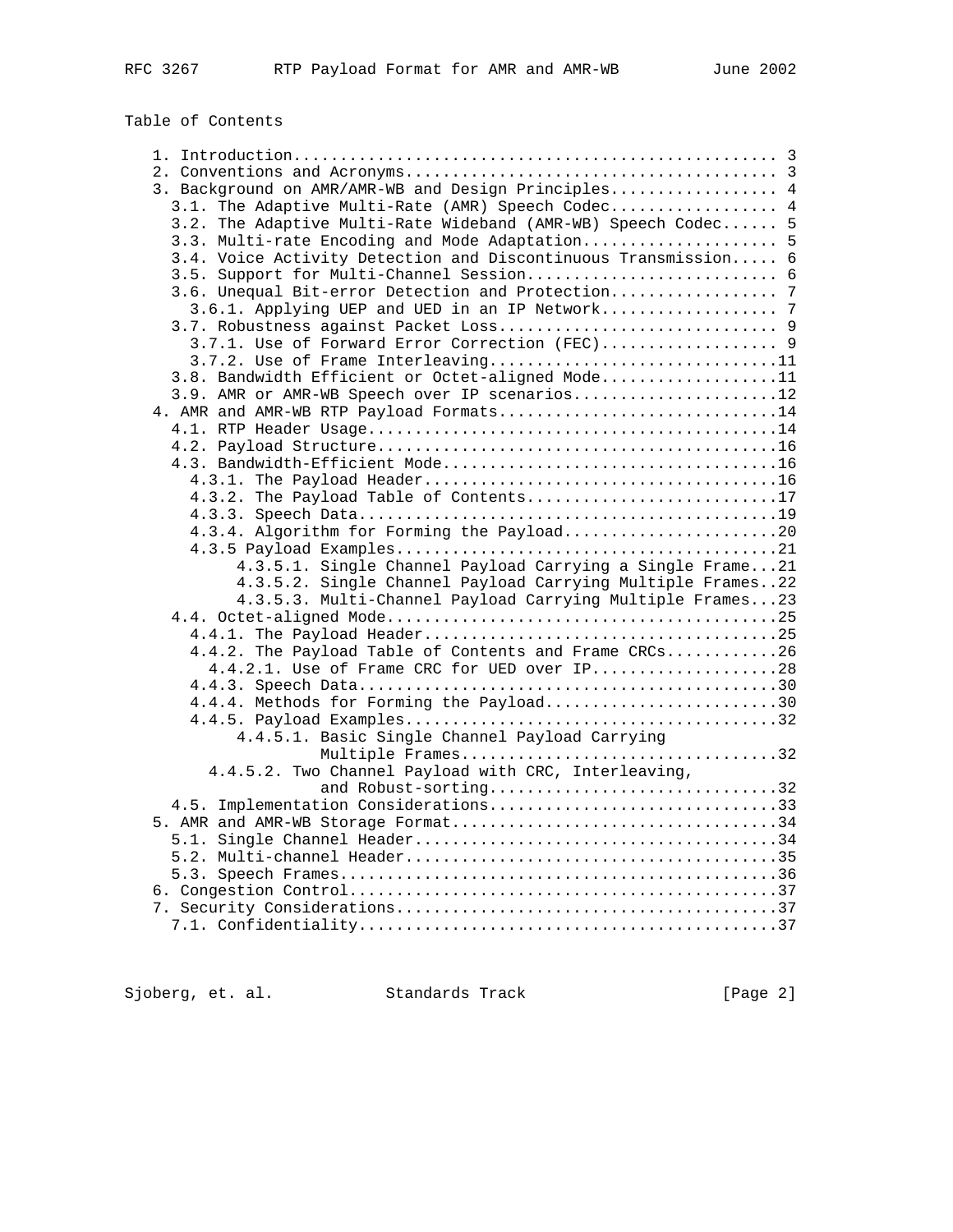| 8.3. Mapping MIME Parameters into SDP44 |  |
|-----------------------------------------|--|
|                                         |  |
|                                         |  |
|                                         |  |
|                                         |  |
|                                         |  |

 12. Authors' Addresses.............................................48 13. Full Copyright Statement.......................................49

#### 1. Introduction

 This document specifies the payload format for packetization of AMR and AMR-WB encoded speech signals into the Real-time Transport Protocol (RTP) [8]. The payload format supports transmission of multiple channels, multiple frames per payload, the use of fast codec mode adaptation, robustness against packet loss and bit errors, and interoperation with existing AMR and AMR-WB transport formats on non-IP networks, as described in Section 3.

 The payload format itself is specified in Section 4. A related file format is specified in Section 5 for transport of AMR and AMR-WB speech data in storage mode applications such as email. In Section 8, two separate MIME type registrations are provided, one for AMR and one for AMR-WB.

 Even though this RTP payload format definition supports the transport of both AMR and AMR-WB speech, it is important to remember that AMR and AMR-WB are two different codecs and they are always handled as different payload types in RTP.

2. Conventions and Acronyms

 The key words "MUST", "MUST NOT", "REQUIRED", "SHALL", "SHALL NOT", "SHOULD", "SHOULD NOT", "RECOMMENDED", "MAY", and "OPTIONAL" in this document are to be interpreted as described in RFC2119 [5].

The following acronyms are used in this document:

 3GPP - the Third Generation Partnership Project AMR - Adaptive Multi-Rate Codec AMR-WB - Adaptive Multi-Rate Wideband Codec CMR - Codec Mode Request CN - Comfort Noise DTX - Discontinuous Transmission

Sjoberg, et. al. Standards Track [Page 3]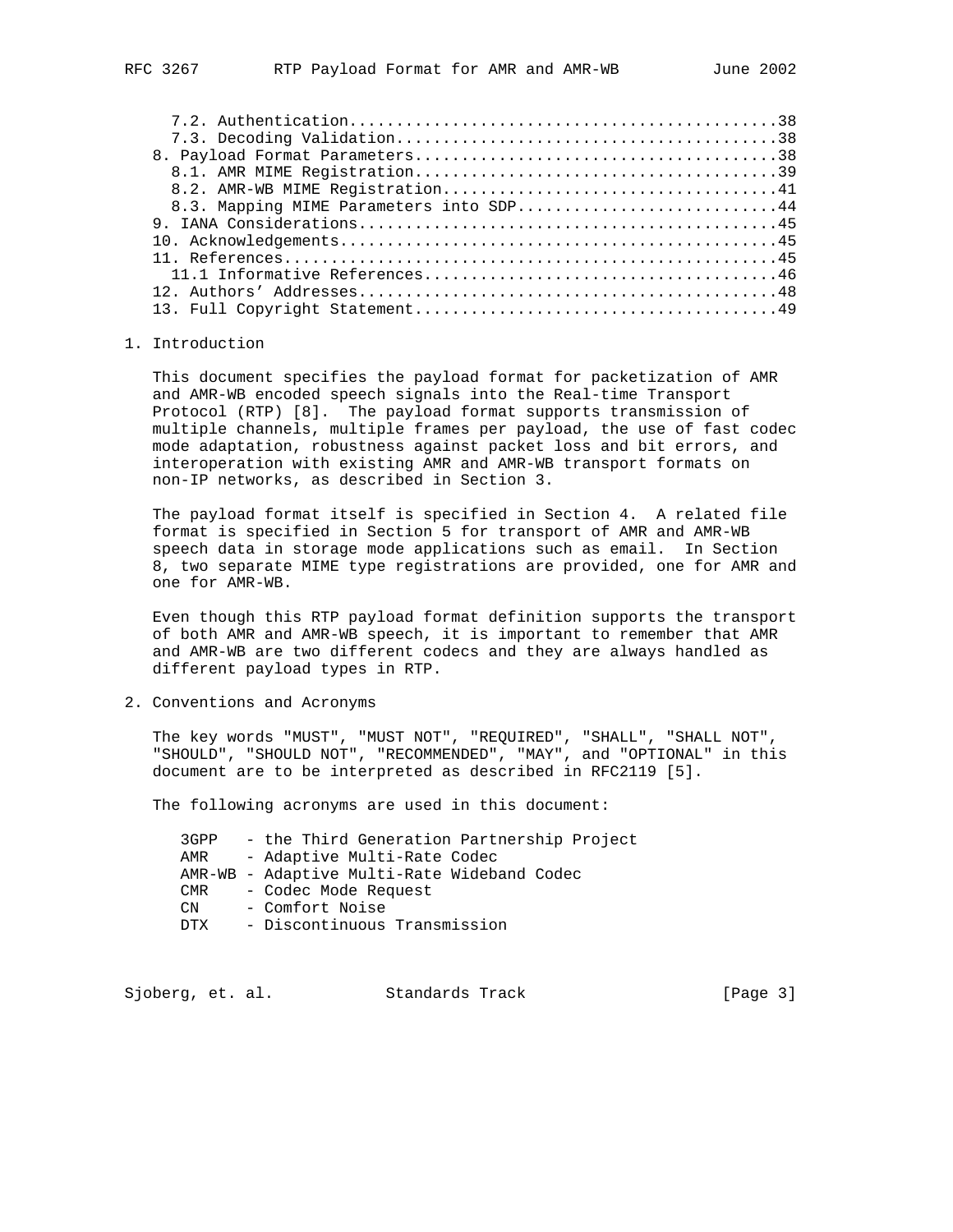| ETSI<br><b>FEC</b><br><b>SCR</b><br>SID | - European Telecommunications Standards Institute<br>- Forward Error Correction<br>- Source Controlled Rate Operation<br>- Silence Indicator (the frames containing only CN<br>parameters) |
|-----------------------------------------|--------------------------------------------------------------------------------------------------------------------------------------------------------------------------------------------|
| VAD                                     | - Voice Activity Detection                                                                                                                                                                 |
| UED                                     | - Unequal Error Detection                                                                                                                                                                  |
| UEP                                     | - Unequal Error Protection                                                                                                                                                                 |

 The term "frame-block" is used in this document to describe the time-synchronized set of speech frames in a multi-channel AMR or AMR-WB session. In particular, in an N-channel session, a frame block will contain N speech frames, one from each of the channels, and all N speech frames represents exactly the same time period.

3. Background on AMR/AMR-WB and Design Principles

 AMR and AMR-WB were originally designed for circuit-switched mobile radio systems. Due to their flexibility and robustness, they are also suitable for other real-time speech communication services over packet-switched networks such as the Internet.

 Because of the flexibility of these codecs, the behavior in a particular application is controlled by several parameters that select options or specify the acceptable values for a variable. These options and variables are described in general terms at appropriate points in the text of this specification as parameters to be established through out-of-band means. In Section 8, all of the parameters are specified in the form of MIME subtype registrations for the AMR and AMR-WB encodings. The method used to signal these parameters at session setup or to arrange prior agreement of the participants is beyond the scope of this document; however, Section 8.3 provides a mapping of the parameters into the Session Description Protocol (SDP) [11] for those applications that use SDP.

3.1. The Adaptive Multi-Rate (AMR) Speech Codec

 The AMR codecs was originally developed and standardized by the European Telecommunications Standards Institute (ETSI) for GSM cellular systems. It is now chosen by the Third Generation Partnership Project (3GPP) as the mandatory codec for third generation (3G) cellular systems [1].

 The AMR codec is a multi-mode codec that supports 8 narrow band speech encoding modes with bit rates between 4.75 and 12.2 kbps. The sampling frequency used in AMR is 8000 Hz and the speech encoding is performed on 20 ms speech frames. Therefore, each encoded AMR speech frame represents 160 samples of the original speech.

Sjoberg, et. al. Standards Track [Page 4]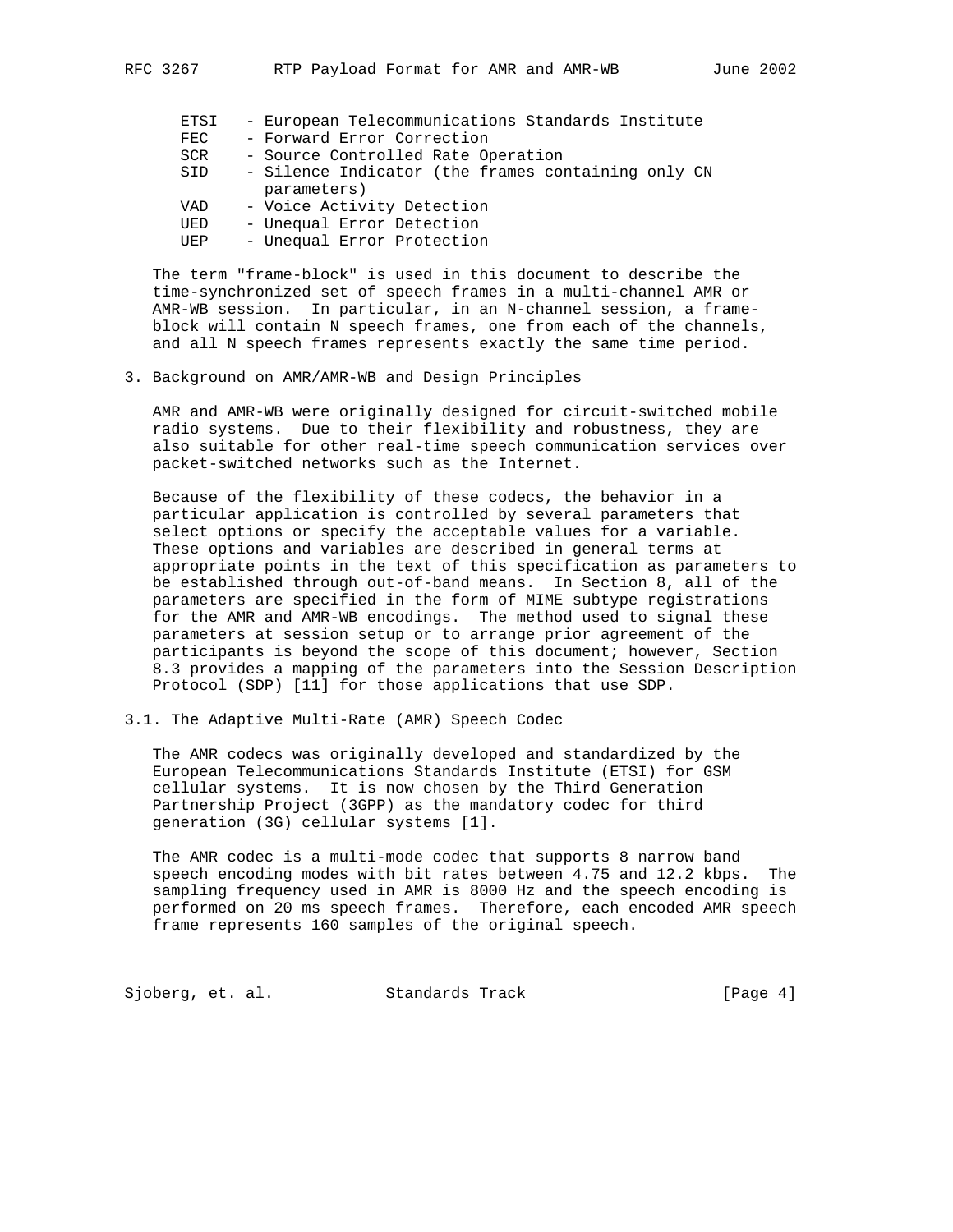Among the 8 AMR encoding modes, three are already separately adopted as standards of their own. Particularly, the 6.7 kbps mode is adopted as PDC-EFR [14], the 7.4 kbps mode as IS-641 codec in TDMA [13], and the 12.2 kbps mode as GSM-EFR [12].

3.2. The Adaptive Multi-Rate Wideband (AMR-WB) Speech Codec

 The Adaptive Multi-Rate Wideband (AMR-WB) speech codec [3] was originally developed by 3GPP to be used in GSM and 3G cellular systems.

 Similar to AMR, the AMR-WB codec is also a multi-mode speech codec. AMR-WB supports 9 wide band speech coding modes with respective bit rates ranging from 6.6 to 23.85 kbps. The sampling frequency used in AMR-WB is 16000 Hz and the speech processing is performed on 20 ms frames. This means that each AMR-WB encoded frame represents 320 speech samples.

3.3. Multi-rate Encoding and Mode Adaptation

 The multi-rate encoding (i.e., multi-mode) capability of AMR and AMR-WB is designed for preserving high speech quality under a wide range of transmission conditions.

 With AMR or AMR-WB, mobile radio systems are able to use available bandwidth as effectively as possible. E.g., in GSM it is possible to dynamically adjust the speech encoding rate during a session so as to continuously adapt to the varying transmission conditions by dividing the fixed overall bandwidth between speech data and error protective coding to enable best possible trade-off between speech compression rate and error tolerance. To perform mode adaptation, the decoder (speech receiver) needs to signal the encoder (speech sender) the new mode it prefers. This mode change signal is called Codec Mode Request or CMR.

 Since in most sessions speech is sent in both directions between the two ends, the mode requests from the decoder at one end to the encoder at the other end are piggy-backed over the speech frames in the reverse direction. In other words, there is no out-of-band signaling needed for sending CMRs.

 Every AMR or AMR-WB codec implementation is required to support all the respective speech coding modes defined by the codec and must be able to handle mode switching to any of the modes at any time. However, some transport systems may impose limitations in the number of modes supported and how often the mode can change due to bandwidth

Sjoberg, et. al. Standards Track [Page 5]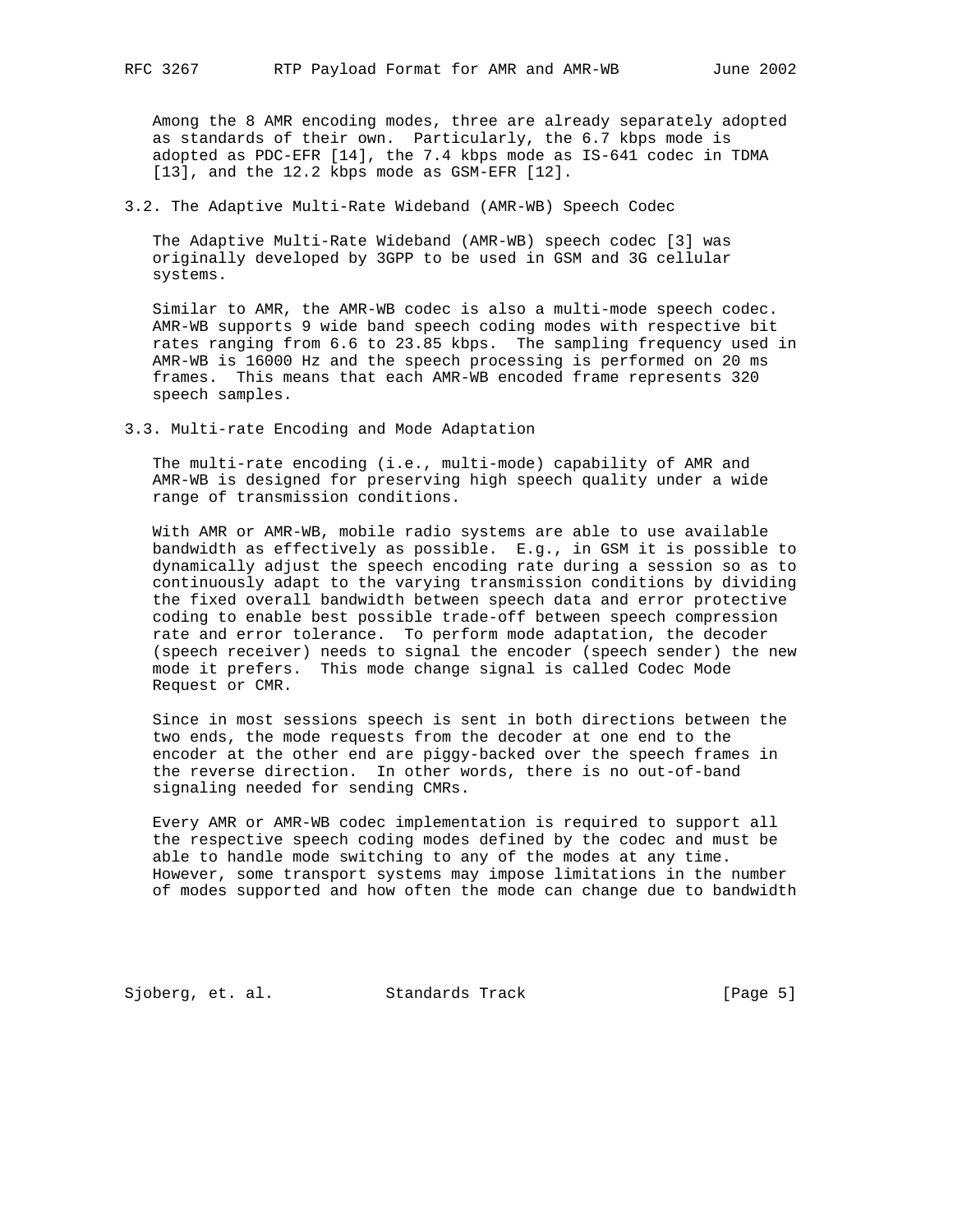limitations or other constraints. For this reason, the decoder is allowed to indicate its acceptance of a particular mode or a subset of the defined modes for the session using out-of-band means.

 For example, the GSM radio link can only use a subset of at most four different modes in a given session. This subset can be any combination of the 8 AMR modes for an AMR session or any combination of the 9 AMR-WB modes for an AMR-WB session.

 Moreover, for better interoperability with GSM through a gateway, the decoder is allowed to use out-of-band means to set the minimum number of frames between two mode changes and to limit the mode change among neighboring modes only.

 Section 8 specifies a set of MIME parameters that may be used to signal these mode adaptation controls at session setup.

3.4. Voice Activity Detection and Discontinuous Transmission

 Both codecs support voice activity detection (VAD) and generation of comfort noise (CN) parameters during silence periods. Hence, the codecs have the option to reduce the number of transmitted bits and packets during silence periods to a minimum. The operation of sending CN parameters at regular intervals during silence periods is usually called discontinuous transmission (DTX) or source controlled rate (SCR) operation. The AMR or AMR-WB frames containing CN parameters are called Silence Indicator (SID) frames. See more details about VAD and DTX functionality in [9] and [10].

3.5. Support for Multi-Channel Session

 Both the RTP payload format and the storage format defined in this document support multi-channel audio content (e.g., a stereophonic speech session).

 Although AMR and AMR-WB codecs themselves do not support encoding of multi-channel audio content into a single bit stream, they can be used to separately encode and decode each of the individual channels.

 To transport (or store) the separately encoded multi-channel content, the speech frames for all channels that are framed and encoded for the same 20 ms periods are logically collected in a frame-block.

 At the session setup, out-of-band signaling must be used to indicate the number of channels in the session and the order of the speech frames from different channels in each frame-block. When using SDP for signaling, the number of channels is specified in the rtpmap

Sjoberg, et. al. Standards Track [Page 6]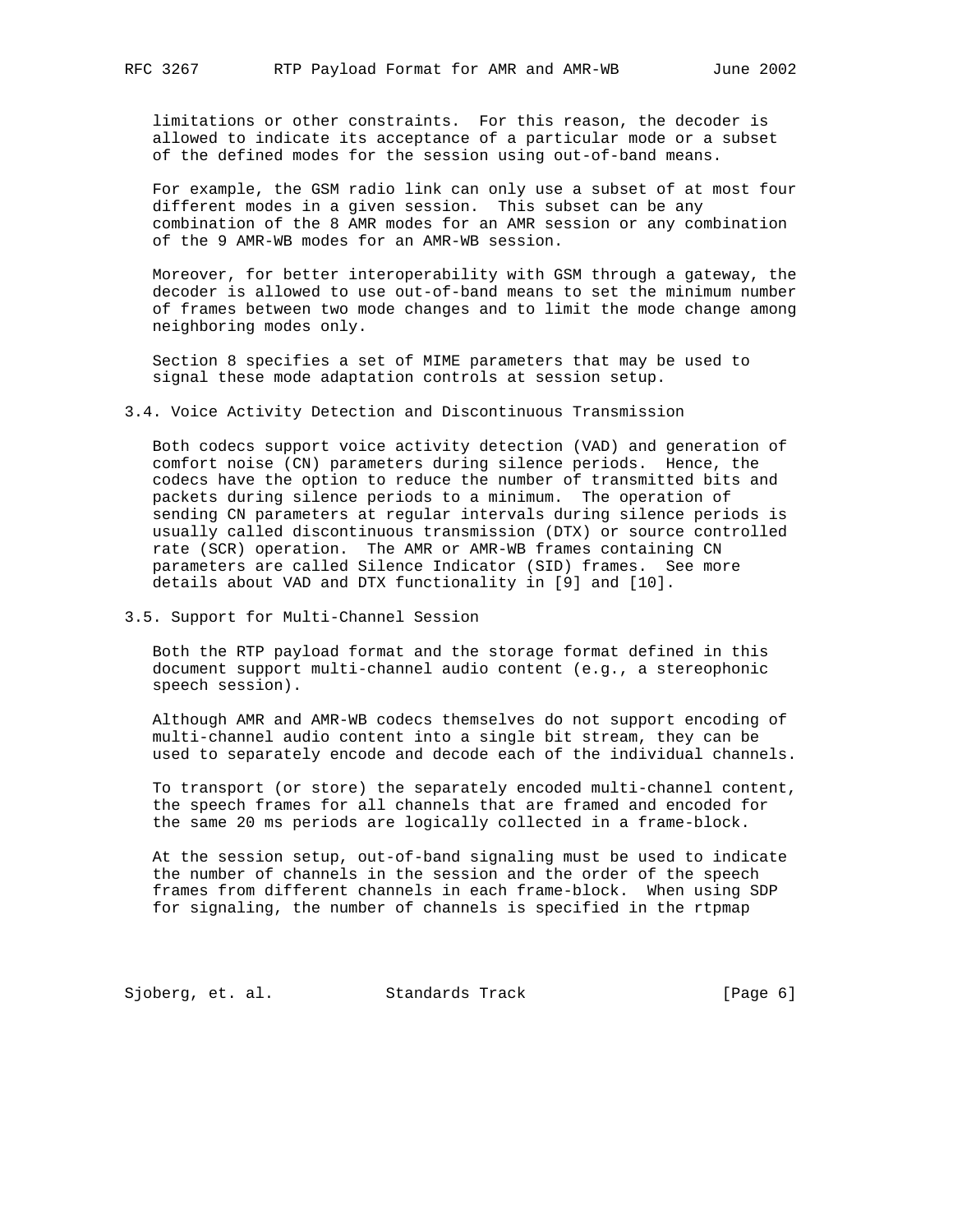attribute and the order of channels carried in each frame-block is implied by the number of channels as specified in Section 4.1 in [24].

3.6. Unequal Bit-error Detection and Protection

 The speech bits encoded in each AMR or AMR-WB frame have different perceptual sensitivity to bit errors. This property has been exploited in cellular systems to achieve better voice quality by using unequal error protection and detection (UEP and UED) mechanisms.

 The UEP/UED mechanisms focus the protection and detection of corrupted bits to the perceptually most sensitive bits in an AMR or AMR-WB frame. In particular, speech bits in an AMR or AMR-WB frame are divided into class A, B, and C, where bits in class A are most sensitive and bits in class C least sensitive (see Table 1 below for AMR and [4] for AMR-WB). A frame is only declared damaged if there are bit errors found in the most sensitive bits, i.e., the class A bits. On the other hand, it is acceptable to have some bit errors in the other bits, i.e., class B and C bits.

| Index | Mode     | bits | Class A total speech<br>bits |
|-------|----------|------|------------------------------|
| 0     | AMR 4.75 | 42   | 95                           |
| 1     | AMR 5.15 | 49   | 103                          |
| 2     | AMR 5.9  | 55   | 118                          |
| 3     | AMR 6.7  | 58   | 134                          |
| 4     | AMR 7.4  | 61   | 148                          |
| 5     | AMR 7.95 | 75   | 159                          |
| 6     | AMR 10.2 | 65   | 204                          |
| 7     | AMR 12.2 | 81   | 244                          |
| 8     | AMR SID  | 39   | 39                           |

Table 1. The number of class A bits for the AMR codec.

 Moreover, a damaged frame is still useful for error concealment at the decoder since some of the less sensitive bits can still be used. This approach can improve the speech quality compared to discarding the damaged frame.

3.6.1. Applying UEP and UED in an IP Network

 To take full advantage of the bit-error robustness of the AMR and AMR-WB codec, the RTP payload format is designed to facilitate UEP/UED in an IP network. It should be noted however that the utilization of UEP and UED discussed below is OPTIONAL.

Sjoberg, et. al. Standards Track [Page 7]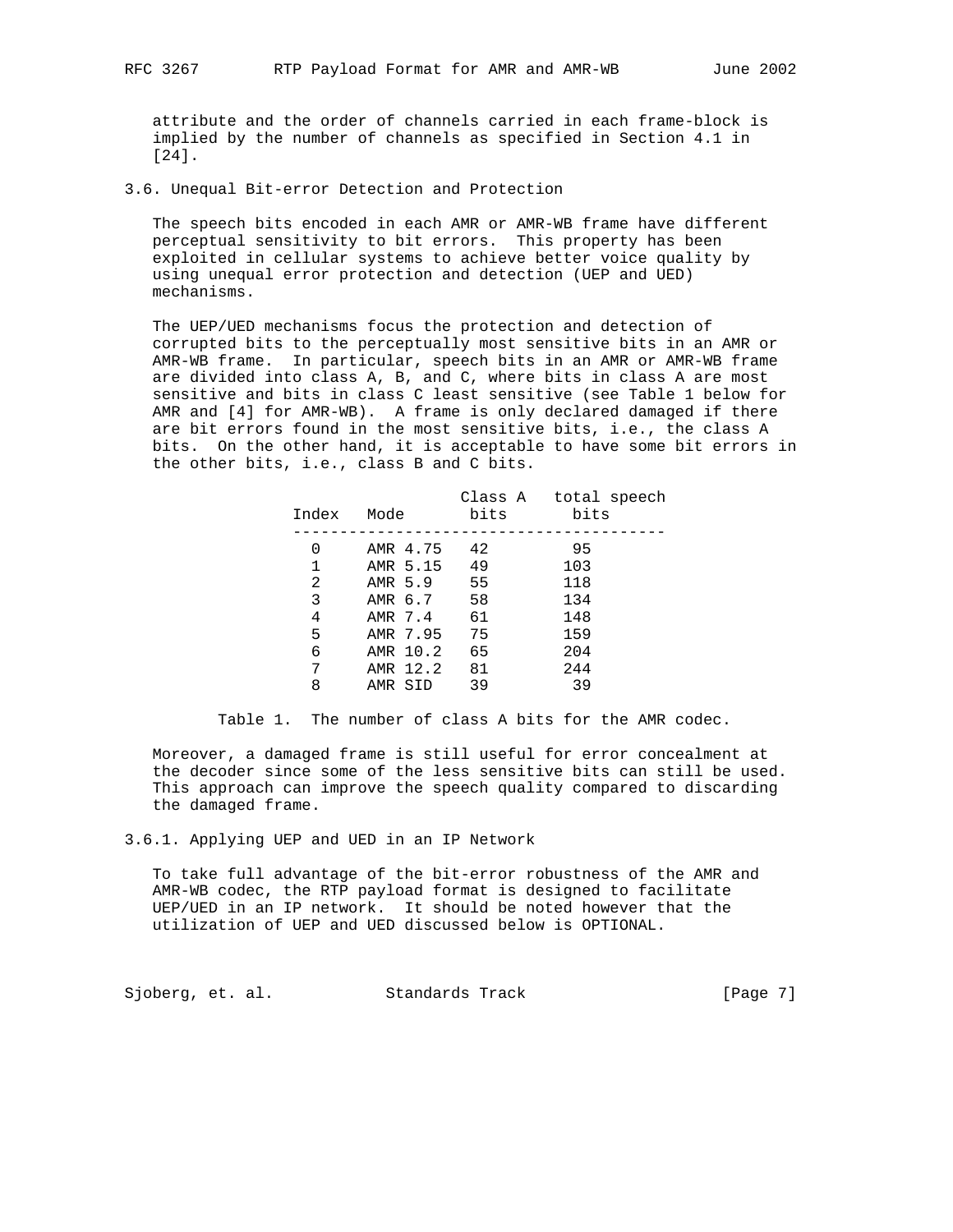UEP/UED in an IP network can be achieved by detecting bit errors in class A bits and tolerating bit errors in class B/C bits of the AMR or AMR-WB frame(s) in each RTP payload.

 Today there exist some link layers that do not discard packets with bit errors, e.g., SLIP and some wireless links. With the Internet traffic pattern shifting towards a more multimedia-centric one, more link layers of such nature may emerge in the future. With transport layer support for partial checksums, for example those supported by UDP-Lite [15], bit error tolerant AMR and AMR-WB traffic could achieve better performance over these types of links.

 There are at least two basic approaches for carrying AMR and AMR-WB traffic over bit error tolerant IP networks:

- 1) Utilizing a partial checksum to cover headers and the most important speech bits of the payload. It is recommended that at least all class A bits are covered by the checksum.
- 2) Utilizing a partial checksum to only cover headers, but a frame CRC to cover the class A bits of each speech frame in the RTP payload.

 In either approach, at least part of the class B/C bits are left without error-check and thus bit error tolerance is achieved.

 Note, it is still important that the network designer pay attention to the class B and C residual bit error rate. Though less sensitive to errors than class A bits, class B and C bits are not insignificant and undetected errors in these bits cause degradation in speech quality. An example of residual error rates considered acceptable for AMR in UMTS can be found in [20] and for AMR-WB in [21].

 The application interface to the UEP/UED transport protocol (e.g., UDP-Lite) may not provide any control over the link error rate, especially in a gateway scenario. Therefore, it is incumbent upon the designer of a node with a link interface of this type to choose a residual bit error rate that is low enough to support applications such as AMR encoding when transmitting packets of a UEP/UED transport protocol.

 Approach 1 is a bit efficient, flexible and simple way, but comes with two disadvantages, namely, a) bit errors in protected speech bits will cause the payload to be discarded, and b) when transporting multiple frames in a payload there is the possibility that a single bit error in protected bits will cause all the frames to be discarded.

Sjoberg, et. al. Standards Track [Page 8]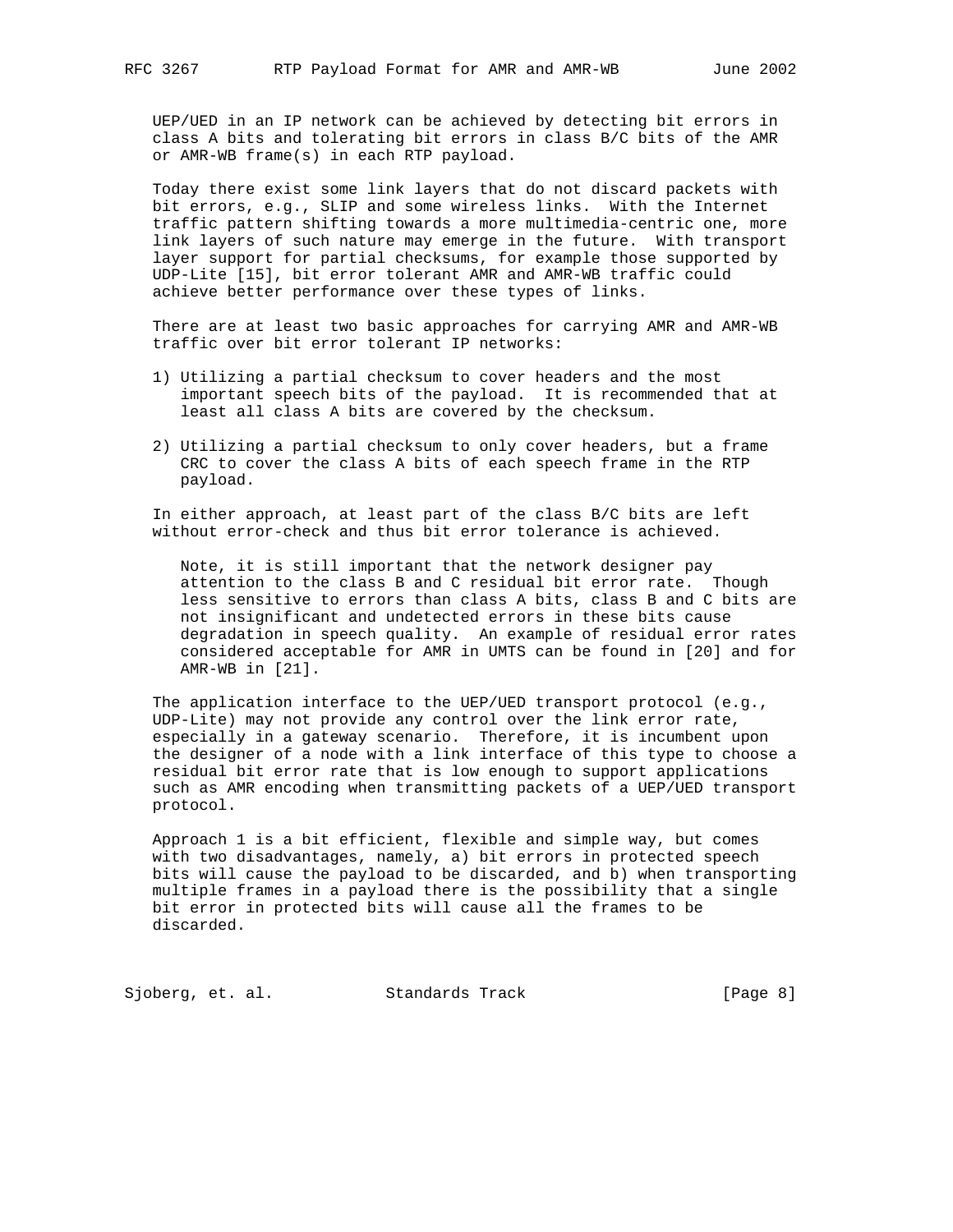These disadvantages can be avoided, if needed, with some overhead in the form of a frame-wise CRC (Approach 2). In problem a), the CRC makes it possible to detect bit errors in class A bits and use the frame for error concealment, which gives a small improvement in speech quality. For b), when transporting multiple frames in a payload, the CRCs remove the possibility that a single bit error in a class A bit will cause all the frames to be discarded. Avoiding that gives an improvement in speech quality when transporting multiple frames over links subject to bit errors.

 The choice between the above two approaches must be made based on the available bandwidth, and desired tolerance to bit errors. Neither solution is appropriate to all cases. Section 8 defines parameters that may be used at session setup to select between these approaches.

3.7. Robustness against Packet Loss

 The payload format supports several means, including forward error correction (FEC) and frame interleaving, to increase robustness against packet loss.

3.7.1. Use of Forward Error Correction (FEC)

 The simple scheme of repetition of previously sent data is one way of achieving FEC. Another possible scheme which is more bandwidth efficient is to use payload external FEC, e.g., RFC2733 [19], which generates extra packets containing repair data. The whole payload can also be sorted in sensitivity order to support external FEC schemes using UEP. There is also a work in progress on a generic version of such a scheme [18] that can be applied to AMR or AMR-WB payload transport.

 With AMR or AMR-WB, it is possible to use the multi-rate capability of the codec to send redundant copies of the same mode or of another mode, e.g., one with lower-bandwidth. We describe such a scheme next.

Sjoberg, et. al. Standards Track [Page 9]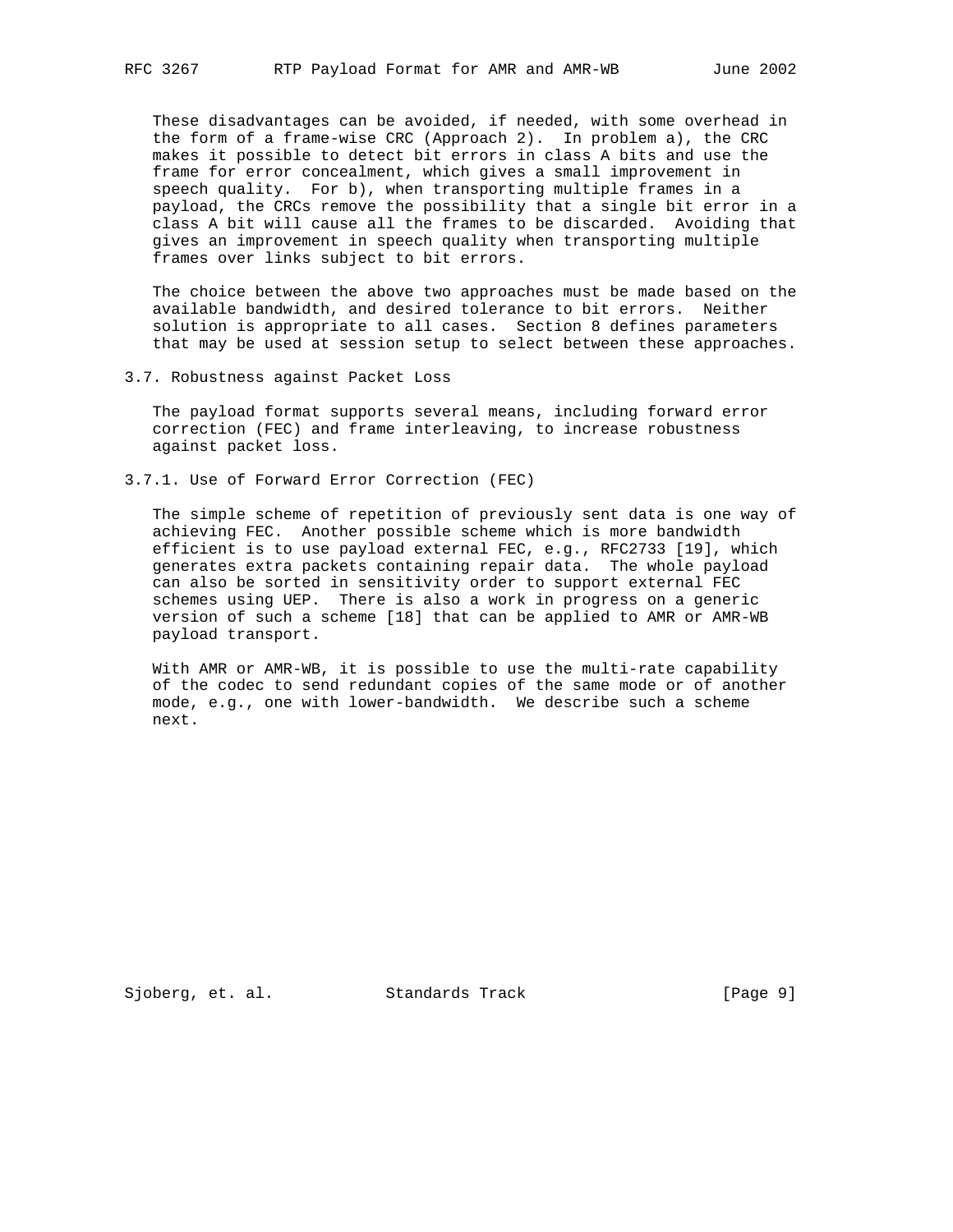This involves the simple retransmission of previously transmitted frame-blocks together with the current frame-block(s). This is done by using a sliding window to group the speech frame-blocks to send in each payload. Figure 1 below shows us an example.

 --+--------+--------+--------+--------+--------+--------+--------+--  $| f(n-2) | f(n-1) | f(n) | f(n+1) | f(n+2) | f(n+3) | f(n+4)$  --+--------+--------+--------+--------+--------+--------+--------+--  $\leftarrow--- p(n-1)$   $-- \left\langle - - - - p(n) \right\rangle$  $\left\langle - - - p(n+1) \right\rangle$  ---->  $\leftarrow---p(n+2)$  ----> <---- p(n+3) ---->  $\left\langle - - - - p(n+4) \right\rangle$  ---->

Figure 1: An example of redundant transmission.

 In this example each frame-block is retransmitted one time in the following RTP payload packet. Here,  $f(n-2)$ .. $f(n+4)$  denotes a sequence of speech frame-blocks and  $p(n-1) \nvert p(n+4)$  a sequence of payload packets.

 The use of this approach does not require signaling at the session setup. In other words, the speech sender can choose to use this scheme without consulting the receiver. This is because a packet containing redundant frames will not look different from a packet with only new frames. The receiver may receive multiple copies or versions (encoded with different modes) of a frame for a certain timestamp if no packet is lost. If multiple versions of the same speech frame are received, it is recommended that the mode with the highest rate be used by the speech decoder.

 This redundancy scheme provides the same functionality as the one described in RFC 2198 "RTP Payload for Redundant Audio Data" [24]. In most cases the mechanism in this payload format is more efficient and simpler than requiring both endpoints to support RFC 2198 in addition. There are two situations in which use of RFC 2198 is indicated: if the spread in time required between the primary and redundant encodings is larger than 5 frame times, the bandwidth overhead of RFC 2198 will be lower; or, if a non-AMR codec is desired for the redundant encoding, the AMR payload format won't be able to carry it.

 The sender is responsible for selecting an appropriate amount of redundancy based on feedback about the channel, e.g., in RTCP receiver reports. A sender should not base selection of FEC on the CMR, as this parameter most probably was set based on none-IP

Sjoberg, et. al. Standards Track [Page 10]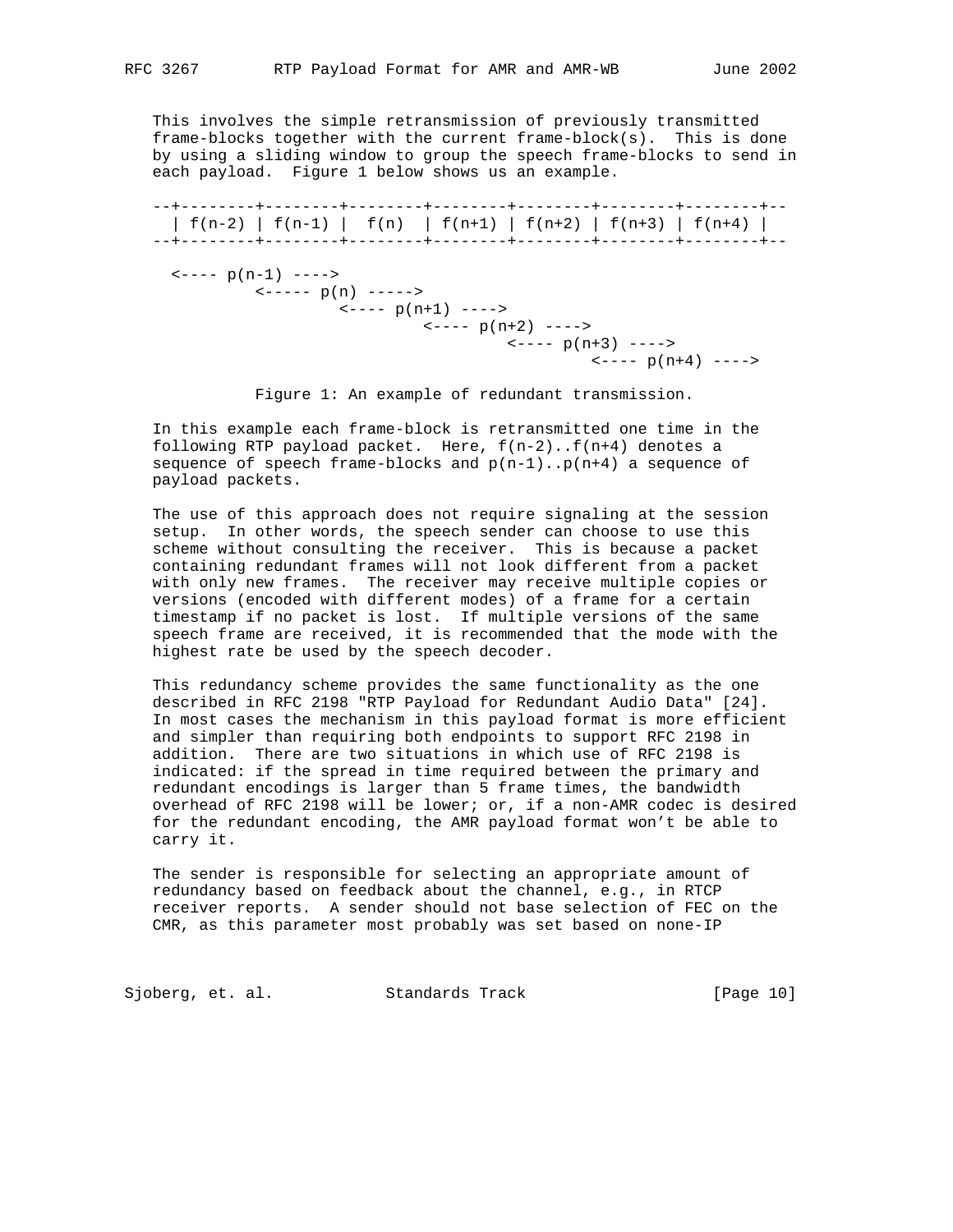information, e.g., radio link performance measures. The sender is also responsible for avoiding congestion, which may be exacerbated by redundancy (see Section 6 for more details).

3.7.2. Use of Frame Interleaving

 To decrease protocol overhead, the payload design allows several speech frame-blocks be encapsulated into a single RTP packet. One of the drawbacks of such an approach is that in case of packet loss this means loss of several consecutive speech frame-blocks, which usually causes clearly audible distortion in the reconstructed speech. Interleaving of frame-blocks can improve the speech quality in such cases by distributing the consecutive losses into a series of single frame-block losses. However, interleaving and bundling several frame-blocks per payload will also increase end-to-end delay and is therefore not appropriate for all types of applications. Streaming applications will most likely be able to exploit interleaving to improve speech quality in lossy transmission conditions.

 This payload design supports the use of frame interleaving as an option. For the encoder (speech sender) to use frame interleaving in its outbound RTP packets for a given session, the decoder (speech receiver) needs to indicate its support via out-of-band means (see Section 8).

3.8. Bandwidth Efficient or Octet-aligned Mode

 For a given session, the payload format can be either bandwidth efficient or octet aligned, depending on the mode of operation that is established for the session via out-of-band means.

 In the octet-aligned format, all the fields in a payload, including payload header, table of contents entries, and speech frames themselves, are individually aligned to octet boundaries to make implementations efficient. In the bandwidth efficient format only the full payload is octet aligned, so fewer padding bits are added.

 Note, octet alignment of a field or payload means that the last octet is padded with zeroes in the least significant bits to fill the octet. Also note that this padding is separate from padding indicated by the P bit in the RTP header.

 Between the two operation modes, only the octet-aligned mode has the capability to use the robust sorting, interleaving, and frame CRC to make the speech transport robust to packet loss and bit errors.

Sjoberg, et. al. Standards Track [Page 11]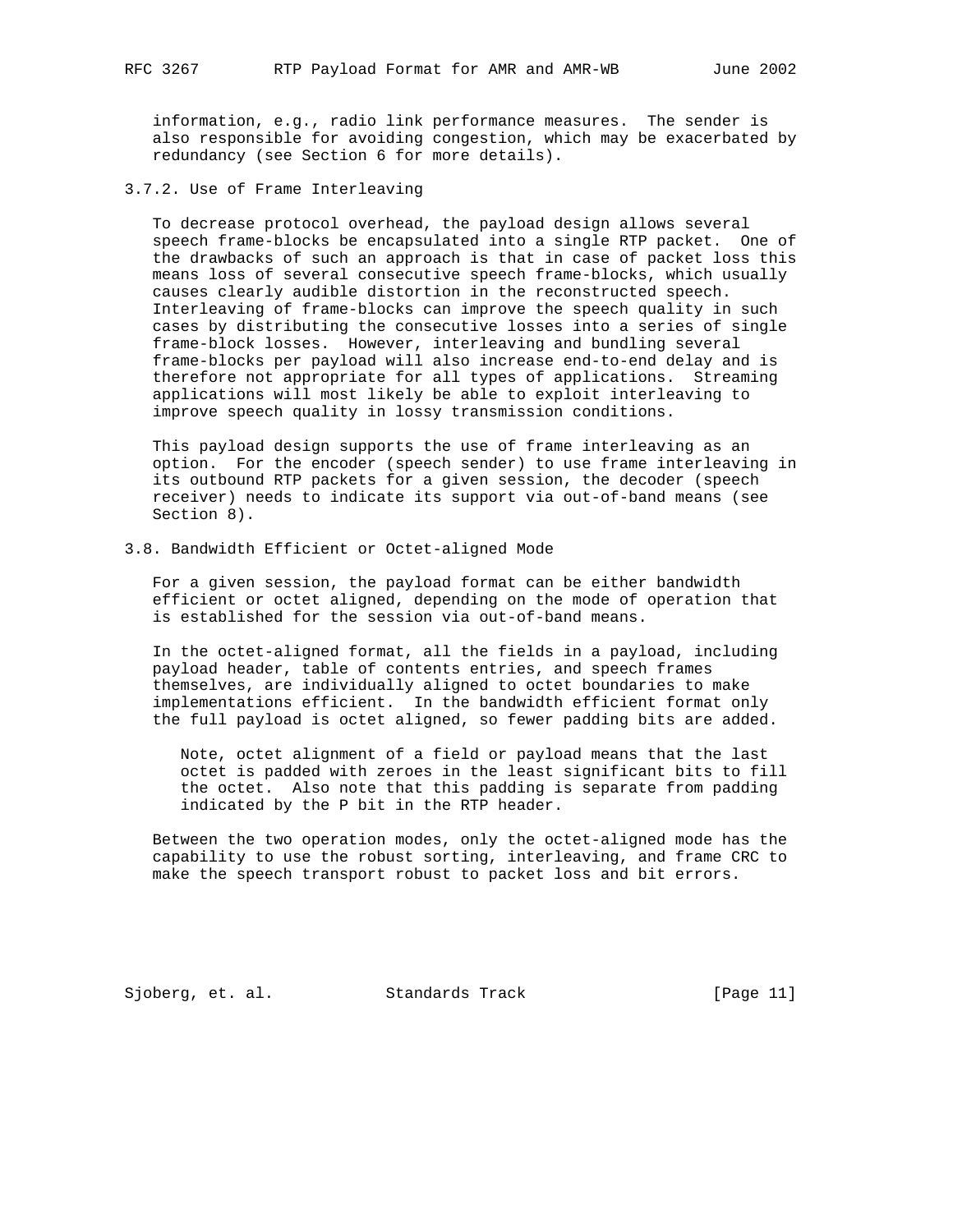# 3.9. AMR or AMR-WB Speech over IP scenarios

 The primary scenario for this payload format is IP end-to-end between two terminals, as shown in Figure 2. This payload format is expected to be useful for both conversational and streaming services.

|          | IP/UDP/RTP/AMR or |           |
|----------|-------------------|-----------|
| TERMINAI |                   | TERMINAI. |
|          | IP/UDP/RTP/AMR-WB |           |
|          |                   |           |

Figure 2: IP terminal to IP terminal scenario

 A conversational service puts requirements on the payload format. Low delay is one very important factor, i.e., few speech frame-blocks per payload packet. Low overhead is also required when the payload format traverses low bandwidth links, especially as the frequency of packets will be high. For low bandwidth links it also an advantage to support UED which allows a link provider to reduce delay and packet loss or to reduce the utilization of link resources.

 Streaming service has less strict real-time requirements and therefore can use a larger number of frame-blocks per packet than conversational service. This reduces the overhead from IP, UDP, and RTP headers. However, including several frame-blocks per packet makes the transmission more vulnerable to packet loss, so interleaving may be used to reduce the effect packet loss will have on speech quality. A streaming server handling a large number of clients also needs a payload format that requires as few resources as possible when doing packetization. The octet-aligned and interleaving modes require the least amount of resources, while CRC, robust sorting, and bandwidth efficient modes have higher demands.

 Another scenario occurs when AMR or AMR-WB encoded speech will be transmitted from a non-IP system (e.g., a GSM or 3GPP network) to an IP/UDP/RTP VoIP terminal, and/or vice versa, as depicted in Figure 3.

Sjoberg, et. al. Standards Track [Page 12]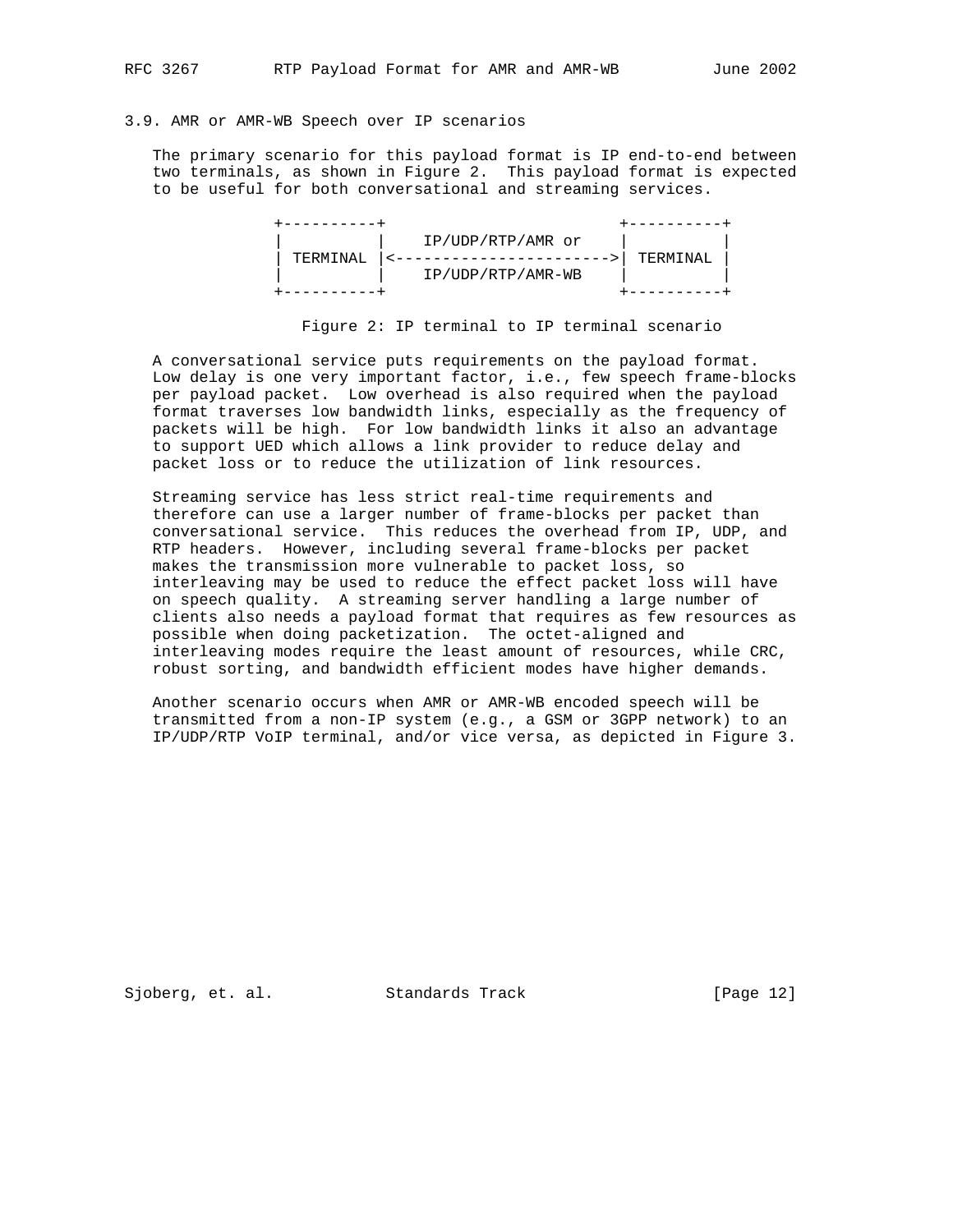

Figure 3: GW to VoIP terminal scenario

 In such a case, it is likely that the AMR or AMR-WB frame is packetized in a different way in the non-IP network and will need to be re-packetized into RTP at the gateway. Also, speech frames from the non-IP network may come with some UEP/UED information (e.g., a frame quality indicator) that will need to be preserved and forwarded on to the decoder along with the speech bits. This is specified in Section 4.3.2.

 AMR's capability to do fast mode switching is exploited in some non- IP networks to optimize speech quality. To preserve this functionality in scenarios including a gateway to an IP network, a codec mode request (CMR) field is needed. The gateway will be responsible for forwarding the CMR between the non-IP and IP parts in both directions. The IP terminal should follow the CMR forwarded by the gateway to optimize speech quality going to the non-IP decoder. The mode control algorithm in the gateway must accommodate the delay imposed by the IP network on the response to CMR by the IP terminal.

 The IP terminal should not set the CMR (see Section 4.3.1), but the gateway can set the CMR value on frames going toward the encoder in the non-IP part to optimize speech quality from that encoder to the gateway. The gateway can alternatively set a lower CMR value, if desired, as one means to control congestion on the IP network.

Sjoberg, et. al. Standards Track [Page 13]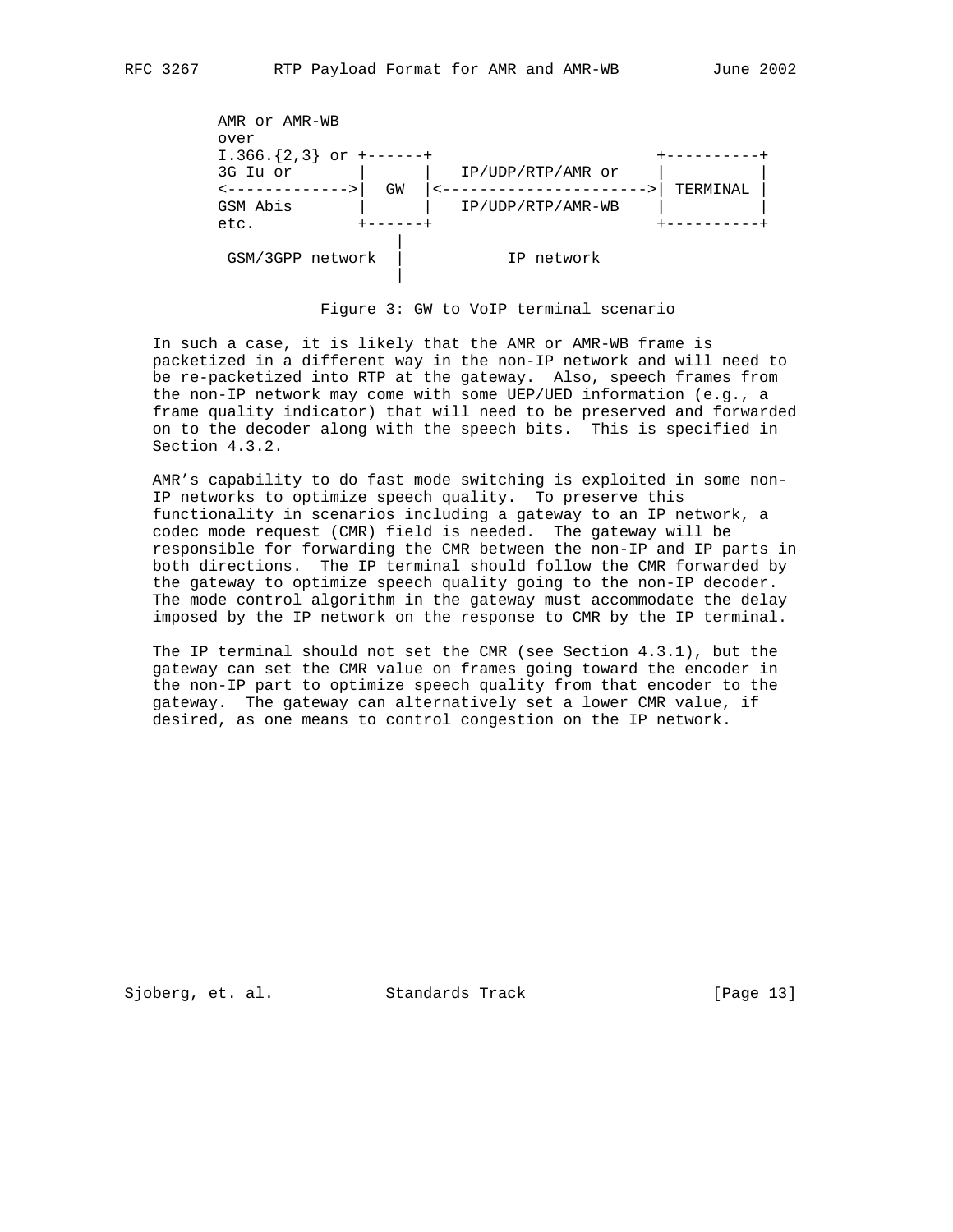A third likely scenario is that IP/UDP/RTP is used as transport between two non-IP systems, i.e., IP is originated and terminated in gateways on both sides of the IP transport, as illustrated in Figure 4 below.



#### Figure 4: GW to GW scenario

 This scenario requires the same mechanisms for preserving UED/UEP and CMR information as in the single gateway scenario. In addition, the CMR value may be set in packets received by the gateways on the IP network side. The gateway should forward to the non-IP side a CMR value that is the minimum of three values:

- the CMR value it receives on the IP side;
- the CMR value it calculates based on its reception quality on the non-IP side; and
- a CMR value it may choose for congestion control of transmission on the IP side.

The details of the control algorithm are left to the implementation.

4. AMR and AMR-WB RTP Payload Formats

 The AMR and AMR-WB payload formats have identical structure, so they are specified together. The only differences are in the types of codec frames contained in the payload. The payload format consists of the RTP header, payload header and payload data.

4.1. RTP Header Usage

 The format of the RTP header is specified in [8]. This payload format uses the fields of the header in a manner consistent with that specification.

Sjoberg, et. al. Standards Track [Page 14]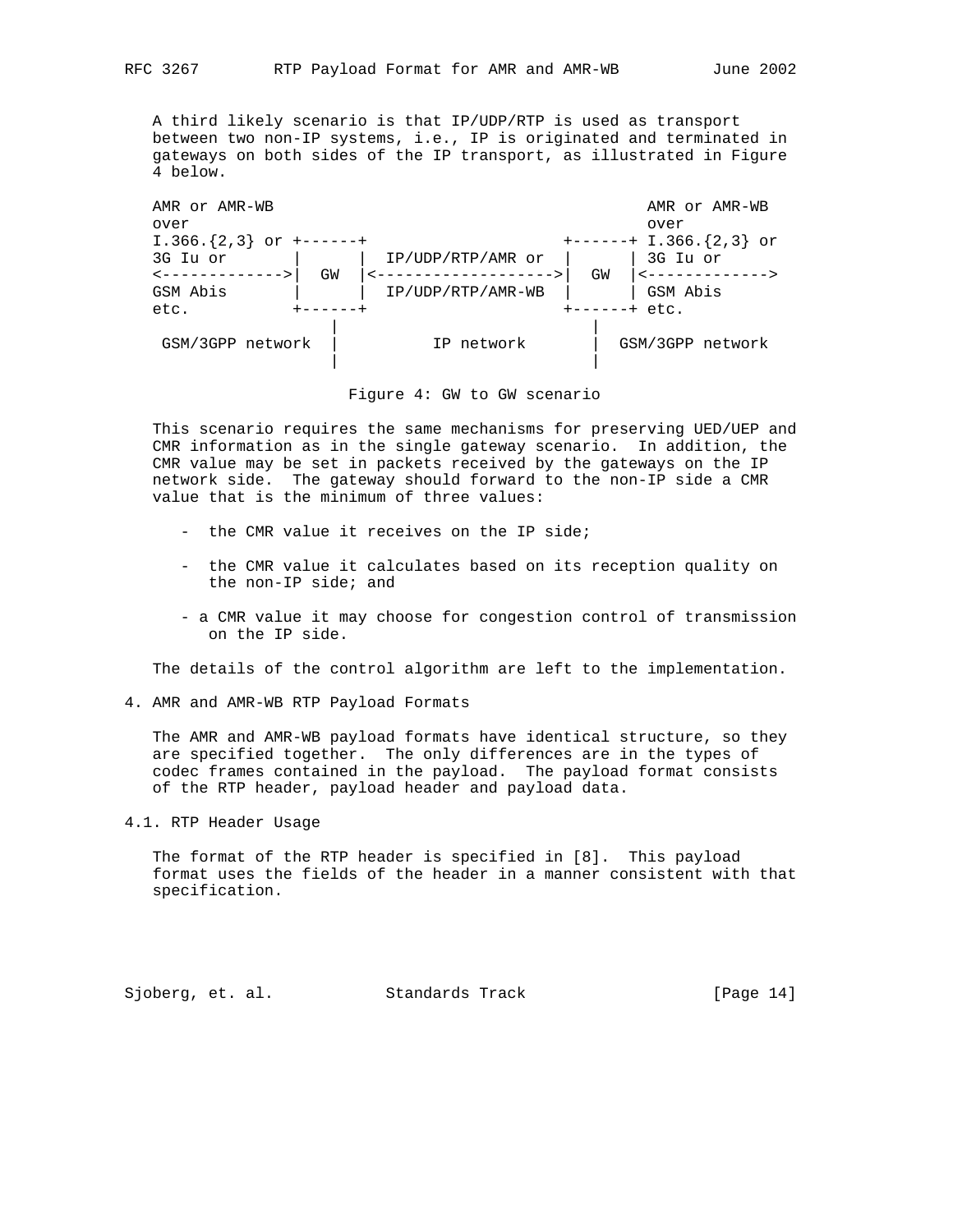The RTP timestamp corresponds to the sampling instant of the first sample encoded for the first frame-block in the packet. The timestamp clock frequency is the same as the sampling frequency, so the timestamp unit is in samples.

 The duration of one speech frame-block is 20 ms for both AMR and AMR-WB. For AMR, the sampling frequency is 8 kHz, corresponding to 160 encoded speech samples per frame from each channel. For AMR-WB, the sampling frequency is 16 kHz, corresponding to 320 samples per frame from each channel. Thus, the timestamp is increased by 160 for AMR and 320 for AMR-WB for each consecutive frame-block.

 A packet may contain multiple frame-blocks of encoded speech or comfort noise parameters. If interleaving is employed, the frame blocks encapsulated into a payload are picked according to the interleaving rules as defined in Section 4.4.1. Otherwise, each packet covers a period of one or more contiguous 20 ms frame-block intervals. In case the data from all the channels for a particular frame-block in the period is missing, for example at a gateway from some other transport format, it is possible to indicate that no data is present for that frame-block rather than breaking a multi-frame block packet into two, as explained in Section 4.3.2.

 To allow for error resiliency through redundant transmission, the periods covered by multiple packets MAY overlap in time. A receiver MUST be prepared to receive any speech frame multiple times, either in exact duplicates, or in different AMR rate modes, or with data present in one packet and not present in another. If multiple versions of the same speech frame are received, it is RECOMMENDED that the mode with the highest rate be used by the speech decoder. A given frame MUST NOT be encoded as speech in one packet and comfort noise parameters in another.

 The payload is always made an integral number of octets long by padding with zero bits if necessary. If additional padding is required to bring the payload length to a larger multiple of octets or for some other purpose, then the P bit in the RTP in the header may be set and padding appended as specified in [8].

 The RTP header marker bit (M) SHALL be set to 1 if the first frame block carried in the packet contains a speech frame which is the first in a talkspurt. For all other packets the marker bit SHALL be set to zero (M=0).

Sjoberg, et. al. Standards Track [Page 15]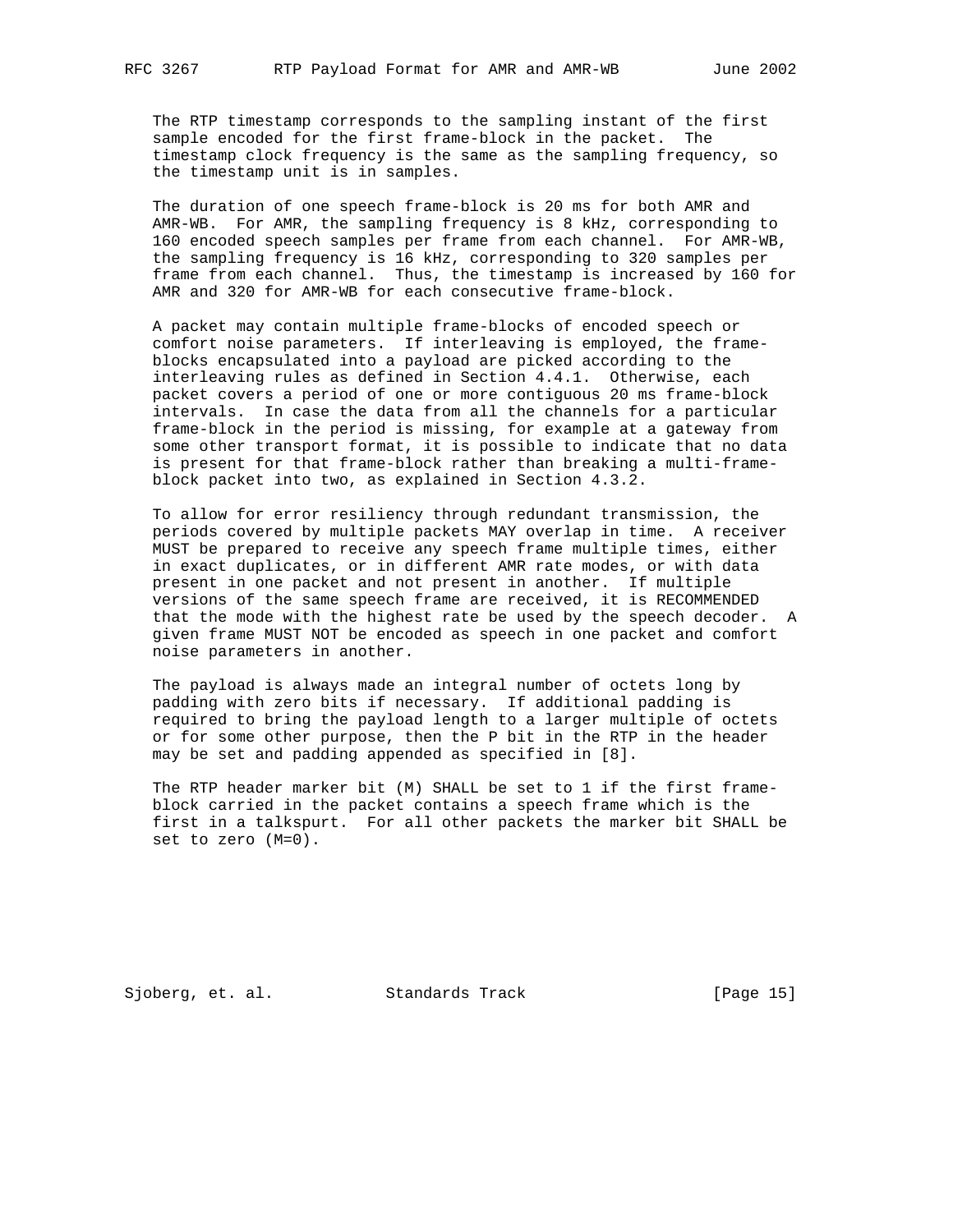The assignment of an RTP payload type for this new packet format is outside the scope of this document, and will not be specified here. It is expected that the RTP profile under which this payload format is being used will assign a payload type for this encoding or specify that the payload type is to be bound dynamically.

#### 4.2. Payload Structure

 The complete payload consists of a payload header, a payload table of contents, and speech data representing one or more speech frame blocks. The following diagram shows the general payload format layout:

 +----------------+-------------------+---------------- | payload header | table of contents | speech data ... +----------------+-------------------+----------------

 Payloads containing more than one speech frame-block are called compound payloads.

 The following sections describe the variations taken by the payload format depending on whether the AMR session is set up to use the bandwidth-efficient mode or octet-aligned mode and any of the OPTIONAL functions for robust sorting, interleaving, and frame CRCs. Implementations SHOULD support both bandwidth-efficient and octet aligned operation to increase interoperability.

4.3. Bandwidth-Efficient Mode

4.3.1. The Payload Header

 In bandwidth-efficient mode, the payload header simply consists of a 4 bit codec mode request:

 0 1 2 3 +-+-+-+-+ | CMR | +-+-+-+-+

 CMR (4 bits): Indicates a codec mode request sent to the speech encoder at the site of the receiver of this payload. The value of the CMR field is set to the frame type index of the corresponding speech mode being requested. The frame type index may be 0-7 for AMR, as defined in Table 1a in [2], or 0-8 for AMR-WB, as defined in Table 1a in [4]. CMR value 15 indicates that no mode request is present, and other values are for future use.

Sjoberg, et. al. Standards Track [Page 16]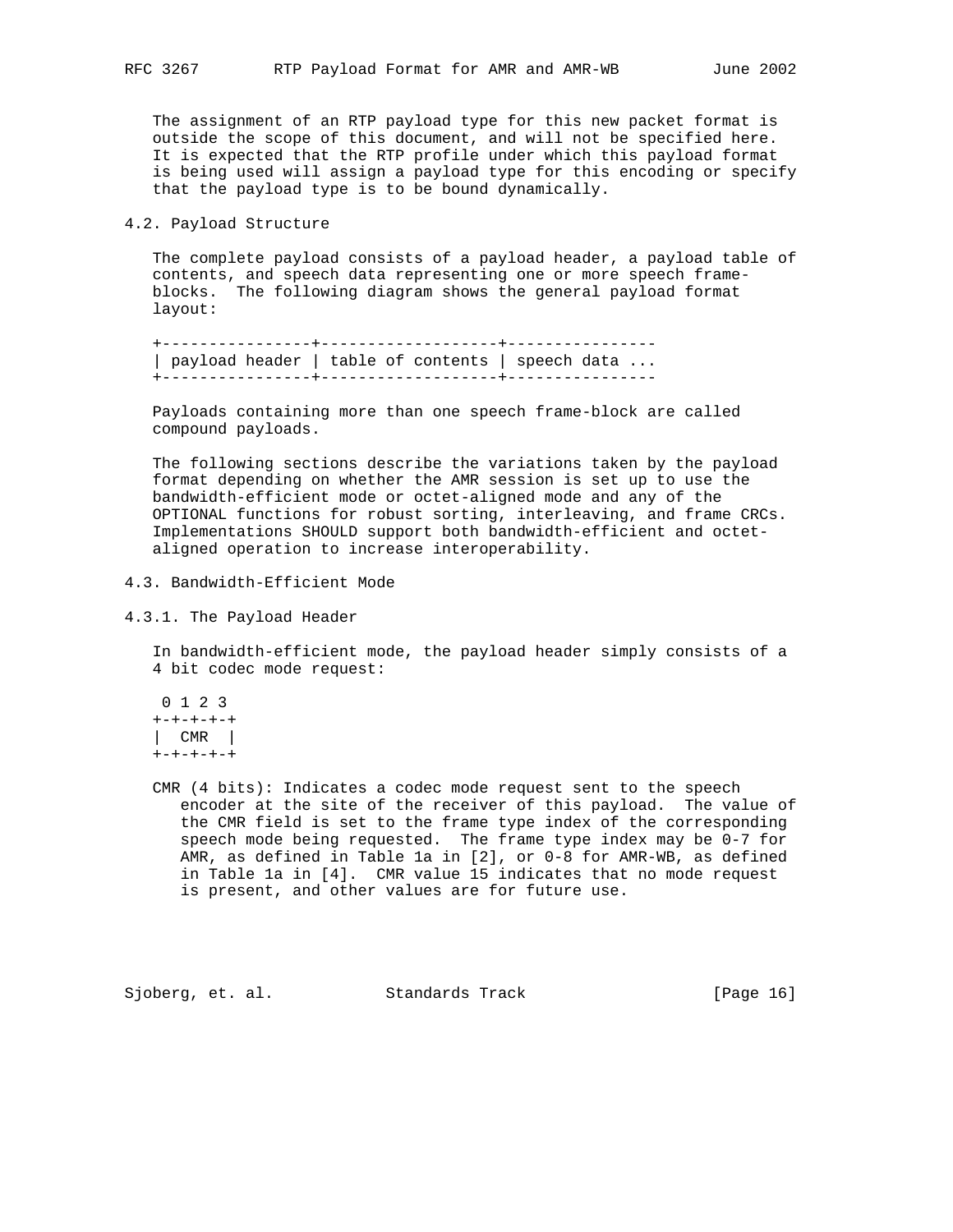The mode request received in the CMR field is valid until the next CMR is received, i.e., a newly received CMR value overrides the previous one. Therefore, if a terminal continuously wishes to receive frames in the same mode X, it needs to set CMR=X for all its outbound payloads, and if a terminal has no preference in which mode to receive, it SHOULD set CMR=15 in all its outbound payloads.

 If receiving a payload with a CMR value which is not a speech mode or NO\_DATA, the CMR MUST be ignored by the receiver.

 In a multi-channel session, CMR SHOULD be interpreted by the receiver of the payload as the desired encoding mode for all the channels in the session.

 An IP end-point SHOULD NOT set the CMR based on packet losses or other congestion indications, for several reasons:

- The other end of the IP path may be a gateway to a non-IP network (such as a radio link) that needs to set the CMR field to optimize performance on that network.
- Congestion on the IP network is managed by the IP sender, in this case at the other end of the IP path. Feedback about congestion SHOULD be provided to that IP sender through RTCP or other means, and then the sender can choose to avoid congestion using the most appropriate mechanism. That may include adjusting the codec mode, but also includes adjusting the level of redundancy or number of frames per packet.

 The encoder SHOULD follow a received mode request, but MAY change to a lower-numbered mode if it so chooses, for example to control congestion.

 The CMR field MUST be set to 15 for packets sent to a multicast group. The encoder in the speech sender SHOULD ignore mode requests when sending speech to a multicast session but MAY use RTCP feedback information as a hint that a mode change is needed.

 The codec mode selection MAY be restricted by a session parameter to a subset of the available modes. If so, the requested mode MUST be among the signalled subset (see Section 8).

4.3.2. The Payload Table of Contents

 The table of contents (ToC) consists of a list of ToC entries, each representing a speech frame.

Sjoberg, et. al. Standards Track [Page 17]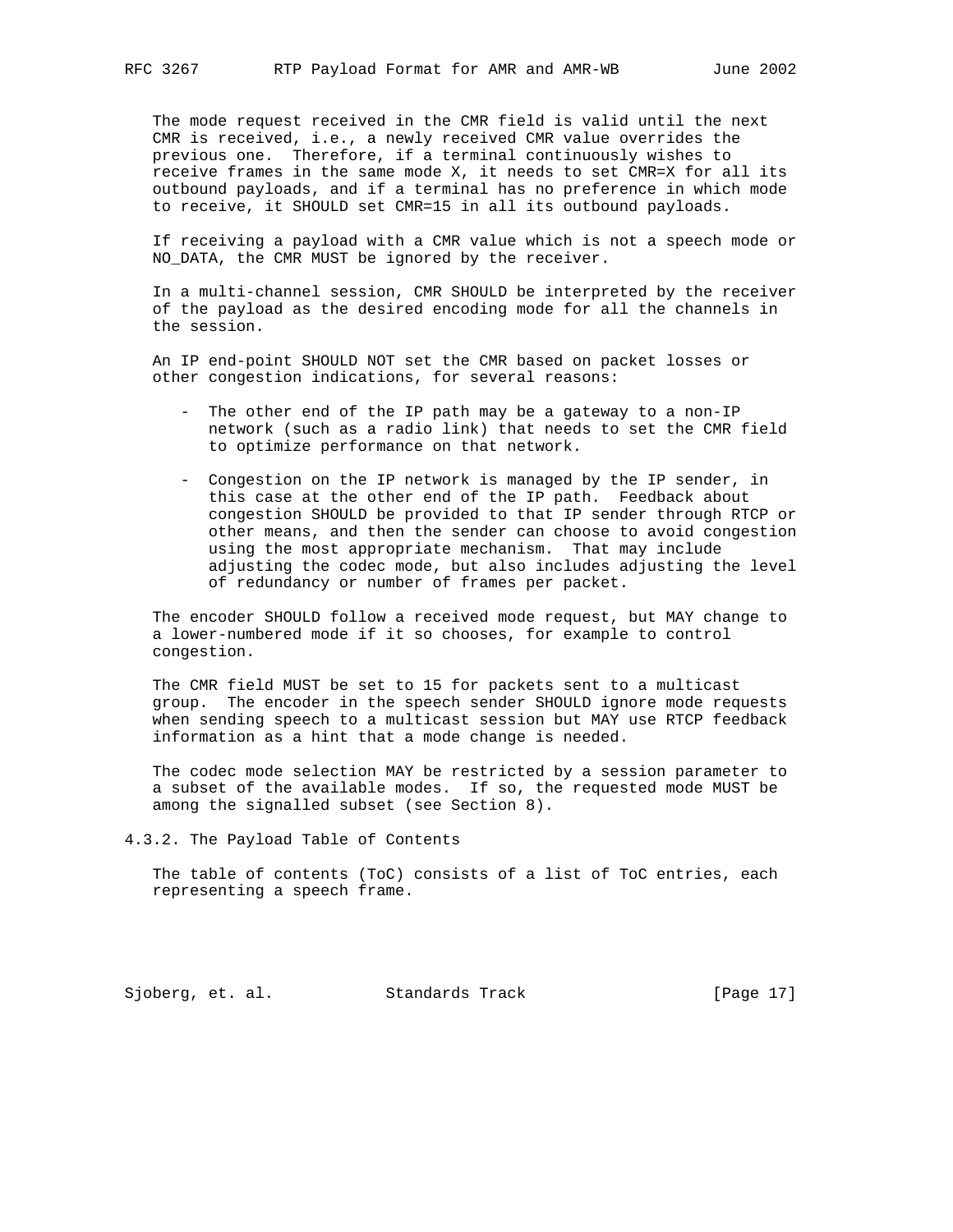In bandwidth-efficient mode, a ToC entry takes the following format:

 0 1 2 3 4 5 +-+-+-+-+-+-+  $|F|$  FT  $|Q|$ +-+-+-+-+-+-+

- F (1 bit): If set to 1, indicates that this frame is followed by another speech frame in this payload; if set to 0, indicates that this frame is the last frame in this payload.
- FT (4 bits): Frame type index, indicating either the AMR or AMR-WB speech coding mode or comfort noise (SID) mode of the corresponding frame carried in this payload.

 The value of FT is defined in Table 1a in [2] for AMR and in Table 1a in [4] for AMR-WB. FT=14 (SPEECH\_LOST, only available for AMR-WB) and FT=15 (NO\_DATA) are used to indicate frames that are either lost or not being transmitted in this payload, respectively.

 NO\_DATA (FT=15) frame could mean either that there is no data produced by the speech encoder for that frame or that no data for that frame is transmitted in the current payload (i.e., valid data for that frame could be sent in either an earlier or later packet).

 If receiving a ToC entry with a FT value in the range 9-14 for AMR or 10-13 for AMR-WB the whole packet SHOULD be discarded. This is to avoid the loss of data synchronization in the depacketization process, which can result in a huge degradation in speech quality.

 Note that packets containing only NO\_DATA frames SHOULD NOT be transmitted. Also, frame-blocks containing only NO\_DATA frames at the end of a packet SHOULD NOT be transmitted, except in the case of interleaving. The AMR SCR/DTX is described in [6] and AMR-WB SCR/DTX in [7].

 The extra comfort noise frame types specified in table 1a in [2] (i.e., GSM-EFR CN, IS-641 CN, and PDC-EFR CN) MUST NOT be used in this payload format because the standardized AMR codec is only required to implement the general AMR SID frame type and not those that are native to the incorporated encodings.

 Q (1 bit): Frame quality indicator. If set to 0, indicates the corresponding frame is severely damaged and the receiver should set the RX\_TYPE (see [6]) to either SPEECH\_BAD or SID\_BAD depending on the frame type (FT).

Sjoberg, et. al. Standards Track [Page 18]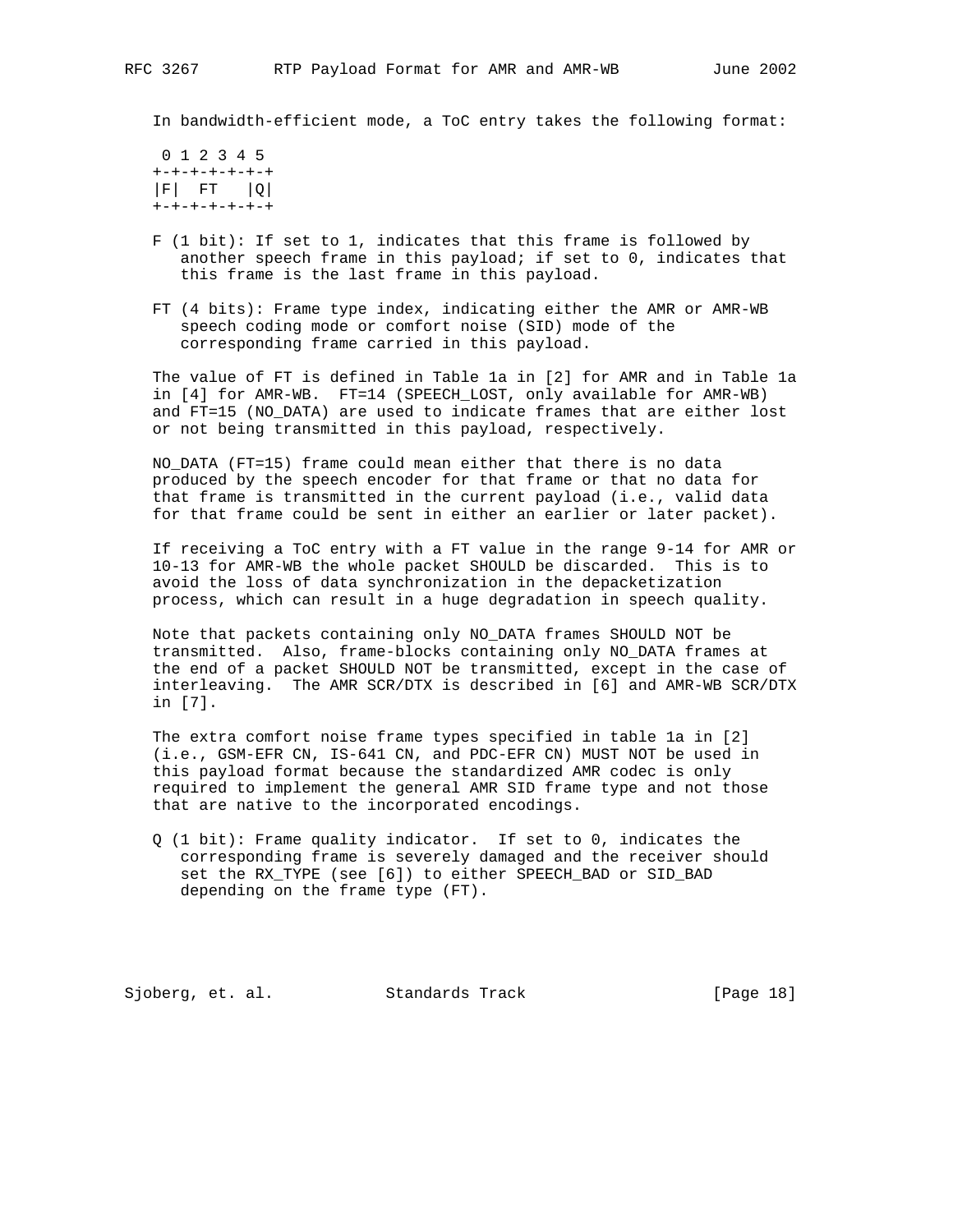The frame quality indicator is included for interoperability with the ATM payload format described in ITU-T I.366.2, the UMTS Iu interface [16], as well as other transport formats. The frame quality indicator enables damaged frames to be forwarded to the speech decoder for error concealment. This can improve the speech quality comparing to dropping the damaged frames. See Section 4.4.2.1 for more details.

 For multi-channel sessions, the ToC entries of all frames from a frame-block are placed in the ToC in consecutive order as defined in Section 4.1 in [24]. When multiple frame-blocks are present in a packet in bandwidth-efficient mode, they will be placed in the packet in order of their creation time.

 Therefore, with N channels and K speech frame-blocks in a packet, there MUST be N\*K entries in the ToC, and the first N entries will be from the first frame-block, the second N entries will be from the second frame-block, and so on.

 The following figure shows an example of a ToC of three entries in a single channel session using bandwidth efficient mode.

 0 1 0 1 2 3 4 5 6 7 8 9 0 1 2 3 4 5 6 7 +-+-+-+-+-+-+-+-+-+-+-+-+-+-+-+-+-+-+ |1| FT |Q|1| FT |Q|0| FT |Q| +-+-+-+-+-+-+-+-+-+-+-+-+-+-+-+-+-+-+

 Below is an example of how the ToC entries will appear in the ToC of a packet carrying 3 consecutive frame-blocks in a session with two channels (L and R).

 +----+----+----+----+----+----+ | 1L | 1R | 2L | 2R | 3L | 3R | +----+----+----+----+----+----+ |<------->|<------->|<------->| Frame- Frame- Frame- Block 1 Block 2 Block 3

4.3.3. Speech Data

 Speech data of a payload contains one or more speech frames or comfort noise frames, as described in the ToC of the payload.

 Note, for ToC entries with FT=14 or 15, there will be no corresponding speech frame present in the speech data.

Sjoberg, et. al. Standards Track [Page 19]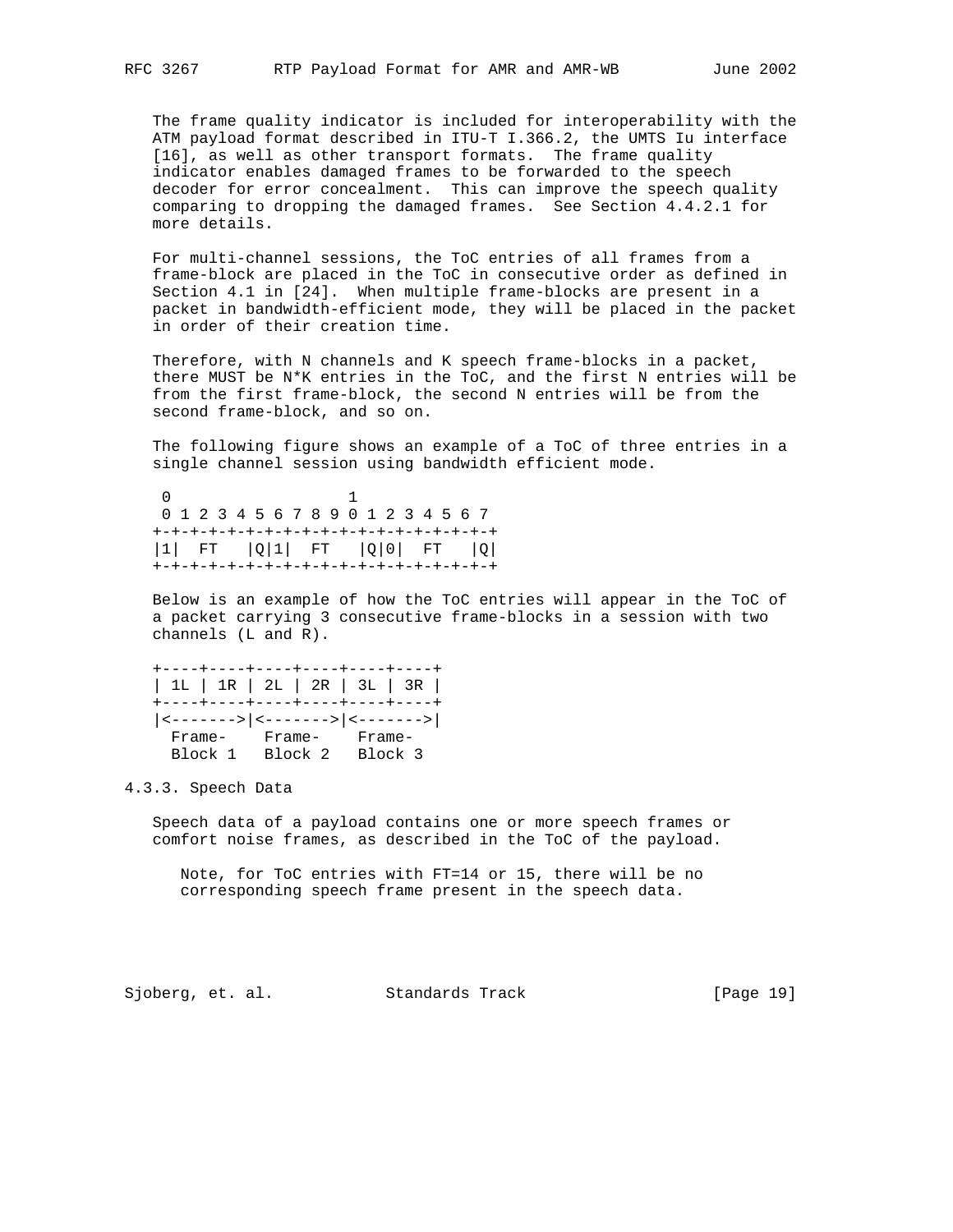Each speech frame represents 20 ms of speech encoded with the mode indicated in the FT field of the corresponding ToC entry. The length of the speech frame is implicitly defined by the mode indicated in the FT field. The order and numbering notation of the bits are as specified for Interface Format 1 (IF1) in [2] for AMR and [4] for AMR-WB. As specified there, the bits of speech frames have been rearranged in order of decreasing sensitivity, while the bits of comfort noise frames are in the order produced by the encoder. The resulting bit sequence for a frame of length K bits is denoted  $d(0)$ ,  $d(1), \ldots, d(K-1).$ 

# 4.3.4. Algorithm for Forming the Payload

 The complete RTP payload in bandwidth-efficient mode is formed by packing bits from the payload header, table of contents, and speech frames, in order as defined by their corresponding ToC entries in the ToC list, contiguously into octets beginning with the most significant bits of the fields and the octets.

 To be precise, the four-bit payload header is packed into the first octet of the payload with bit 0 of the payload header in the most significant bit of the octet. The four most significant bits (numbered 0-3) of the first ToC entry are packed into the least significant bits of the octet, ending with bit 3 in the least significant bit. Packing continues in the second octet with bit 4 of the first ToC entry in the most significant bit of the octet. If more than one frame is contained in the payload, then packing continues with the second and successive ToC entries. Bit 0 of the first data frame follows immediately after the last ToC bit, proceeding through all the bits of the frame in numerical order. Bits from any successive frames follow contiguously in numerical order for each frame and in consecutive order of the frames.

 If speech data is missing for one or more speech frame within the sequence, because of, for example, DTX, a ToC entry with FT set to NO\_DATA SHALL be included in the ToC for each of the missing frames, but no data bits are included in the payload for the missing frame (see Section 4.3.5.2 for an example).

Sjoberg, et. al. Standards Track [Page 20]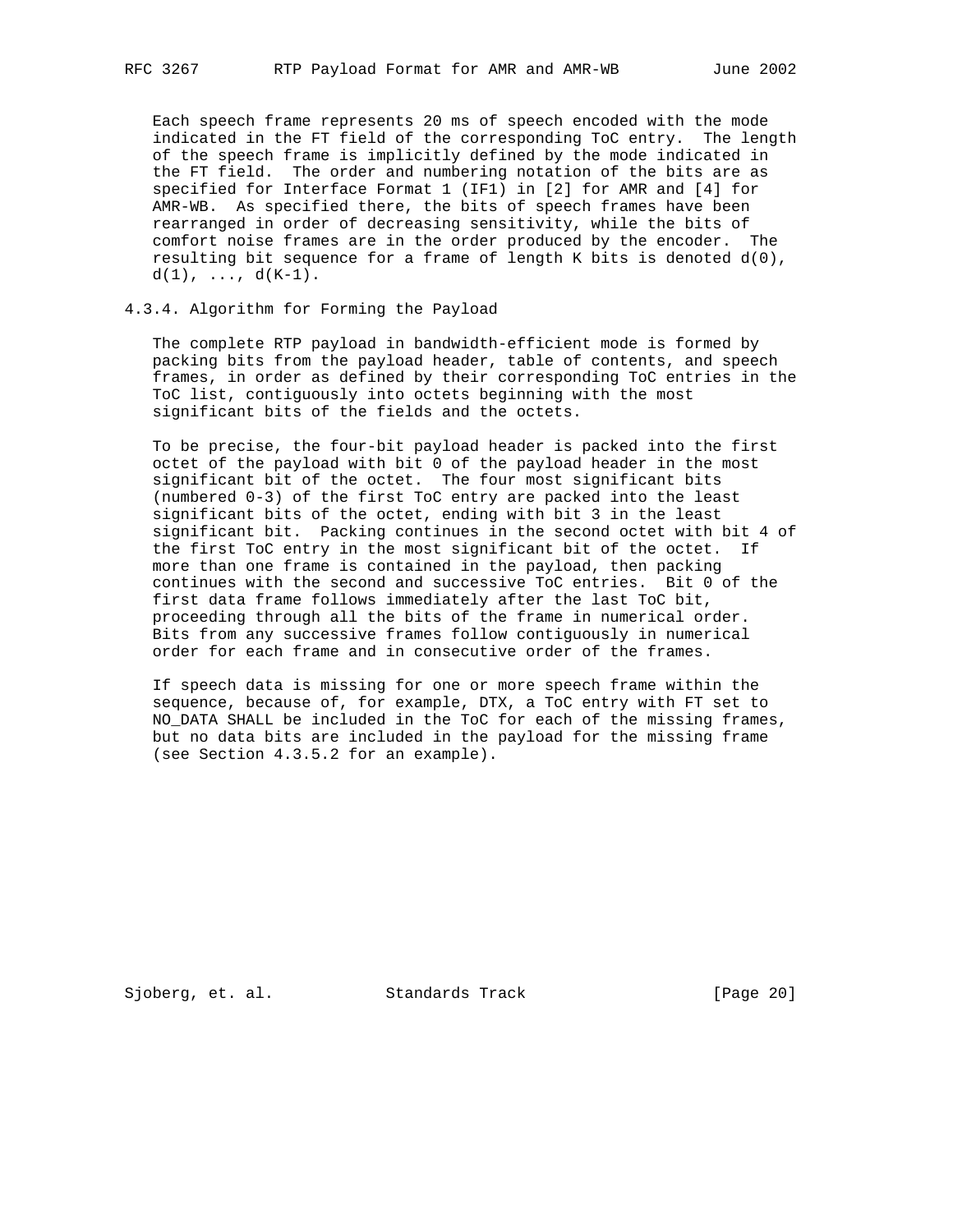# 4.3.5 Payload Examples

4.3.5.1. Single Channel Payload Carrying a Single Frame

 The following diagram shows a bandwidth-efficient AMR payload from a single channel session carrying a single speech frame-block.

 In the payload, no specific mode is requested (CMR=15), the speech frame is not damaged at the IP origin (Q=1), and the coding mode is AMR 7.4 kbps  $(FT=4)$ . The encoded speech bits,  $d(0)$  to  $d(147)$ , are arranged in descending sensitivity order according to [2]. Finally, two zero bits are added to the end as padding to make the payload octet aligned.

|                      | 0 1 2 3 4 5 6 7 8 9 0 1 2 3 4 5 6 7 8 9 0 1 2 3 4 5 6 7 8 9 0 1 |  |  |  |  |  |  |  |  |  |  |  |  |             |
|----------------------|-----------------------------------------------------------------|--|--|--|--|--|--|--|--|--|--|--|--|-------------|
| <b>+-+-+-+-+-+-+</b> | $CMR = 15   0   FT = 4   1   d(0)$                              |  |  |  |  |  |  |  |  |  |  |  |  |             |
|                      |                                                                 |  |  |  |  |  |  |  |  |  |  |  |  |             |
|                      |                                                                 |  |  |  |  |  |  |  |  |  |  |  |  |             |
|                      |                                                                 |  |  |  |  |  |  |  |  |  |  |  |  |             |
|                      |                                                                 |  |  |  |  |  |  |  |  |  |  |  |  | d(147)  P P |
|                      |                                                                 |  |  |  |  |  |  |  |  |  |  |  |  |             |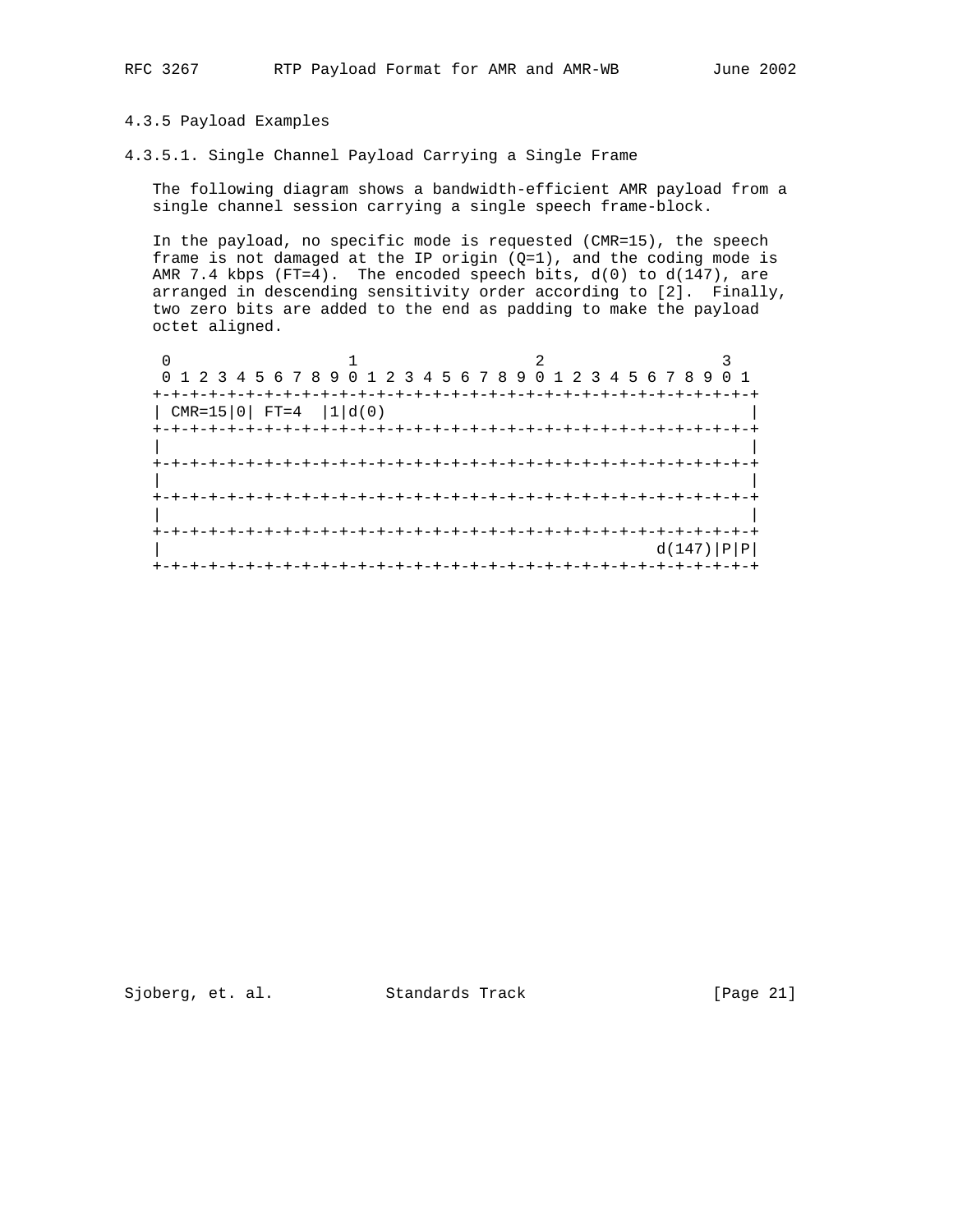# 4.3.5.2. Single Channel Payload Carrying Multiple Frames

 The following diagram shows a single channel, bandwidth efficient compound AMR-WB payload that contains four frames, of which one has no speech data. The first frame is a speech frame at 6.6 kbps mode (FT=0) that is composed of speech bits  $d(0)$  to  $d(131)$ . The second frame is an AMR-WB SID frame  $(FT=9)$ , consisting of bits  $g(0)$  to g(39). The third frame is NO\_DATA frame and does not carry any speech information, it is represented in the payload by its ToC entry. The fourth frame in the payload is a speech frame at 8.85 kpbs mode (FT=1), it consists of speech bits h(0) to h(176).

 As shown below, the payload carries a mode request for the encoder on the receiver's side to change its future coding mode to AMR-WB 8.85 kbps (CMR=1). None of the frames is damaged at IP origin  $(Q=1)$ . The encoded speech and SID bits,  $d(0)$  to  $d(131)$ ,  $g(0)$  to  $g(39)$  and  $h(0)$  to h(176), are arranged in the payload in descending sensitivity order according to [4]. (Note, no speech bits are present for the third frame). Finally, seven 0s are padded to the end to make the payload octet aligned.

| $\cap$                  |                                       |                                                   | 2                     | 3                                   |
|-------------------------|---------------------------------------|---------------------------------------------------|-----------------------|-------------------------------------|
| $\Omega$                | 1 2 3 4 5 6 7 8 9 0<br>$\overline{1}$ | 2 3 4 5 6 7 8 9 0                                 | $\overline{1}$        | 2 3 4 5 6 7 8 9 0<br>$\overline{1}$ |
| $+ \cdot$               |                                       |                                                   |                       |                                     |
| $ 1 $ FT=0<br>$CMR = 1$ |                                       | $ 1 1 $ FT=9 $ 1 1 $ FT=15 $ 1 0 $ FT=1 $ 1 d(0)$ |                       |                                     |
|                         |                                       |                                                   |                       |                                     |
|                         |                                       |                                                   |                       |                                     |
|                         |                                       |                                                   |                       |                                     |
|                         |                                       |                                                   |                       |                                     |
|                         |                                       |                                                   |                       | -+-+-+-+-+-+-+-+-+-+-+<br>d(131)    |
|                         |                                       |                                                   |                       |                                     |
| lg(0)                   |                                       |                                                   |                       |                                     |
| +-+-+-+-+-+-+           |                                       |                                                   |                       |                                     |
|                         | $g(39)$   h(0)                        |                                                   |                       |                                     |
|                         |                                       |                                                   |                       |                                     |
|                         |                                       |                                                   |                       |                                     |
|                         |                                       |                                                   |                       |                                     |
|                         |                                       |                                                   |                       |                                     |
|                         |                                       |                                                   |                       |                                     |
|                         |                                       |                                                   |                       |                                     |
|                         |                                       |                                                   |                       | $h(176)  P P P P P P P P $          |
|                         |                                       |                                                   | +-+-+-+-+-+-+-+-+-+-+ |                                     |

Sjoberg, et. al. Standards Track [Page 22]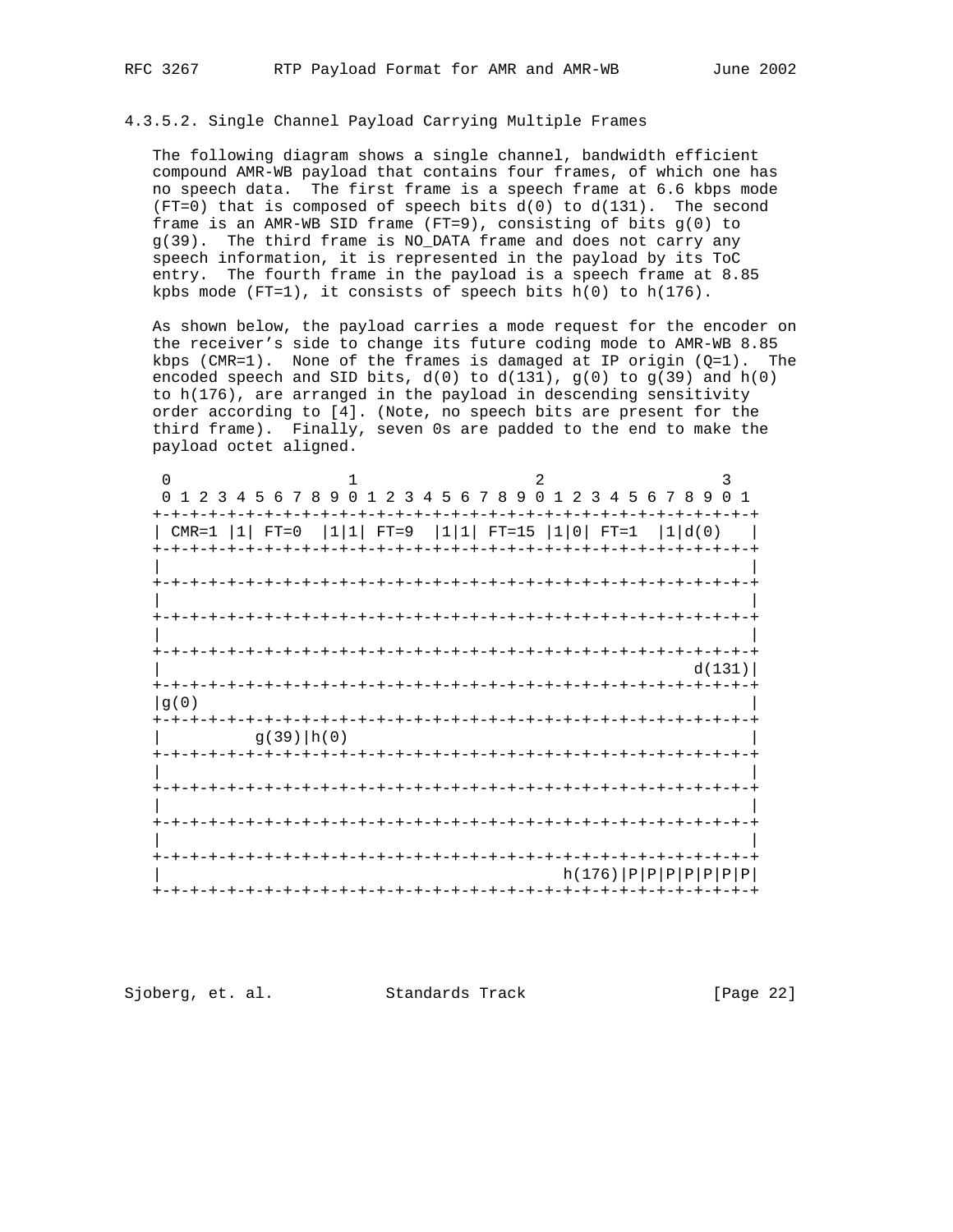# 4.3.5.3. Multi-Channel Payload Carrying Multiple Frames

 The following diagram shows a two channel payload carrying 3 frame blocks, i.e., the payload will contain 6 speech frames.

 In the payload all speech frames contain the same mode 7.4 kbit/s (FT=4) and are not damaged at IP origin. The CMR is set to 15, i.e., no specific mode is requested. The two channels are defined as left (L) and right (R) in that order. The encoded speech bits is designated  $dXY(0)$ ..  $dXY(K-1)$ , where  $X = block number$ ,  $Y = channel$ , and K is the number of speech bits for that mode. Exemplifying this, for frame-block 1 of the left channel the encoded bits are designated as  $d1L(0)$  to  $d1L(147)$ .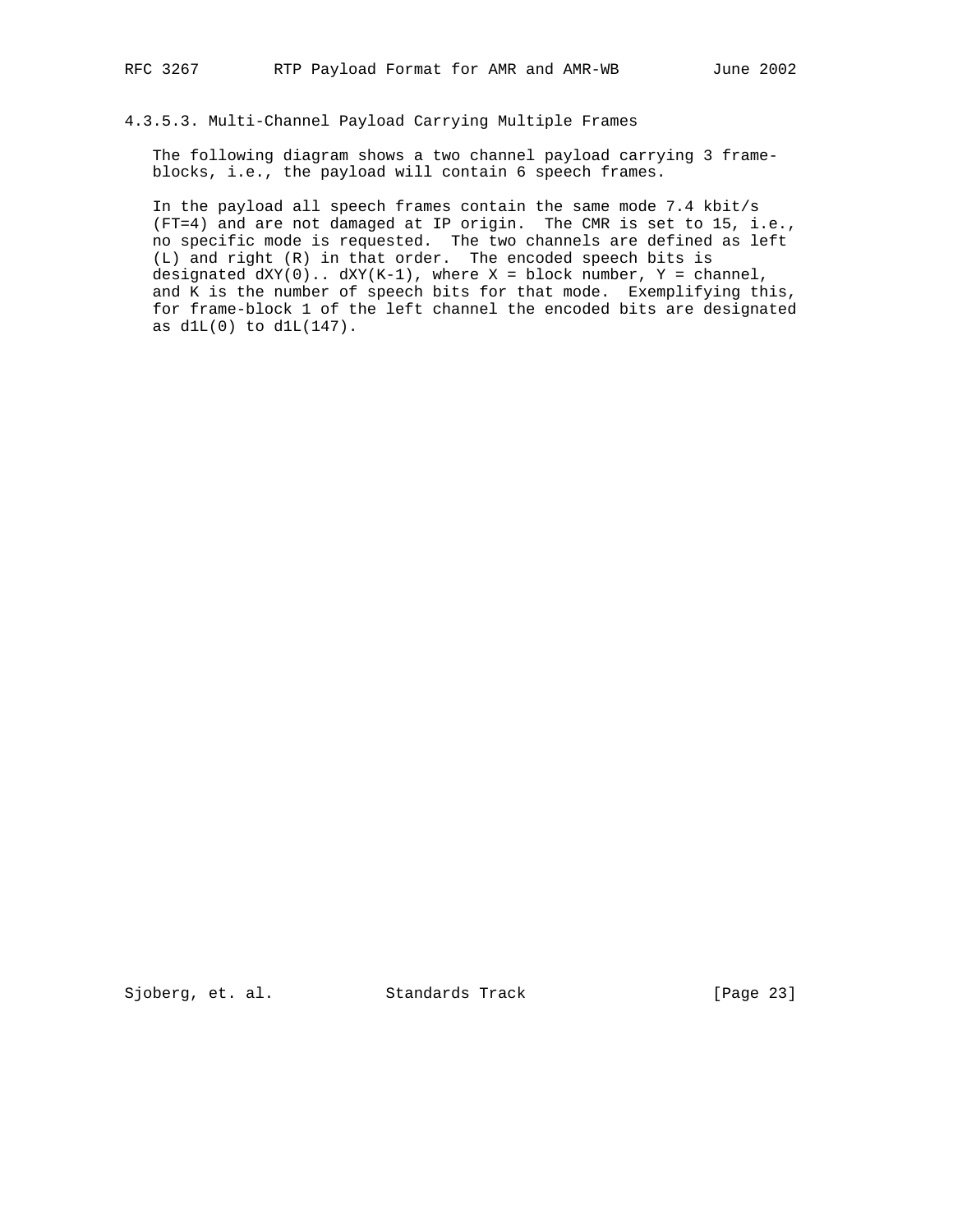| 0                                                                               |                   |                                   |                                  |             |
|---------------------------------------------------------------------------------|-------------------|-----------------------------------|----------------------------------|-------------|
| 1 2 3 4 5 6 7 8 9 0 1 2 3 4 5 6 7 8 9 0 1 2 3 4 5 6 7 8 9 0 1<br>0              |                   |                                   |                                  |             |
|                                                                                 |                   |                                   |                                  |             |
| $CMR = 15  1 1L FT = 4  1 1 1R FT = 4  1 1 2L FT = 4  1 1 2R FT = 4  1 1 3L FT$ |                   |                                   |                                  |             |
|                                                                                 |                   |                                   |                                  |             |
| $ 4 1 0 3R$ FT= $4 1 d1L(0)$                                                    |                   |                                   |                                  |             |
|                                                                                 |                   |                                   |                                  |             |
|                                                                                 |                   |                                   |                                  |             |
|                                                                                 |                   |                                   | -+-+-+-+-+-+-+-+-+               |             |
|                                                                                 |                   |                                   |                                  |             |
|                                                                                 |                   |                                   | -+-+-+-+-+-+-+                   |             |
|                                                                                 |                   |                                   |                                  |             |
|                                                                                 |                   |                                   | +-+-+-+-+-+-+-+-+-+-+-+-+-+-+-+- |             |
|                                                                                 |                   |                                   | d1L(147)  d1R(0)                 |             |
|                                                                                 |                   |                                   |                                  |             |
|                                                                                 |                   |                                   |                                  |             |
|                                                                                 |                   |                                   |                                  |             |
|                                                                                 | d1R(147)   d2L(0) |                                   |                                  |             |
|                                                                                 |                   | -+-+-+-+-+-+-+-+-+-+-+            |                                  |             |
|                                                                                 |                   |                                   |                                  |             |
|                                                                                 |                   | -+-+-+-+-+-+-+                    |                                  |             |
| d2L(147 d2R(0))                                                                 |                   |                                   |                                  |             |
| +-+-+-+-+-+-+-+-+-+-+-+-+-+-+-+-                                                |                   |                                   |                                  |             |
|                                                                                 |                   |                                   |                                  |             |
|                                                                                 |                   |                                   | d2R(147)   d3L(0)                |             |
|                                                                                 |                   |                                   |                                  | キーキーキーキーキーキ |
|                                                                                 | ーナーナーナーナーナ        |                                   |                                  |             |
| $+ - + - + - + - +$                                                             |                   | -+-+-+-+-+-+-+-+-+-+-+-+-+-+-+-+- | -+-+-+-+-+-+-+-+-+               |             |
|                                                                                 | d3L(147)   d3R(0) |                                   |                                  |             |
|                                                                                 |                   |                                   |                                  |             |
|                                                                                 |                   |                                   |                                  |             |
|                                                                                 |                   |                                   |                                  |             |
|                                                                                 |                   |                                   |                                  |             |
|                                                                                 |                   |                                   |                                  | d3R(147)    |
|                                                                                 |                   |                                   |                                  |             |

Sjoberg, et. al. Standards Track

[Page 24]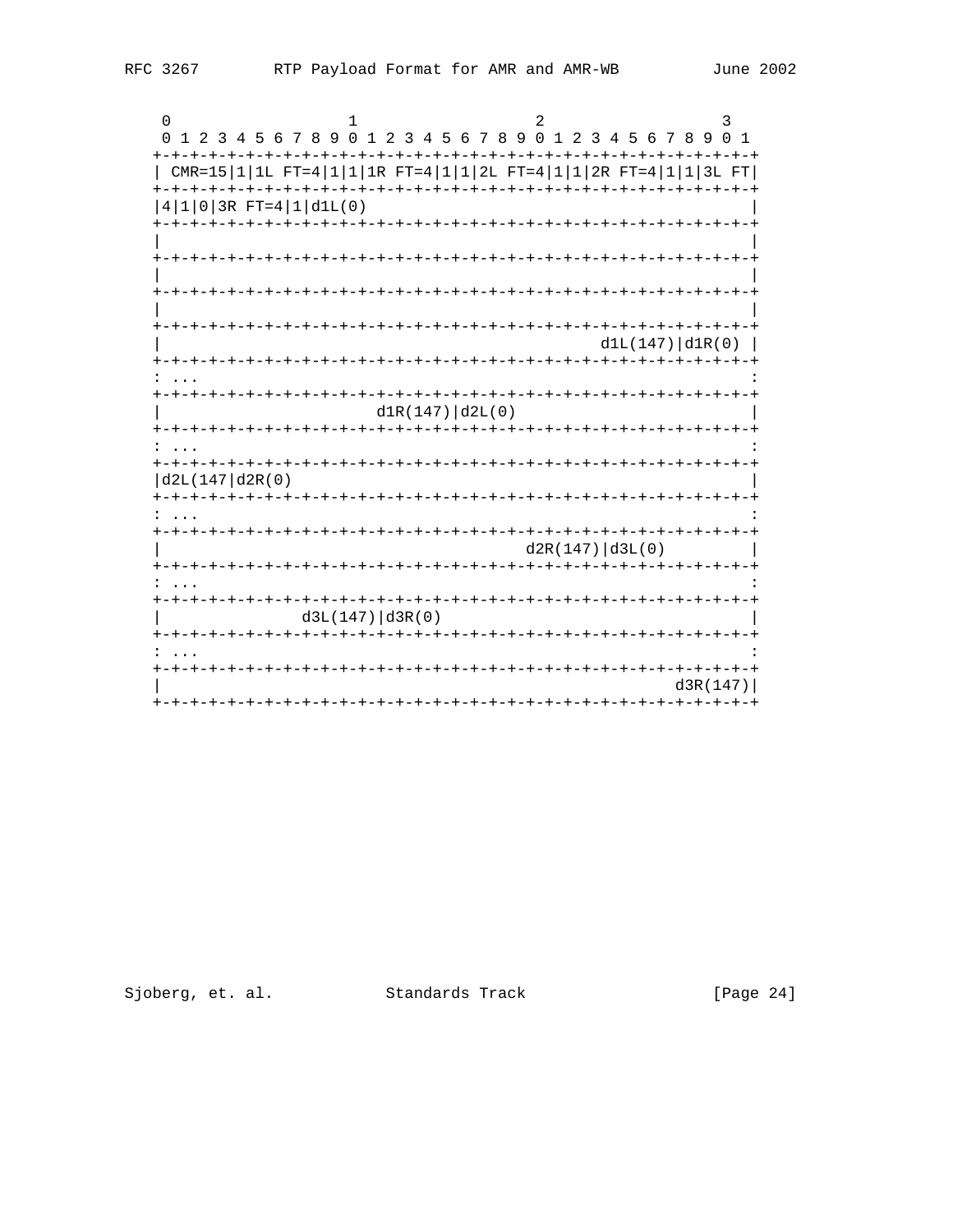# 4.4. Octet-aligned Mode

4.4.1. The Payload Header

 In octet-aligned mode, the payload header consists of a 4 bit CMR, 4 reserved bits, and optionally, an 8 bit interleaving header, as shown below:

 0 1 0 1 2 3 4 5 6 7 8 9 0 1 2 3 4 5 +-+-+-+-+-+-+-+-+- - - - - - - - | CMR |R|R|R|R| ILL | ILP | +-+-+-+-+-+-+-+-+- - - - - - - -

CMR (4 bits): same as defined in section 4.3.1.

- R: is a reserved bit that MUST be set to zero. All R bits MUST be ignored by the receiver.
- ILL (4 bits, unsigned integer): This is an OPTIONAL field that is present only if interleaving is signalled out-of-band for the session. ILL=L indicates to the receiver that the interleaving length is L+1, in number of frame-blocks.
- ILP (4 bits, unsigned integer): This is an OPTIONAL field that is present only if interleaving is signalled. ILP MUST take a value between 0 and ILL, inclusive, indicating the interleaving index for frame-blocks in this payload in the interleave group. If the value of ILP is found greater than ILL, the payload SHOULD be discarded.

 ILL and ILP fields MUST be present in each packet in a session if interleaving is signalled for the session. Interleaving MUST be performed on a frame-block basis (i.e., NOT on a frame basis) in a multi-channel session.

 The following example illustrates the arrangement of speech frame blocks in an interleave group during an interleave session. Here we assume ILL=L for the interleave group that starts at speech frame block n. We also assume that the first payload packet of the interleave group is s and the number of speech frame-blocks carried in each payload is N. Then we will have:

 Payload s (the first packet of this interleave group): ILL=L, ILP=0, Carry frame-blocks:  $n, n+(L+1), n+2*(L+1), ..., n+(N-1)*(L+1)$ 

Payload s+1 (the second packet of this interleave group):

Sjoberg, et. al. Standards Track [Page 25]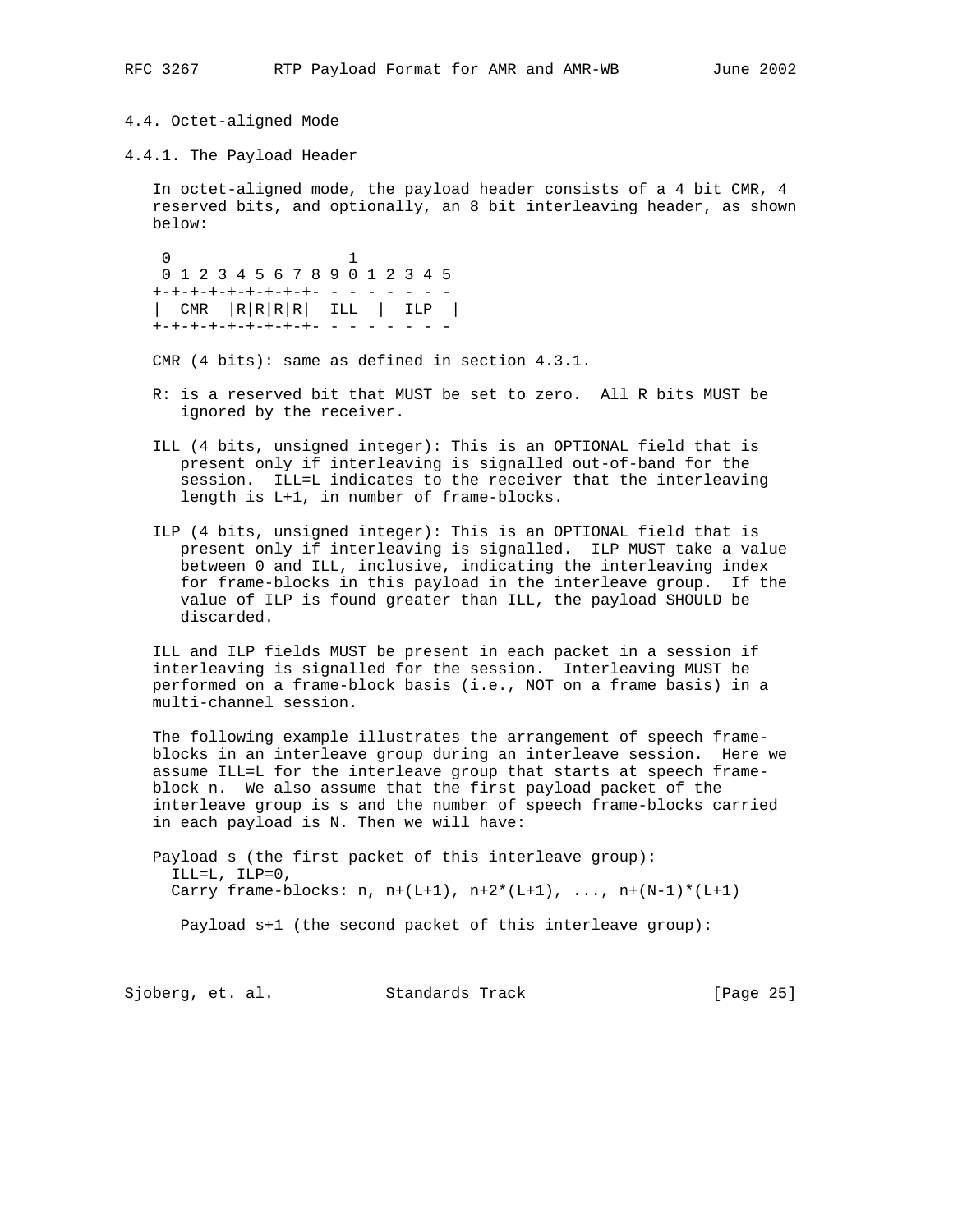ILL=L, ILP=1, frame-blocks:  $n+1$ ,  $n+1+(L+1)$ ,  $n+1+2*(L+1)$ , ...,  $n+1+(N-1)*(L+1)$  ... Payload s+L (the last packet of this interleave group):

 ILL=L, ILP=L, frame-blocks:  $n+L$ ,  $n+L+(L+1)$ ,  $n+L+2*(L+1)$ , ...,  $n+L+(N-1)*(L+1)$ 

The next interleave group will start at frame-block  $n+N*(L+1)$ .

 There will be no interleaving effect unless the number of frame blocks per packet (N) is at least 2. Moreover, the number of frame blocks per payload (N) and the value of ILL MUST NOT be changed inside an interleave group. In other words, all payloads in an interleave group MUST have the same ILL and MUST contain the same number of speech frame-blocks.

 The sender of the payload MUST only apply interleaving if the receiver has signalled its use through out-of-band means. Since interleaving will increase buffering requirements at the receiver, the receiver uses MIME parameter "interleaving=I" to set the maximum number of frame-blocks allowed in an interleaving group to I.

 When performing interleaving the sender MUST use a proper number of frame-blocks per payload (N) and ILL so that the resulting size of an interleave group is less or equal to I, i.e., N\*(L+1)<=I.

4.4.2. The Payload Table of Contents and Frame CRCs

 The table of contents (ToC) in octet-aligned mode consists of a list of ToC entries where each entry corresponds to a speech frame carried in the payload and, optionally, a list of speech frame CRCs, i.e.,

 +---------------------+ | list of ToC entries | +---------------------+ | list of frame CRCs | (optional) - - - - - - - - - - -

 Note, for ToC entries with FT=14 or 15, there will be no corresponding speech frame or frame CRC present in the payload.

 The list of ToC entries is organized in the same way as described for bandwidth-efficient mode in 4.3.2, with the following exception; when interleaving is used the frame-blocks in the ToC will almost never be placed consecutive in time. Instead, the presence and order of the frame-blocks in a packet will follow the pattern described in 4.4.1.

Sjoberg, et. al. Standards Track [Page 26]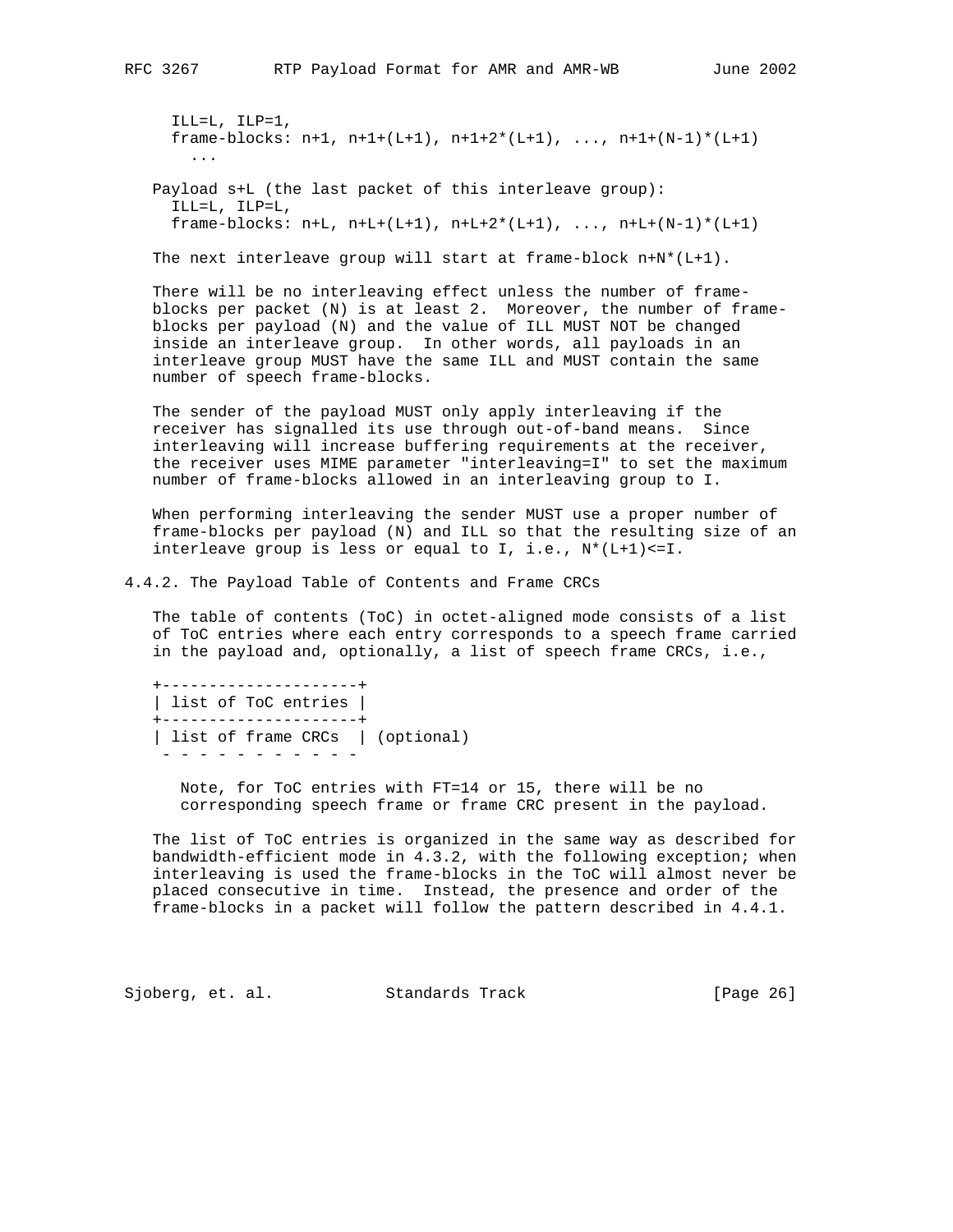The following example shows the ToC of three consecutive packets, each carrying 3 frame-blocks, in an interleaved two-channel session. Here, the two channels are left (L) and right (R) with L coming before R, and the interleaving length is 3 (i.e., ILL=2). This makes the interleave group 9 frame-blocks large.

 Packet #1 ---------  $ILL=2$ ,  $ILP=0$ : +----+----+----+----+----+----+ | 1L | 1R | 4L | 4R | 7L | 7R | +----+----+----+----+----+----+ |<------->|<------->|<------->| Frame- Frame- Frame- Block 1 Block 4 Block 7 Packet #2 ---------  $ILL=2$ ,  $ILP=1$ : +----+----+----+----+----+----+ | 2L | 2R | 5L | 5R | 8L | 8R | +----+----+----+----+----+----+ |<------->|<------->|<------->| Frame- Frame- Frame- Block 2 Block 5 Block 8 Packet #3 --------- ILL=2, ILP=2: +----+----+----+----+----+----+ | 3L | 3R | 6L | 6R | 9L | 9R | +----+----+----+----+----+----+ |<------->|<------->|<------->| Frame- Frame- Frame- Block 3 Block 6 Block 9 A ToC entry takes the following format in octet-aligned mode: 0 1 2 3 4 5 6 7 +-+-+-+-+-+-+-+-+ |F| FT |Q|P|P| +-+-+-+-+-+-+-+-+ F (1 bit): see definition in Section 4.3.2.

Sjoberg, et. al. Standards Track [Page 27]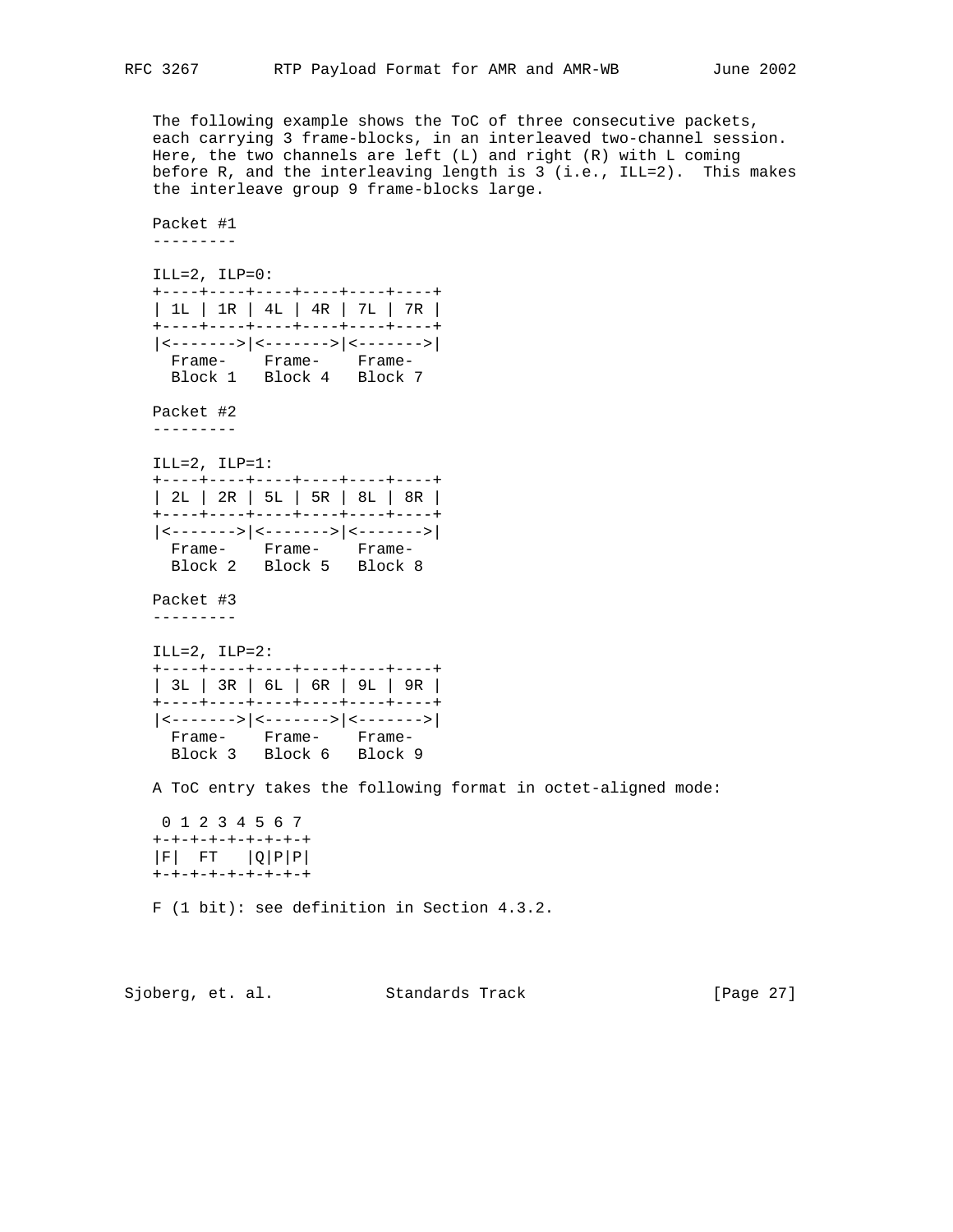FT (4 bits unsigned integer): see definition in Section 4.3.2.

Q (1 bit): see definition in Section 4.3.2.

P bits: padding bits, MUST be set to zero.

 The list of CRCs is OPTIONAL. It only exists if the use of CRC is signalled out-of-band for the session. When present, each CRC in the list is 8 bit long and corresponds to a speech frame (NOT a frame block) carried in the payload. Calculation and use of the CRC is specified in the next section.

4.4.2.1. Use of Frame CRC for UED over IP

 The general concept of UED/UEP over IP is discussed in Section 3.6. This section provides more details on how to use the frame CRC in the octet-aligned payload header together with a partial transport layer checksum to achieve UED.

 To achieve UED, one SHOULD use a transport layer checksum, for example, the one defined in UDP-Lite [15], to protect the RTP header, payload header, and table of contents bits in a payload. The frame CRC, when used, MUST be calculated only over all class A bits in the frame. Class B and C bits in the frame MUST NOT be included in the CRC calculation and SHOULD NOT be covered by the transport checksum.

 Note, the number of class A bits for various coding modes in AMR codec is specified as informative in [2] and is therefore copied into Table 1 in Section 3.6 to make it normative for this payload format. The number of class A bits for various coding modes in AMR-WB codec is specified as normative in table 2 in [4], and the SID frame (FT=9) has 40 class A bits. These definitions of class A bits MUST be used for this payload format.

 Packets SHOULD be discarded if the transport layer checksum detects errors.

 The receiver of the payload SHOULD examine the data integrity of the received class A bits by re-calculating the CRC over the received class A bits and comparing the result to the value found in the received payload header. If the two values mismatch, the receiver SHALL consider the class A bits in the receiver frame damaged and MUST clear the Q flag of the frame (i.e., set it to 0). This will subsequently cause the frame to be marked as SPEECH\_BAD, if the FT of the frame is 0..7 for AMR or 0..8 for AMR-WB, or SID\_BAD if the FT of the frame is 8 for AMR or 9 for AMR-WB, before it is passed to the speech decoder. See [6] and [7] more details.

Sjoberg, et. al. Standards Track [Page 28]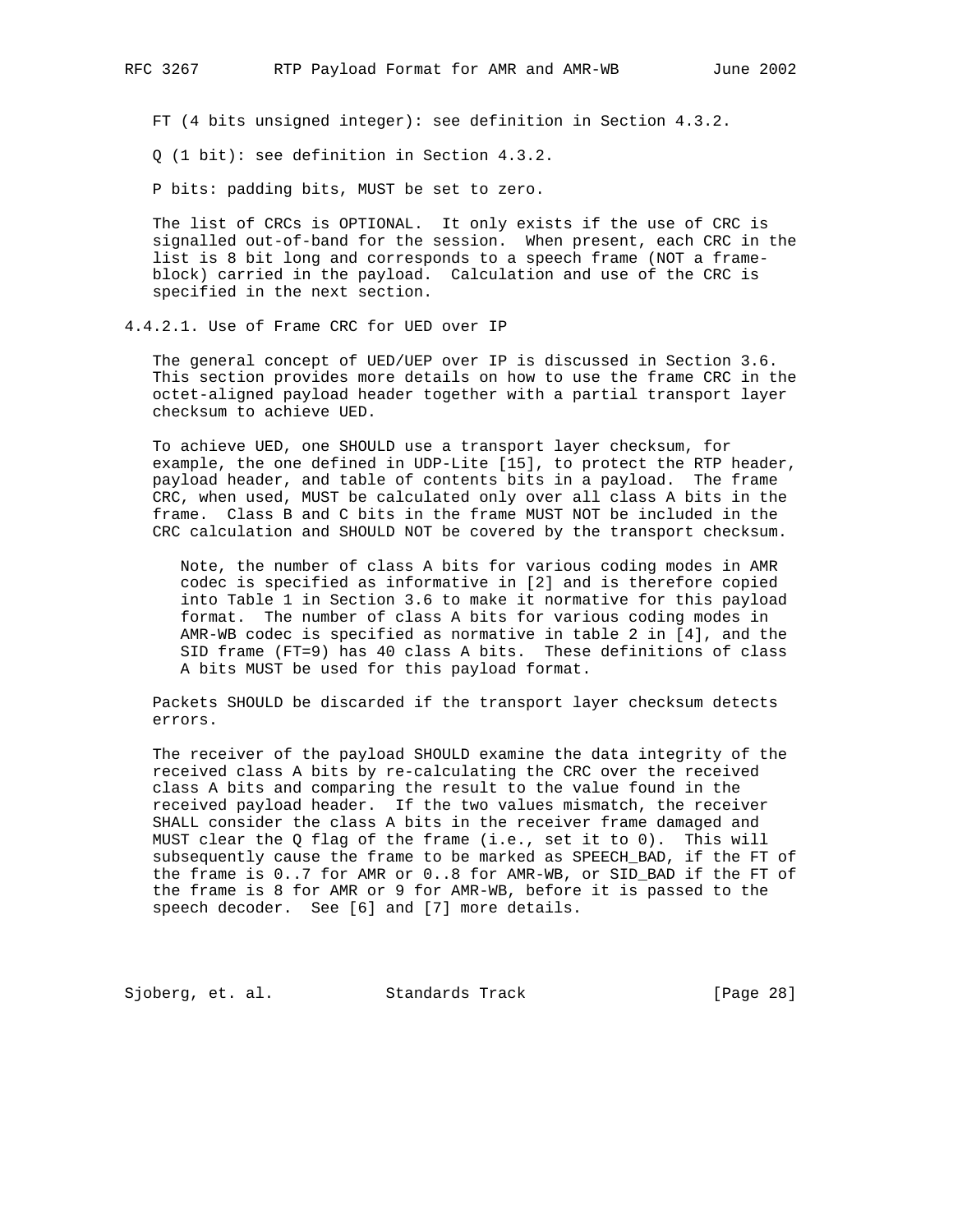The following example shows an octet-aligned ToC with a CRC list for a payload containing 3 speech frames from a single channel session (assuming none of the FTs is equal to 14 or 15):

0  $1$  2 3 0 1 2 3 4 5 6 7 8 9 0 1 2 3 4 5 6 7 8 9 0 1 2 3 4 5 6 7 8 9 0 1 +-+-+-+-+-+-+-+-+-+-+-+-+-+-+-+-+-+-+-+-+-+-+-+-+-+-+-+-+-+-+-+-+ |1| FT#1 |Q|P|P|1| FT#2 |Q|P|P|0| FT#3 |Q|P|P| CRC#1 | +-+-+-+-+-+-+-+-+-+-+-+-+-+-+-+-+-+-+-+-+-+-+-+-+-+-+-+-+-+-+-+-+ | CRC#2 | CRC#3 | +-+-+-+-+-+-+-+-+-+-+-+-+-+-+-+-+

Each of the CRC's takes 8 bits

 0 1 2 3 4 5 6 7 +---+---+---+---+---+---+---+---+ | c0| c1| c2| c3| c4| c5| c6| c7| +---+---+---+---+---+---+---+---+

and is calculated by the cyclic generator polynomial,

 $C(x) = 1 + x^2 + x^3 + x^4 + x^8$ 

where  $\wedge$  is the exponentiation operator.

 In binary form the polynomial has the following form: 101110001 (MSB..LSB).

 The actual calculation of the CRC is made as follows: First, an 8 bit CRC register is reset to zero: 00000000. For each bit over which the CRC shall be calculated, an XOR operation is made between the rightmost bit of the CRC register and the bit. The CRC register is then right shifted one step (inputting a "0" as the leftmost bit). If the result of the XOR operation mentioned above is a "1" "10111000" is then bit-wise XOR-ed into the CRC register. This operation is repeated for each bit that the CRC should cover. In this case, the first bit would be  $d(0)$  for the speech frame for which the CRC should cover. When the last bit (e.g., d(54) for AMR 5.9 according to Table 1 in Section 3.6) have been used in this CRC calculation, the contents in CRC register should simply be copied to the corresponding field in the list of CRC's.

 Fast calculation of the CRC on a general-purpose CPU is possible using a table-driven algorithm.

Sjoberg, et. al. Standards Track [Page 29]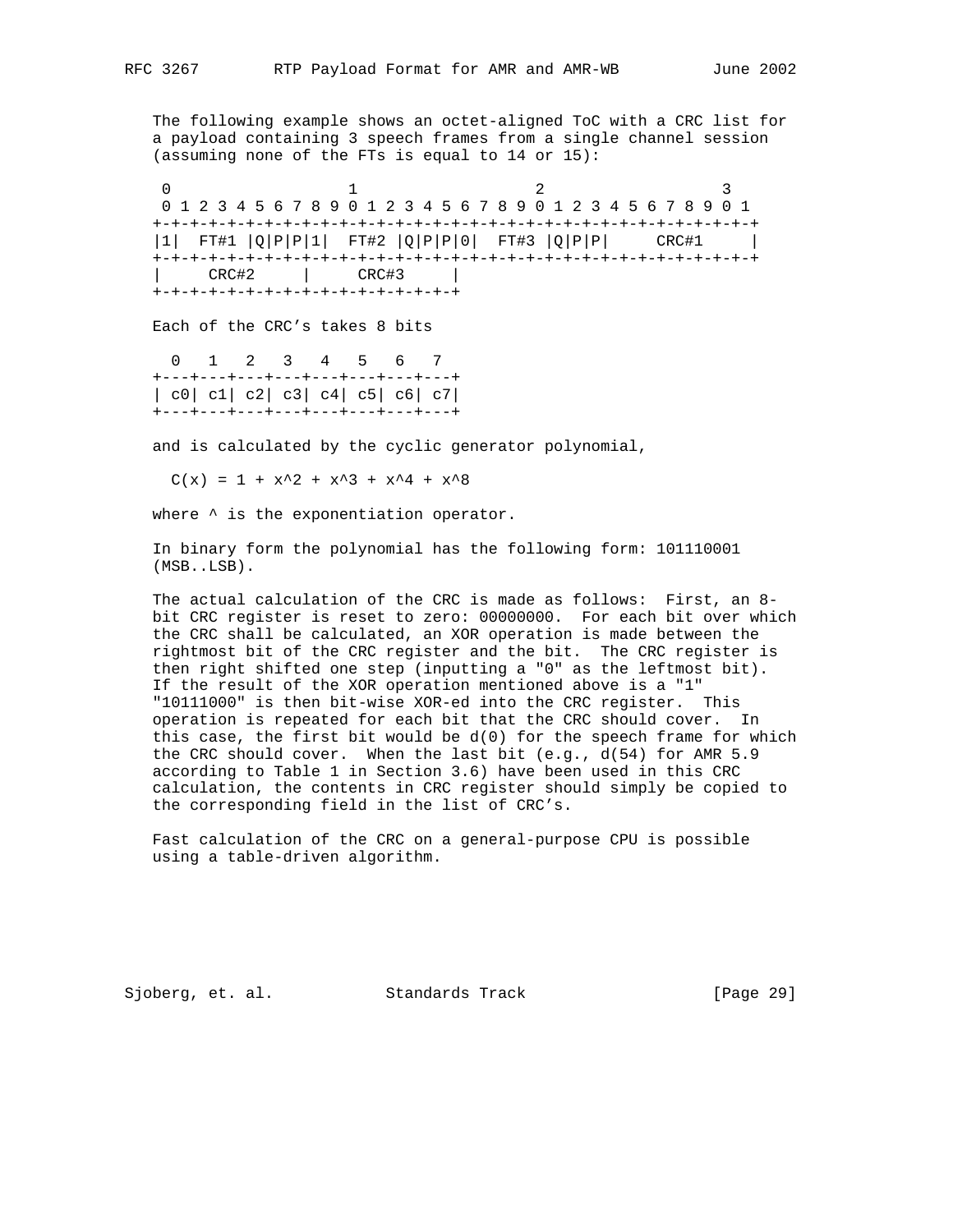# 4.4.3. Speech Data

 In octet-aligned mode, speech data is carried in a similar way to that in the bandwidth-efficient mode as discussed in Section 4.3.3, with the following exceptions:

- The last octet of each speech frame MUST be padded with zeroes at the end if not all bits in the octet are used. In other words, each speech frame MUST be octet-aligned.
- When multiple speech frames are present in the speech data (i.e., compound payload), the speech frames can be arranged either one whole frame after another as usual, or with the octets of all frames interleaved together at the octet level. Since the bits within each frame are ordered with the most error-sensitive bits first, interleaving the octets collects those sensitive bits from all frames to be nearer the beginning of the packet. This is called "robust sorting order" which allows the application of UED (such as UDP-Lite [15]) or UEP (such as the ULP [18]) mechanisms to the payload data. The details of assembling the payload are given in the next section.

 The use of robust sorting order for a session MUST be agreed via out-of-band means. Section 8 specifies a MIME parameter for this purpose.

 Note, robust sorting order MUST only be performed on the frame level and thus is independent of interleaving which is at the frame-block level, as described in Section 4.4.1. In other words, robust sorting can be applied to either non-interleaved or interleaved sessions.

4.4.4. Methods for Forming the Payload

 Two different packetization methods, namely normal order and robust sorting order, exist for forming a payload in octet-aligned mode. In both cases, the payload header and table of contents are packed into the payload the same way; the difference is in the packing of the speech frames.

 The payload begins with the payload header of one octet or two if frame interleaving is selected. The payload header is followed by the table of contents consisting of a list of one-octet ToC entries. If frame CRCs are to be included, they follow the table of contents with one 8-bit CRC filling each octet. Note that if a given frame has a ToC entry with FT=14 or 15, there will be no CRC present.

Sjoberg, et. al. Standards Track [Page 30]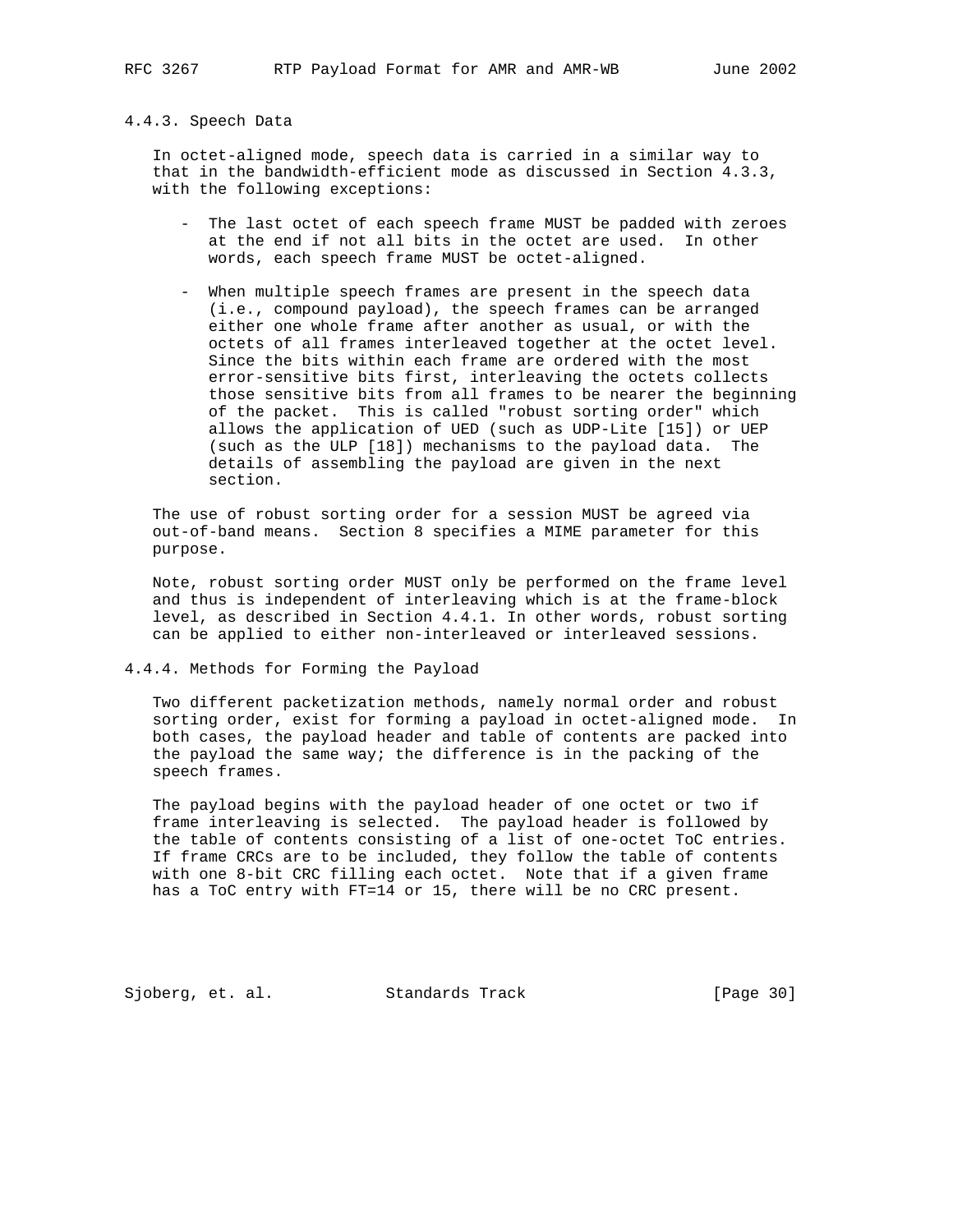The speech data follows the table of contents, or the CRCs if present. For packetization in the normal order, all of the octets comprising a speech frame are appended to the payload as a unit. The speech frames are packed in the same order as their corresponding ToC entries are arranged in the ToC list, with the exception that if a given frame has a ToC entry with FT=14 or 15, there will be no data octets present for that frame.

 For packetization in robust sorting order, the octets of all speech frames are interleaved together at the octet level. That is, the data portion of the payload begins with the first octet of the first frame, followed by the first octet of the second frame, then the first octet of the third frame, and so on. After the first octet of the last frame has been appended, the cycle repeats with the second octet of each frame. The process continues for as many octets as are present in the longest frame. If the frames are not all the same octet length, a shorter frame is skipped once all octets in it have been appended. The order of the frames in the cycle will be sequential if frame interleaving is not in use, or according to the interleave pattern specified in the payload header if frame interleaving is in use. Note that if a given frame has a ToC entry with FT=14 or 15, there will be no data octets present for that frame so that frame is skipped in the robust sorting cycle.

 The UED and/or UEP is RECOMMENDED to cover at least the RTP header, payload header, table of contents, and class A bits of a sorted payload. Exactly how many octets need to be covered depends on the network and application. If CRCs are used together with robust sorting, only the RTP header, the payload header, and the ToC SHOULD be covered by UED/UEP. The means to communicate to other layers performing UED/UEP the number of octets to be covered is beyond the scope of this specification.

Sjoberg, et. al. Standards Track [Page 31]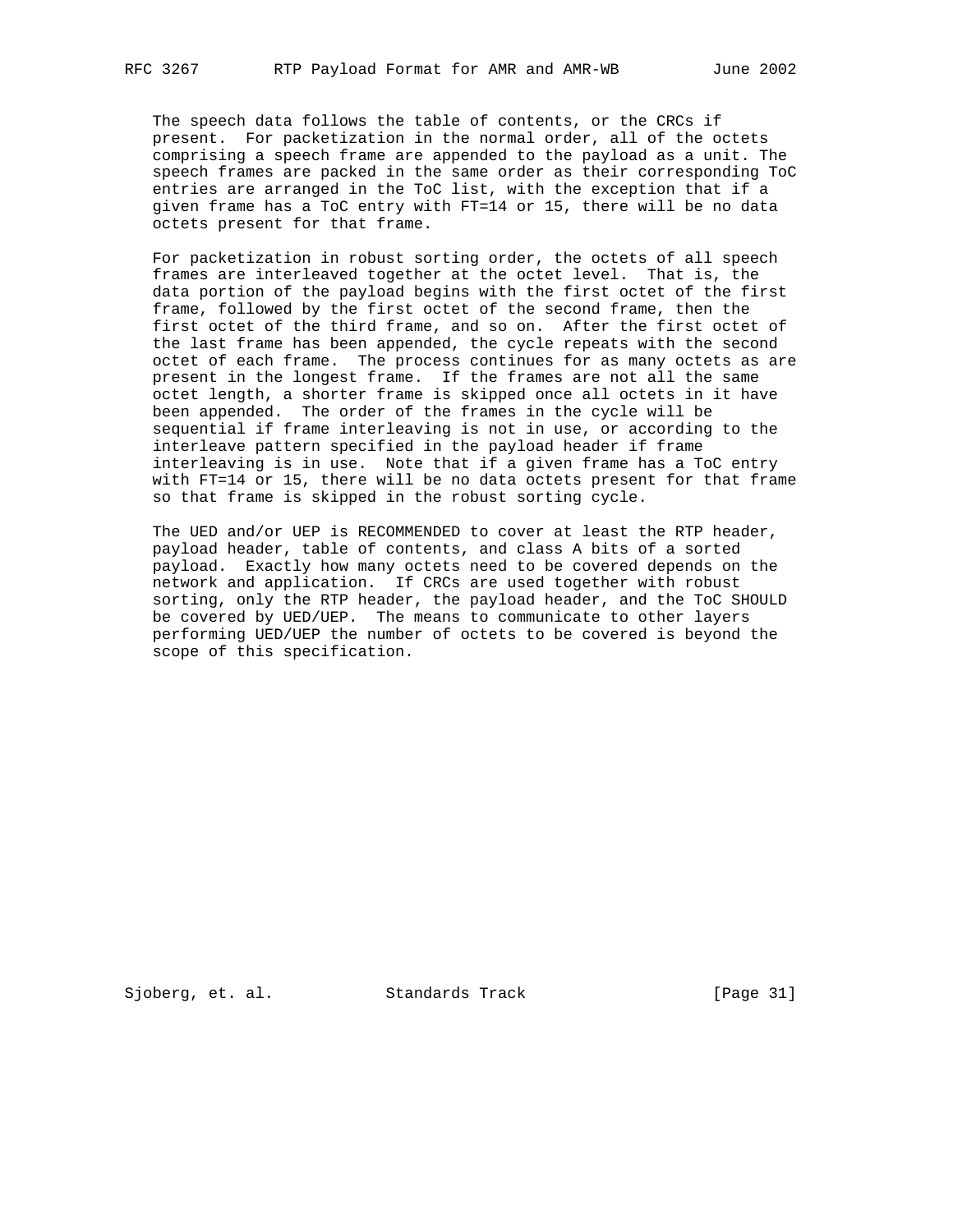#### 4.4.5. Payload Examples

4.4.5.1. Basic Single Channel Payload Carrying Multiple Frames

 The following diagram shows an octet aligned payload from a single channel session that carries two AMR frames of 7.95 kbps coding mode (FT=5). In the payload, a codec mode request is sent (CMR=6), requesting the encoder at the receiver's side to use AMR 10.2 kbps coding mode. No frame CRC, interleaving, or robust-sorting is in use.

 $\begin{array}{ccccccc}\n0 & & & 1 & & & 2 & & 3\n\end{array}$  0 1 2 3 4 5 6 7 8 9 0 1 2 3 4 5 6 7 8 9 0 1 2 3 4 5 6 7 8 9 0 1 +-+-+-+-+-+-+-+-+-+-+-+-+-+-+-+-+-+-+-+-+-+-+-+-+-+-+-+-+-+-+-+-+ | CMR=6  $|R|R|R|1|FTH1=5 |Q|P|P|0|FTH2=5 |Q|P|P|$  f1(0..7) +-+-+-+-+-+-+-+-+-+-+-+-+-+-+-+-+-+-+-+-+-+-+-+-+-+-+-+-+-+-+-+-+  $\left| \begin{array}{c} \text{f1}(8..15) \\ \text{f1}(16..23) \\ \end{array} \right|$  .... +-+-+-+-+-+-+-+-+-+-+-+-+-+-+-+-+-+-+-+-+-+-+-+-+-+-+-+-+-+-+-+-+ : ... : +-+-+-+-+-+-+-+-+-+-+-+-+-+-+-+-+-+-+-+-+-+-+-+-+-+-+-+-+-+-+-+-+  $\ldots$  | f1(152..158) | P| f2(0..7) | +-+-+-+-+-+-+-+-+-+-+-+-+-+-+-+-+-+-+-+-+-+-+-+-+-+-+-+-+-+-+-+-+  $\left| \begin{array}{cccc} \text{f2}(8..15) & \text{f2}(16..23) & \dots \end{array} \right|$  +-+-+-+-+-+-+-+-+-+-+-+-+-+-+-+-+-+-+-+-+-+-+-+-+-+-+-+-+-+-+-+-+ : ... : +-+-+-+-+-+-+-+-+-+-+-+-+-+-+-+-+-+-+-+-+-+-+-+-+-+-+-+-+-+-+-+-+ | ... |f2(152..158) |P| +-+-+-+-+-+-+-+-+-+-+-+-+-+-+-+-+-+-+-+-+-+-+-+-+

 Note, in above example the last octet in both speech frames is padded with one 0 to make it octet-aligned.

4.4.5.2. Two Channel Payload with CRC, Interleaving, and Robust-sorting

 This example shows an octet aligned payload from a two channel session. Two frame-blocks, each containing 2 speech frames of 7.95 kbps coding mode (FT=5), are carried in this payload,

The two channels are left  $(L)$  and right  $(R)$  with  $L$  coming before R. In the payload, a codec mode request is also sent (CMR=6), requesting the encoder at the receiver's side to use AMR 10.2 kbps coding mode.

 Moreover, frame CRC and frame-block interleaving are both enabled for the session. The interleaving length is 2 (ILL=1) and this payload is the first one in an interleave group (ILP=0).

 The first two frames in the payload are the L and R channel speech frames of frame-block #1, consisting of bits f1L(0..158) and

Sjoberg, et. al. Standards Track [Page 32]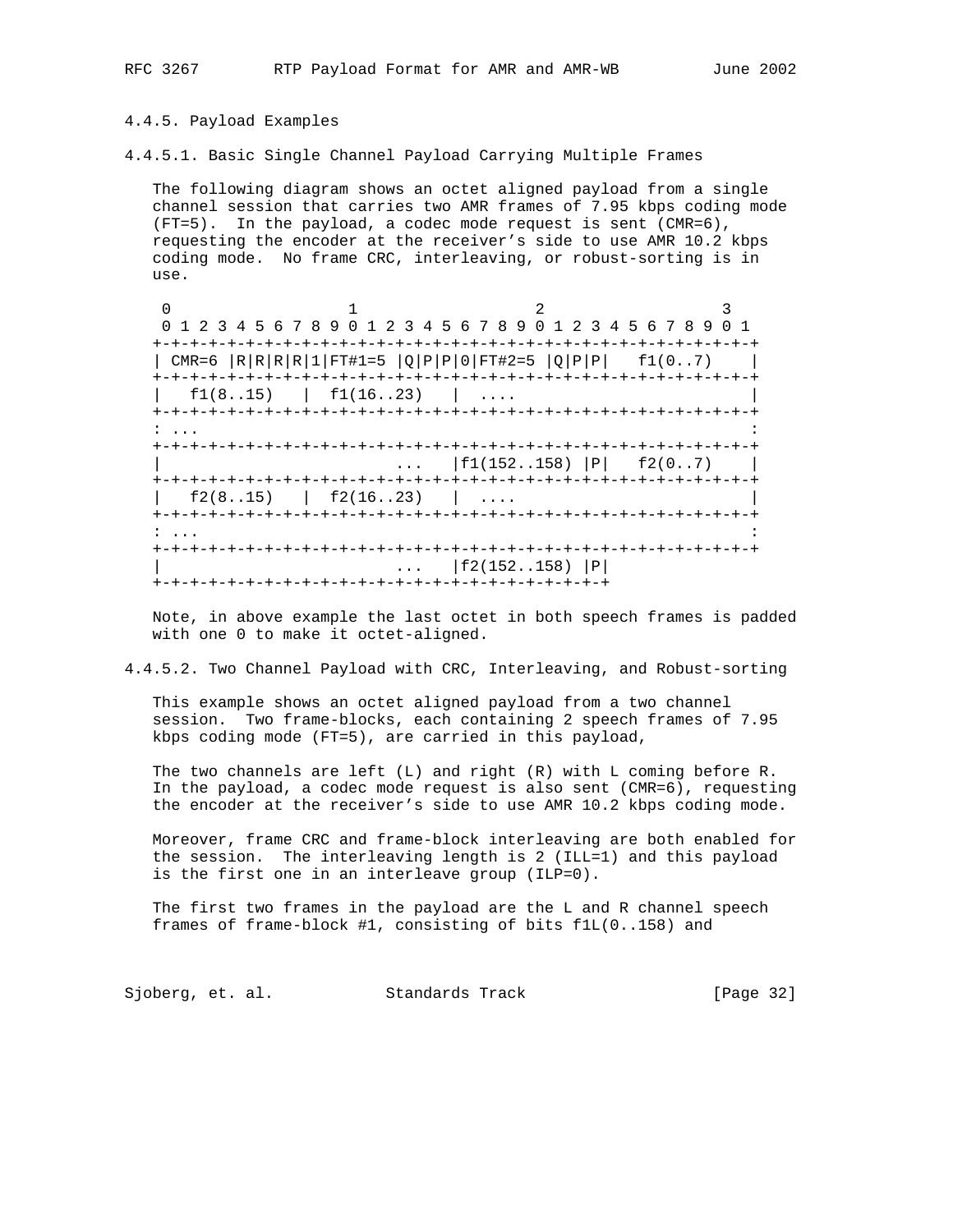f1R(0..158), respectively. The next two frames are the L and R channel frames of frame-block #3, consisting of bits f3L(0..158) and f3R(0..158), respectively, due to interleaving. For each of the four speech frames a CRC is calculated as CRC1L(0..7), CRC1R(0..7),  $CRC3L(0..7)$ , and  $CRC3R(0..7)$ , respectively. Finally, the payload is robust sorted.

0  $1$  2 3 0 1 2 3 4 5 6 7 8 9 0 1 2 3 4 5 6 7 8 9 0 1 2 3 4 5 6 7 8 9 0 1 +-+-+-+-+-+-+-+-+-+-+-+-+-+-+-+-+-+-+-+-+-+-+-+-+-+-+-+-+-+-+-+-+ | CMR=6 |R|R|R|R| ILL=1 | ILP=0 |1|FT#1L=5|Q|P|P|1|FT#1R=5|Q|P|P| +-+-+-+-+-+-+-+-+-+-+-+-+-+-+-+-+-+-+-+-+-+-+-+-+-+-+-+-+-+-+-+-+  $|1|$ FT#3L=5 $|Q|P|P|0|$ FT#3R=5 $|Q|P|P|$  CRC1L  $|$  CRC1R  $|$  +-+-+-+-+-+-+-+-+-+-+-+-+-+-+-+-+-+-+-+-+-+-+-+-+-+-+-+-+-+-+-+-+ | CRC3L | CRC3R | f1L(0..7) | f1R(0..7) | +-+-+-+-+-+-+-+-+-+-+-+-+-+-+-+-+-+-+-+-+-+-+-+-+-+-+-+-+-+-+-+-+  $\left| \begin{array}{cc} \text{f3L}(0..7) \end{array} \right|$   $\text{f3R}(0..7)$   $\left| \begin{array}{cc} \text{f1L}(8..15) \end{array} \right|$   $\text{f1R}(8..15)$   $\left| \begin{array}{cc} \text{f1R}(8..15) \end{array} \right|$  +-+-+-+-+-+-+-+-+-+-+-+-+-+-+-+-+-+-+-+-+-+-+-+-+-+-+-+-+-+-+-+-+  $\vert$  f3L(8..15) | f3R(8..15) | f1L(16..23) | f1R(16..23) | +-+-+-+-+-+-+-+-+-+-+-+-+-+-+-+-+-+-+-+-+-+-+-+-+-+-+-+-+-+-+-+-+ : ... : +-+-+-+-+-+-+-+-+-+-+-+-+-+-+-+-+-+-+-+-+-+-+-+-+-+-+-+-+-+-+-+-+ | f3L(144..151) | f3R(144..151) |f1L(152..158)|P|f1R(152..158)|P| +-+-+-+-+-+-+-+-+-+-+-+-+-+-+-+-+-+-+-+-+-+-+-+-+-+-+-+-+-+-+-+-+ |f3L(152..158)|P|f3R(152..158)|P| +-+-+-+-+-+-+-+-+-+-+-+-+-+-+-+-+

 Note, in above example the last octet in all the four speech frames is padded with one zero bit to make it octet-aligned.

# 4.5. Implementation Considerations

 An application implementing this payload format MUST understand all the payload parameters in the out-of-band signaling used. For example, if an application uses SDP, all the SDP and MIME parameters in this document MUST be understood. This requirement ensures that an implementation always can decide if it is capable or not of communicating.

 No operation mode of the payload format is mandatory to implement. The requirements of the application using the payload format should be used to determine what to implement. To achieve basic interoperability an implementation SHOULD at least implement both bandwidth-efficient and octet-aligned mode for single channel. The other operations mode: interleaving, robust sorting, frame-wise CRC in both single and multi-channel is OPTIONAL to implement.

Sjoberg, et. al. Standards Track [Page 33]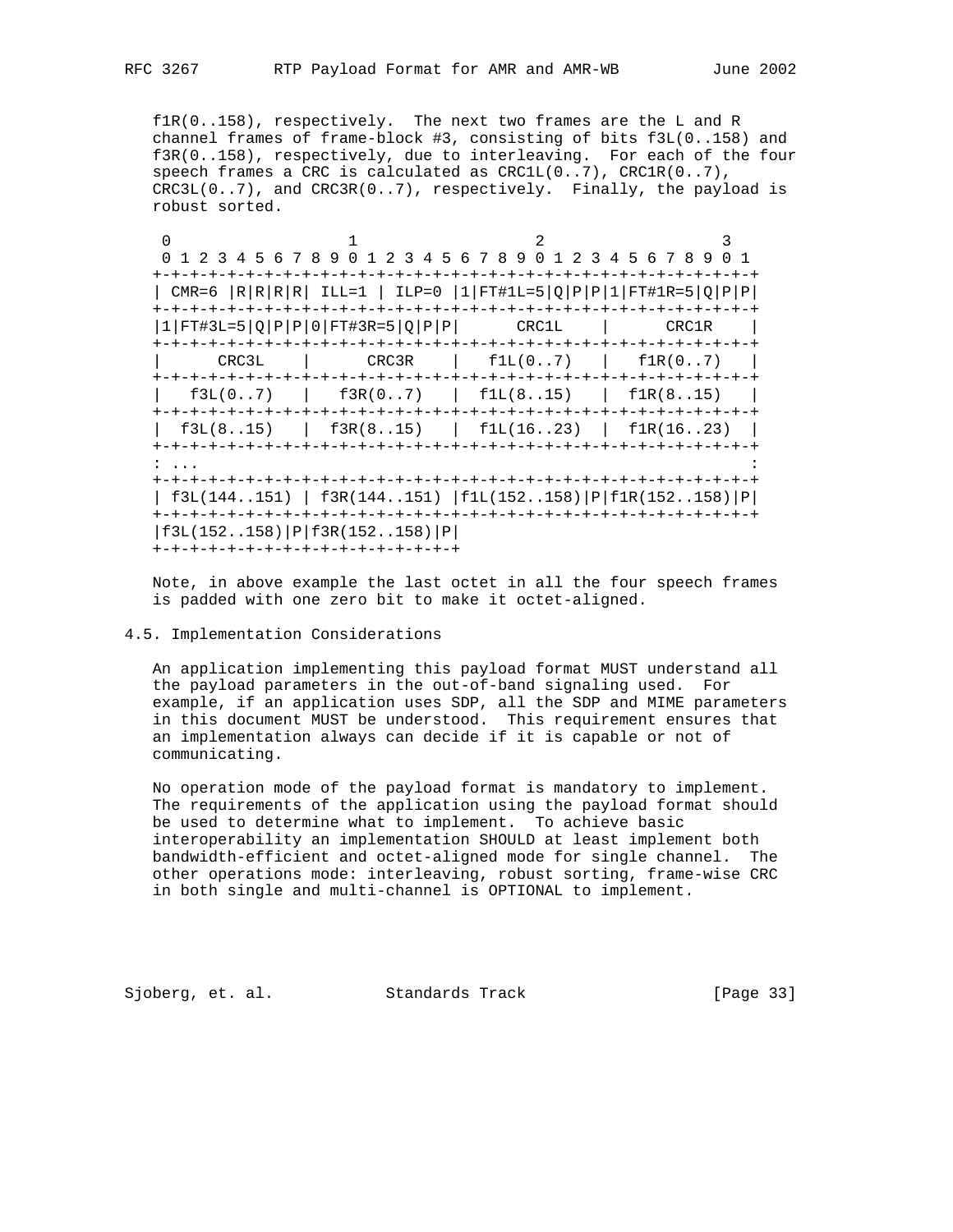5. AMR and AMR-WB Storage Format

 The storage format is used for storing AMR or AMR-WB speech frames in a file or as an e-mail attachment. Multiple channel content is supported.

In general, an AMR or AMR-WB file has the following structure:

| Header         |  |
|----------------|--|
|                |  |
| Speech frame 1 |  |
|                |  |
|                |  |
|                |  |
| Speech frame n |  |
|                |  |

 Note, to preserve interoperability with already deployed implementations, single channel content uses a file header format different from that of multi-channel content.

5.1. Single channel Header

 A single channel AMR or AMR-WB file header contains only a magic number and different magic numbers are defined to distinguish AMR from AMR-WB.

 The magic number for single channel AMR files MUST consist of ASCII character string:

 "#!AMR\n" (or 0x2321414d520a in hexadecimal).

 The magic number for single channel AMR-WB files MUST consist of ASCII character string:

 "#!AMR-WB\n" (or 0x2321414d522d57420a in hexadecimal).

 Note, the "\n" is an important part of the magic numbers and MUST be included in the comparison, since, otherwise, the single channel magic numbers above will become indistinguishable from those of the multi-channel files defined in the next section.

Sjoberg, et. al. Standards Track [Page 34]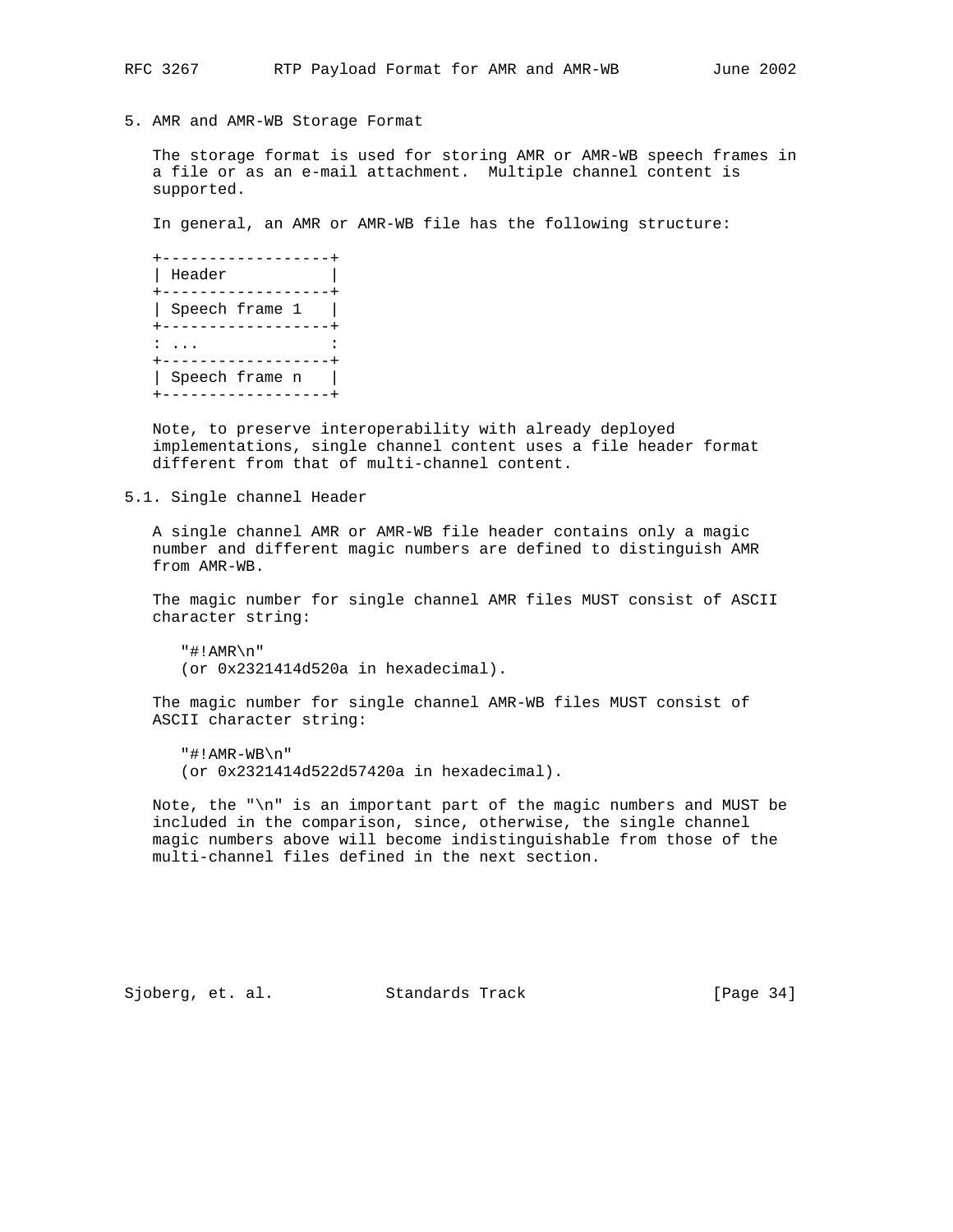# 5.2. Multi-channel Header

 The multi-channel header consists of a magic number followed by a 32 bit channel description field, giving the multi-channel header the following structure:

 +------------------+ | magic number | +------------------+ | chan-desc field | +------------------+

 The magic number for multi-channel AMR files MUST consist of the ASCII character string:

 "#!AMR\_MC1.0\n" (or 0x2321414d525F4D43312E300a in hexadecimal).

 The magic number for multi-channel AMR-WB files MUST consist of the ASCII character string:

 "#!AMR-WB\_MC1.0\n" (or 0x2321414d522d57425F4D43312E300a in hexadecimal).

 The version number in the magic numbers refers to the version of the file format.

The 32 bit channel description field is defined as:

| 0 1 2 3 4 5 6 7 8 9 0 1 2 3 4 5 6 7 8 9 0 1 2 3 4 5 6 7 8 9 0 1 |  |  |  |  |  |  |  |  |  |  |  |  |  |  |      |  |  |  |  |  |  |  |
|-----------------------------------------------------------------|--|--|--|--|--|--|--|--|--|--|--|--|--|--|------|--|--|--|--|--|--|--|
|                                                                 |  |  |  |  |  |  |  |  |  |  |  |  |  |  |      |  |  |  |  |  |  |  |
| Reserved bits                                                   |  |  |  |  |  |  |  |  |  |  |  |  |  |  | CHAN |  |  |  |  |  |  |  |
|                                                                 |  |  |  |  |  |  |  |  |  |  |  |  |  |  |      |  |  |  |  |  |  |  |

 Reserved bits: MUST be set to 0 when written, and a reader MUST ignore them.

 CHAN (4 bit unsigned integer): Indicates the number of audio channels contained in this storage file. The valid values and the order of the channels within a frame block are specified in Section 4.1 in [24].

Sjoberg, et. al. Standards Track [Page 35]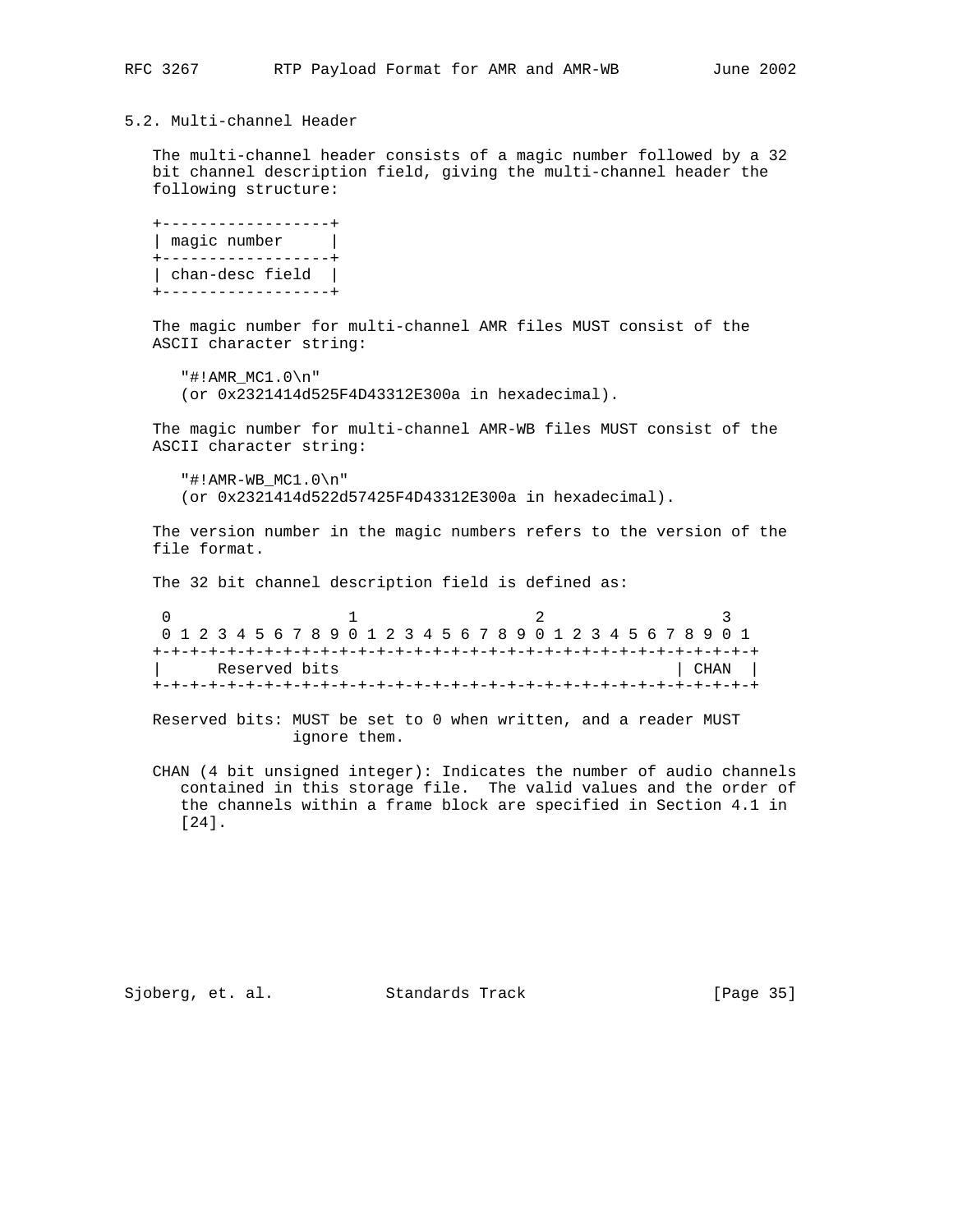#### 5.3. Speech Frames

 After the file header, speech frame-blocks consecutive in time are stored in the file. Each frame-block contains a number of octet aligned speech frames equal to the number of channels, and stored in increasing order, starting with channel 1.

 Each stored speech frame starts with a one octet frame header with the following format:

 0 1 2 3 4 5 6 7 +-+-+-+-+-+-+-+-+  $|P|$  FT  $|Q|P|P|$ +-+-+-+-+-+-+-+-+

 The FT field and the Q bit are defined in the same way as in Section 4.1.2. The P bits are padding and MUST be set to 0.

 Following this one octet header come the speech bits as defined in 4.3.3. The last octet of each frame is padded with zeroes, if needed, to achieve octet alignment.

 The following example shows an AMR frame in 5.9 kbit coding mode (with 118 speech bits) in the storage format.

0  $1$  2 3 0 1 2 3 4 5 6 7 8 9 0 1 2 3 4 5 6 7 8 9 0 1 2 3 4 5 6 7 8 9 0 1 +-+-+-+-+-+-+-+-+-+-+-+-+-+-+-+-+-+-+-+-+-+-+-+-+-+-+-+-+-+-+-+-+  $|P|$  FT=2  $|Q|P|P|$  +-+-+-+-+-+-+-+-+ + | | Speech bits for frame-block n, channel k + | |  $+$  +-+-+  $+$  $|\mathbf{P}|\mathbf{P}|$ +-+-+-+-+-+-+-+-+-+-+-+-+-+-+-+-+-+-+-+-+-+-+-+-+-+-+-+-+-+-+-+-+

 Frame-blocks or speech frames lost in transmission and non-received frame-blocks between SID updates during non-speech periods MUST be stored as NO\_DATA frames (frame type 15, as defined in [2] and [4]) or SPEECH\_LOST (frame type 14, only available for AMR-WB) in complete frame-blocks to keep synchronization with the original media.

Sjoberg, et. al. Standards Track [Page 36]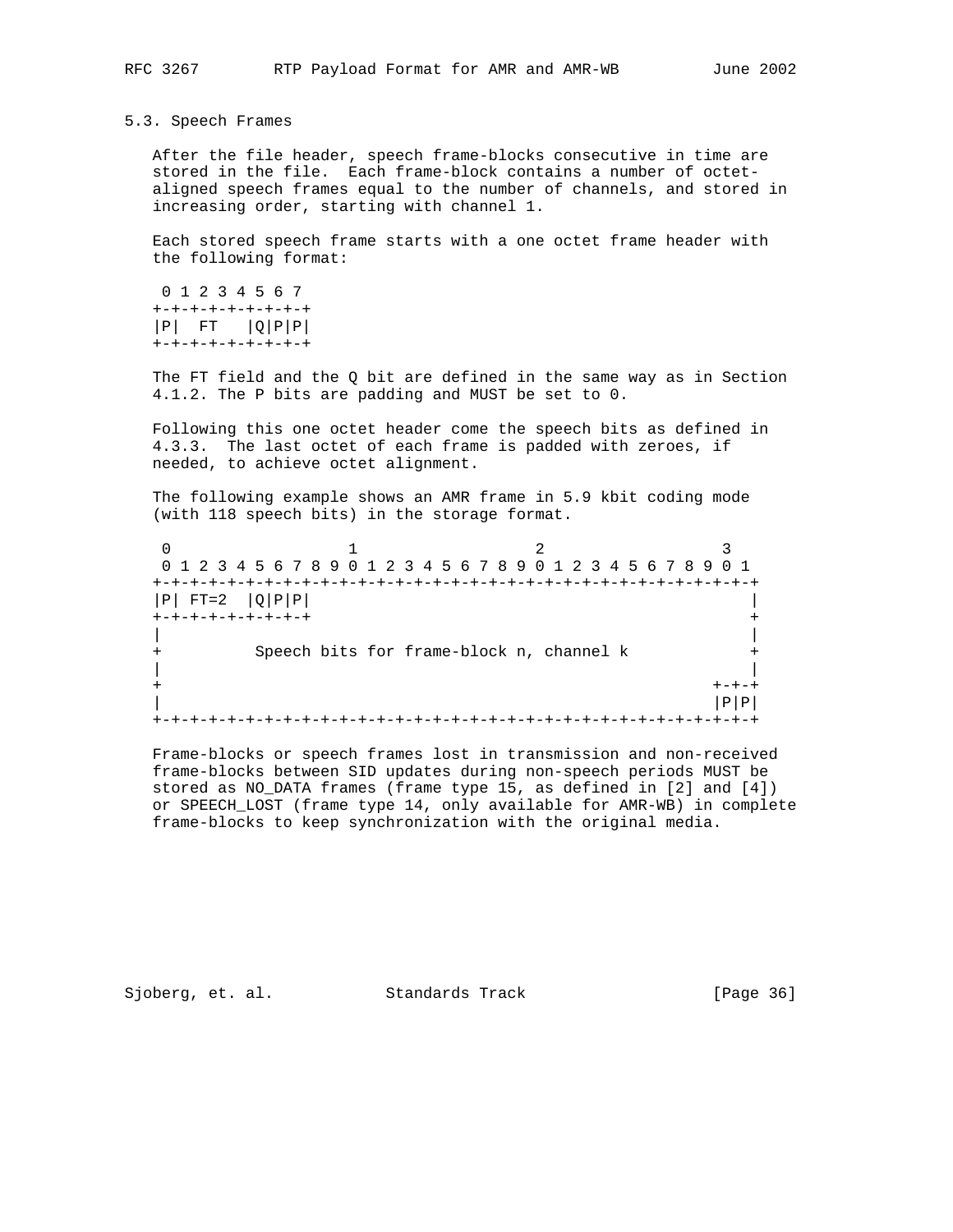#### 6. Congestion Control

 The general congestion control considerations for transporting RTP data apply to AMR or AMR-WB speech over RTP as well. However, the multi-rate capability of AMR and AMR-WB speech coding may provide an advantage over other payload formats for controlling congestion since the bandwidth demand can be adjusted by selecting a different coding mode.

 Another parameter that may impact the bandwidth demand for AMR and AMR-WB is the number of frame-blocks that are encapsulated in each RTP payload. Packing more frame-blocks in each RTP payload can reduce the number of packets sent and hence the overhead from IP/UDP/RTP headers, at the expense of increased delay.

 If forward error correction (FEC) is used to combat packet loss, the amount of redundancy added by FEC will need to be regulated so that the use of FEC itself does not cause a congestion problem.

 It is RECOMMENDED that AMR or AMR-WB applications using this payload format employ congestion control. The actual mechanism for congestion control is not specified but should be suitable for real time flows, e.g., "Equation-Based Congestion Control for Unicast Applications" [17].

7. Security Considerations

 RTP packets using the payload format defined in this specification are subject to the general security considerations discussed in [8].

 As this format transports encoded speech, the main security issues include confidentiality and authentication of the speech itself. The payload format itself does not have any built-in security mechanisms. External mechanisms, such as SRTP [22], MAY be used.

 This payload format does not exhibit any significant non-uniformity in the receiver side computational complexity for packet processing and thus is unlikely to pose a denial-of-service threat due to the receipt of pathological data.

# 7.1. Confidentiality

 To achieve confidentiality of the encoded AMR or AMR-WB speech, all speech data bits will need to be encrypted. There is less a need to encrypt the payload header or the table of contents due to 1) that they only carry information about the requested speech mode, frame type, and frame quality, and 2) that this information could be useful to some third party, e.g., quality monitoring.

Sjoberg, et. al. Standards Track [Page 37]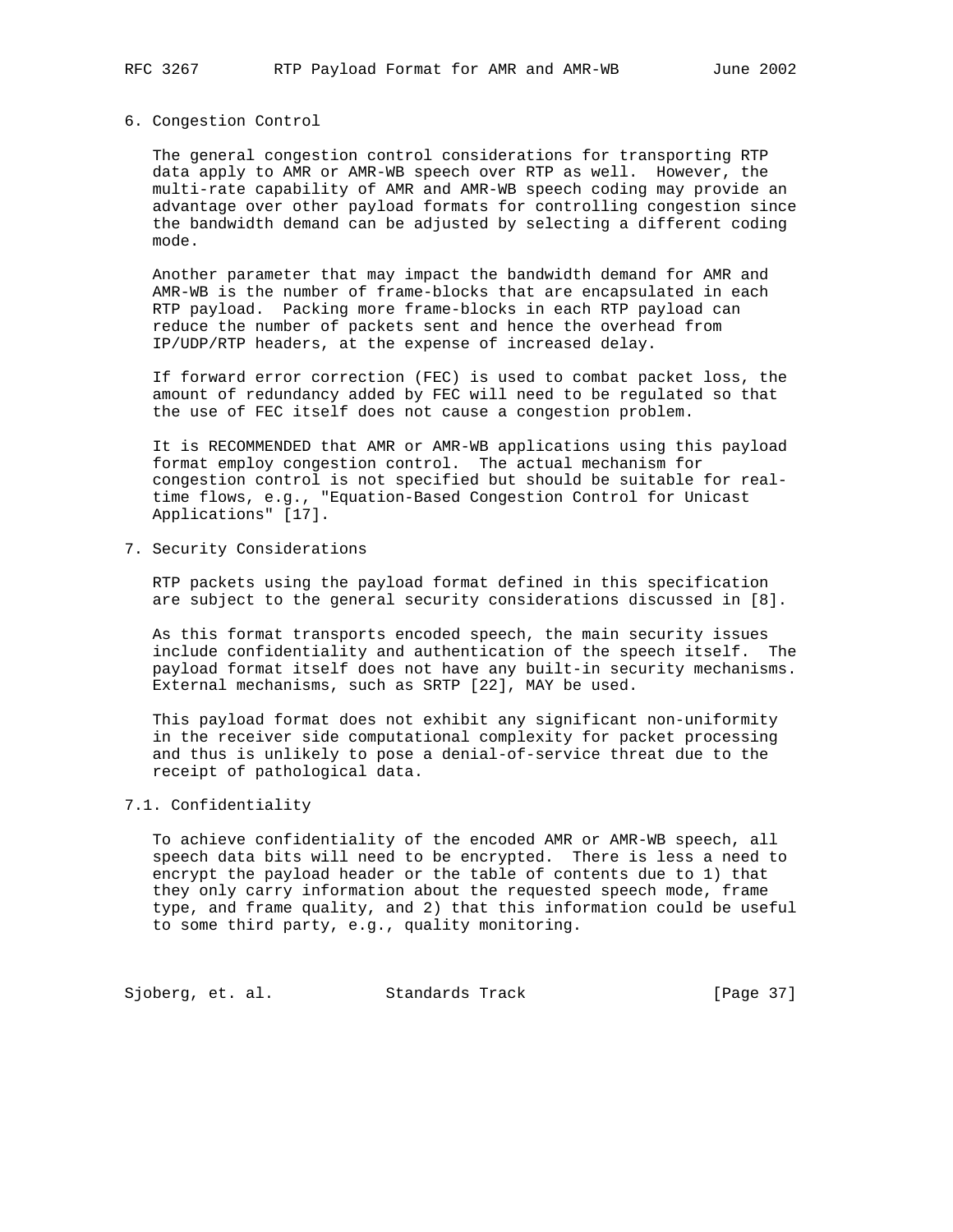As long as the AMR or AMR-WB payload is only packed and unpacked at either end, encryption may be performed after packet encapsulation so that there is no conflict between the two operations.

 Interleaving may affect encryption. Depending on the encryption scheme used, there may be restrictions on, for example, the time when keys can be changed. Specifically, the key change may need to occur at the boundary between interleave groups.

 The type of encryption method used may impact the error robustness of the payload data. The error robustness may be severely reduced when the data is encrypted unless an encryption method without error propagation is used, e.g., a stream cipher. Therefore, UED/UEP based on robust sorting may be difficult to apply when the payload data is encrypted.

#### 7.2. Authentication

 To authenticate the sender of the speech, an external mechanism has to be used. It is RECOMMENDED that such a mechanism protect all the speech data bits. Note that the use of UED/UEP may be difficult to combine with authentication because any bit errors will cause authentication to fail.

 Data tampering by a man-in-the-middle attacker could result in erroneous depacketization/decoding that could lower the speech quality. Tampering with the CMR field may result in speech in a different quality than desired.

 To prevent a man-in-the-middle attacker from tampering with the payload packets, some additional information besides the speech bits SHOULD be protected. This may include the payload header, ToC, frame CRCs, RTP timestamp, RTP sequence number, and the RTP marker bit.

# 7.3. Decoding Validation

 When processing a received payload packet, if the receiver finds that the calculated payload length, based on the information of the session and the values found in the payload header fields, does not match the size of the received packet, the receiver SHOULD discard the packet. This is because decoding a packet that has errors in its length field could severely degrade the speech quality.

#### 8. Payload Format Parameters

 This section defines the parameters that may be used to select optional features of the AMR and AMR-WB payload formats. The parameters are defined here as part of the MIME subtype registrations

Sjoberg, et. al. Standards Track [Page 38]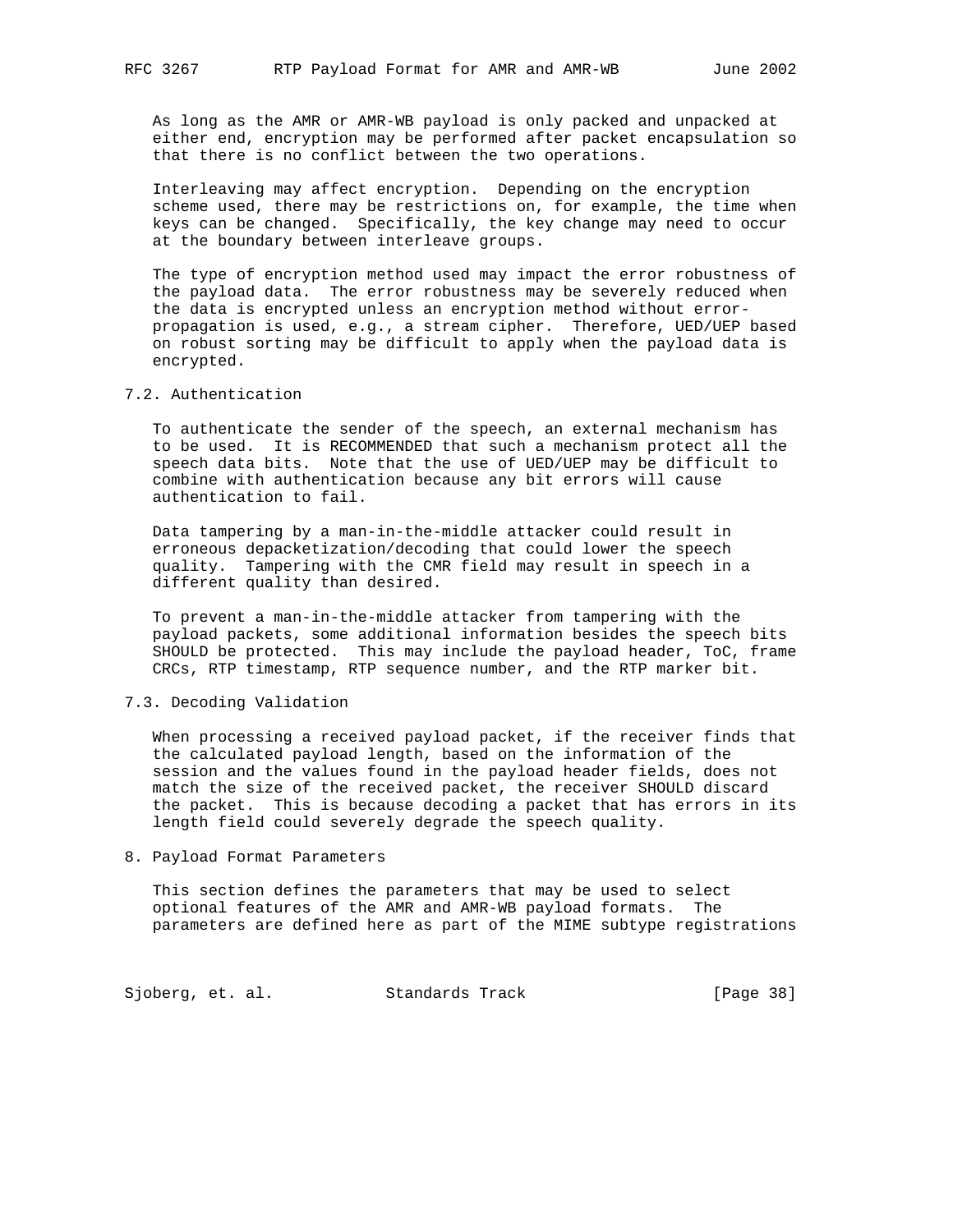for the AMR and AMR-WB speech codecs. A mapping of the parameters into the Session Description Protocol (SDP) [11] is also provided for those applications that use SDP. Equivalent parameters could be defined elsewhere for use with control protocols that do not use MIME or SDP.

 Two separate MIME registrations are made, one for AMR and one for AMR-WB, because they are distinct encodings that must be distinguished by the MIME subtype.

 The data format and parameters are specified for both real-time transport in RTP and for storage type applications such as e-mail attachments.

8.1. AMR MIME Registration

 The MIME subtype for the Adaptive Multi-Rate (AMR) codec is allocated from the IETF tree since AMR is expected to be a widely used speech codec in general VoIP applications. This MIME registration covers both real-time transfer via RTP and non-real-time transfers via stored files.

Note, any unspecified parameter MUST be ignored by the receiver.

Media Type name: audio

Media subtype name: AMR

Required parameters: none

 Optional parameters: These parameters apply to RTP transfer only.

- octet-align: Permissible values are 0 and 1. If 1, octet-aligned operation SHALL be used. If 0 or if not present, bandwidth efficient operation is employed.
- mode-set: Requested AMR mode set. Restricts the active codec mode set to a subset of all modes. Possible values are a comma separated list of modes from the set: 0,...,7 (see Table 1a [2]). If such mode set is specified by the decoder, the encoder MUST abide by the request and MUST NOT use modes outside of the subset. If not present, all codec modes are allowed for the session.
- mode-change-period: Specifies a number of frame-blocks, N, that is the interval at which codec mode changes are allowed. The initial phase of the interval is arbitrary, but

Sjoberg, et. al. Standards Track [Page 39]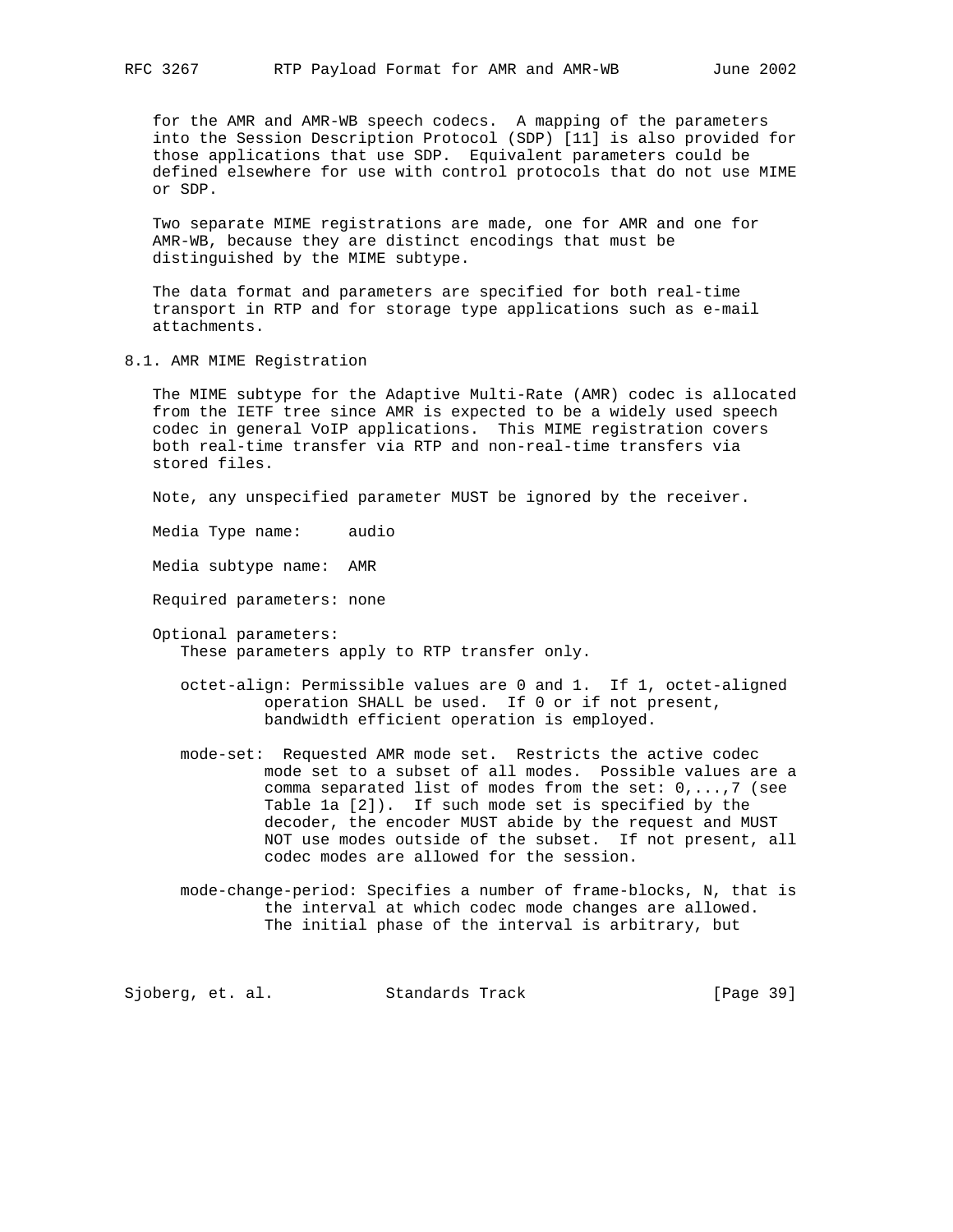changes must be separated by multiples of N frame-blocks. If this parameter is not present, mode changes are allowed at any time during the session.

- mode-change-neighbor: Permissible values are 0 and 1. If 1, mode changes SHALL only be made to the neighboring modes in the active codec mode set. Neighboring modes are the ones closest in bit rate to the current mode, either the next higher or next lower rate. If 0 or if not present, change between any two modes in the active codec mode set is allowed.
- maxptime: The maximum amount of media which can be encapsulated in a payload packet, expressed as time in milliseconds. The time is calculated as the sum of the time the media present in the packet represents. The time SHOULD be a multiple of the frame size. If this parameter is not present, the sender MAY encapsulate any number of speech frames into one RTP packet.
- crc: Permissible values are 0 and 1. If 1, frame CRCs SHALL be included in the payload, otherwise not. If crc=1, this also implies automatically that octet-aligned operation SHALL be used for the session.
- robust-sorting: Permissible values are 0 and 1. If 1, the payload SHALL employ robust payload sorting. If 0 or if not present, simple payload sorting SHALL be used. If robust-sorting=1, this also implies automatically that octet-aligned operation SHALL be used for the session.
- interleaving: Indicates that frame-block level interleaving SHALL be used for the session and its value defines the maximum number of frame-blocks allowed in an interleaving group (see Section 4.4.1). If this parameter is not present, interleaving SHALL not be used. The presence of this parameter also implies automatically that octet-aligned operation SHALL be used.

ptime: see RFC2327 [11].

 channels: The number of audio channels. The possible values and their respective channel order is specified in section 4.1 in [24]. If omitted it has the default value of 1.

 Encoding considerations: This type is defined for transfer via both RTP (RFC 1889) and stored-file methods as described in Sections 4 and 5,

Sjoberg, et. al. Standards Track [Page 40]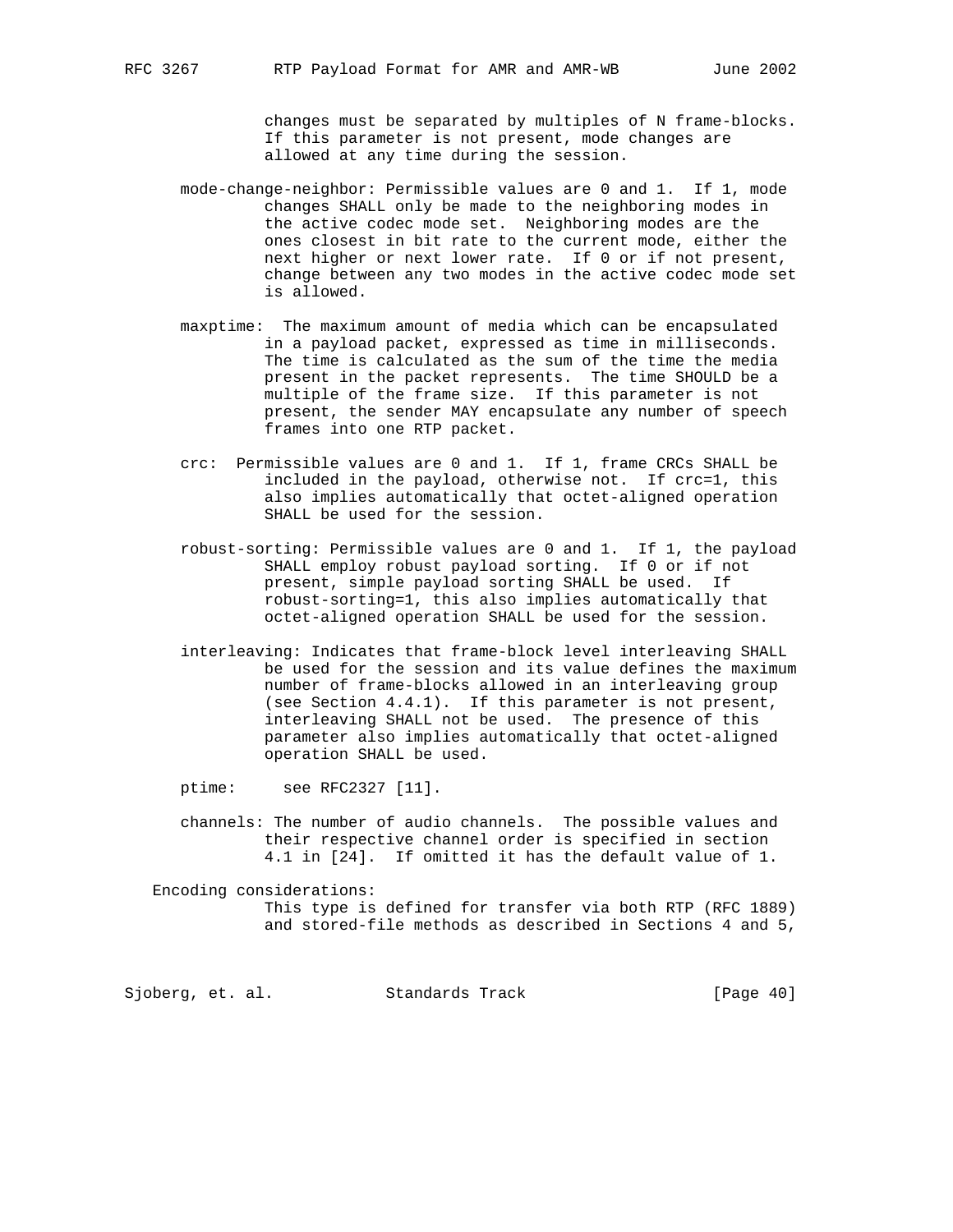respectively, of RFC 3267. Audio data is binary data, and must be encoded for non-binary transport; the Base64 encoding is suitable for Email. Security considerations: See Section 7 of RFC 3267. Public specification: Please refer to Section 11 of RFC 3267. Additional information: The following applies to stored-file transfer methods: Magic numbers: single channel: ASCII character string "#!AMR\n" (or 0x2321414d520a in hexadecimal) multi-channel: ASCII character string "#!AMR\_MC1.0\n" (or 0x2321414d525F4D43312E300a in hexadecimal) File extensions: amr, AMR Macintosh file type code: none Object identifier or OID: none Person & email address to contact for further information: johan.sjoberg@ericsson.com ari.lakaniemi@nokia.com Intended usage: COMMON. It is expected that many VoIP applications (as well as mobile applications) will use this type. Author/Change controller: johan.sjoberg@ericsson.com ari.lakaniemi@nokia.com IETF Audio/Video transport working group 8.2. AMR-WB MIME Registration The MIME subtype for the Adaptive Multi-Rate Wideband (AMR-WB) codec is allocated from the IETF tree since AMR-WB is expected to be a widely used speech codec in general VoIP applications. This MIME registration covers both real-time transfer via RTP and non-real-time transfers via stored files.

Note, any unspecified parameter MUST be ignored by the receiver.

Sjoberg, et. al. Standards Track [Page 41]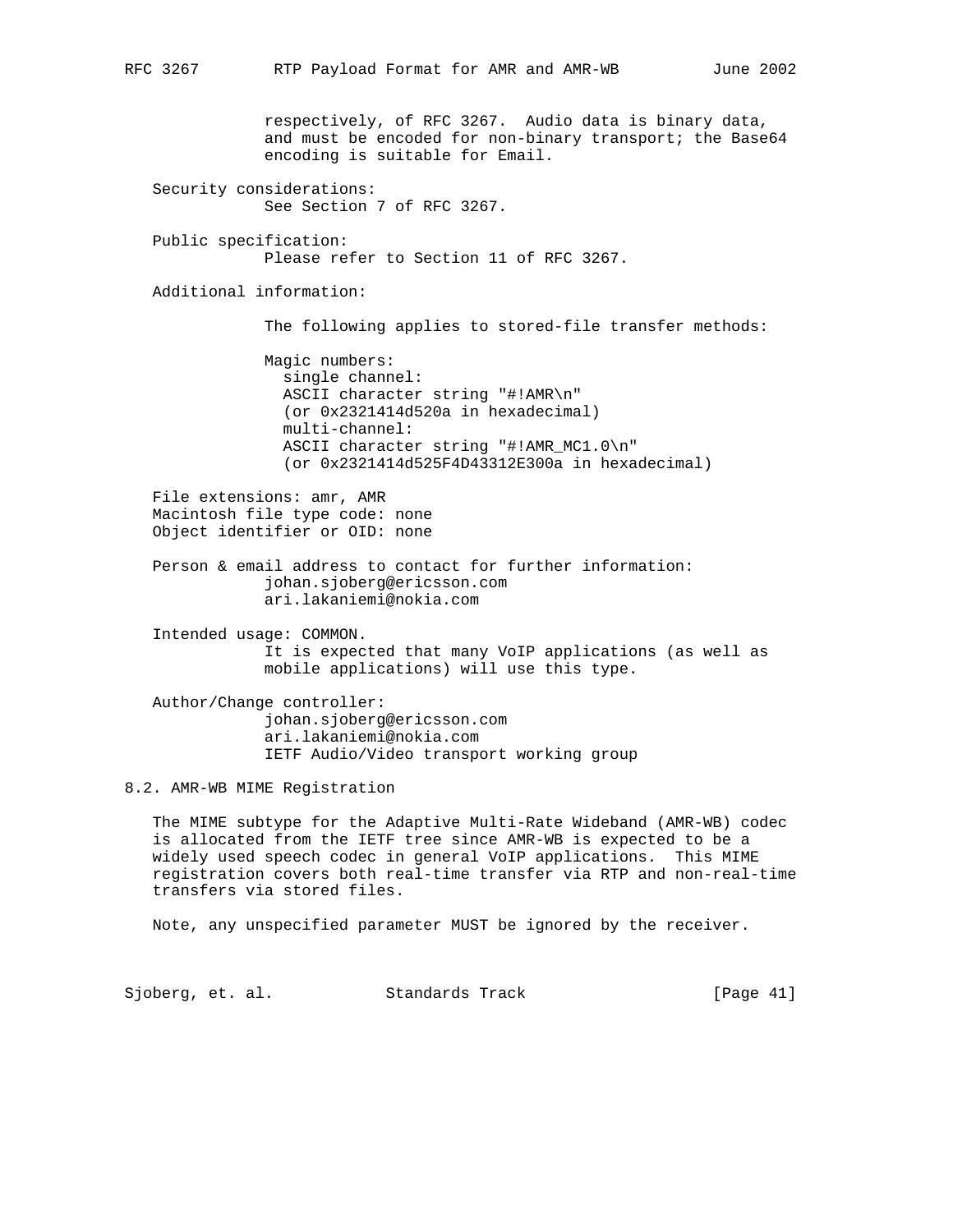Media Type name: audio

Media subtype name: AMR-WB

Required parameters: none

Optional parameters:

These parameters apply to RTP transfer only.

- octet-align: Permissible values are 0 and 1. If 1, octet-aligned operation SHALL be used. If 0 or if not present, bandwidth efficient operation is employed.
- mode-set: Requested AMR-WB mode set. Restricts the active codec mode set to a subset of all modes. Possible values are a comma separated list of modes from the set: 0,...,8 (see Table 1a [4]). If such mode set is specified by the decoder, the encoder MUST abide by the request and MUST NOT use modes outside of the subset. If not present, all codec modes are allowed for the session.
- mode-change-period: Specifies a number of frame-blocks, N, that is the interval at which codec mode changes are allowed. The initial phase of the interval is arbitrary, but changes must be separated by multiples of N frame-blocks. If this parameter is not present, mode changes are allowed at any time during the session.
- mode-change-neighbor: Permissible values are 0 and 1. If 1, mode changes SHALL only be made to the neighboring modes in the active codec mode set. Neighboring modes are the ones closest in bit rate to the current mode, either the next higher or next lower rate. If 0 or if not present, change between any two modes in the active codec mode set is allowed.
- maxptime: The maximum amount of media which can be encapsulated in a payload packet, expressed as time in milliseconds. The time is calculated as the sum of the time the media present in the packet represents. The time SHOULD be a multiple of the frame size. If this parameter is not present, the sender MAY encapsulate any number of speech frames into one RTP packet.

Sjoberg, et. al. Standards Track [Page 42]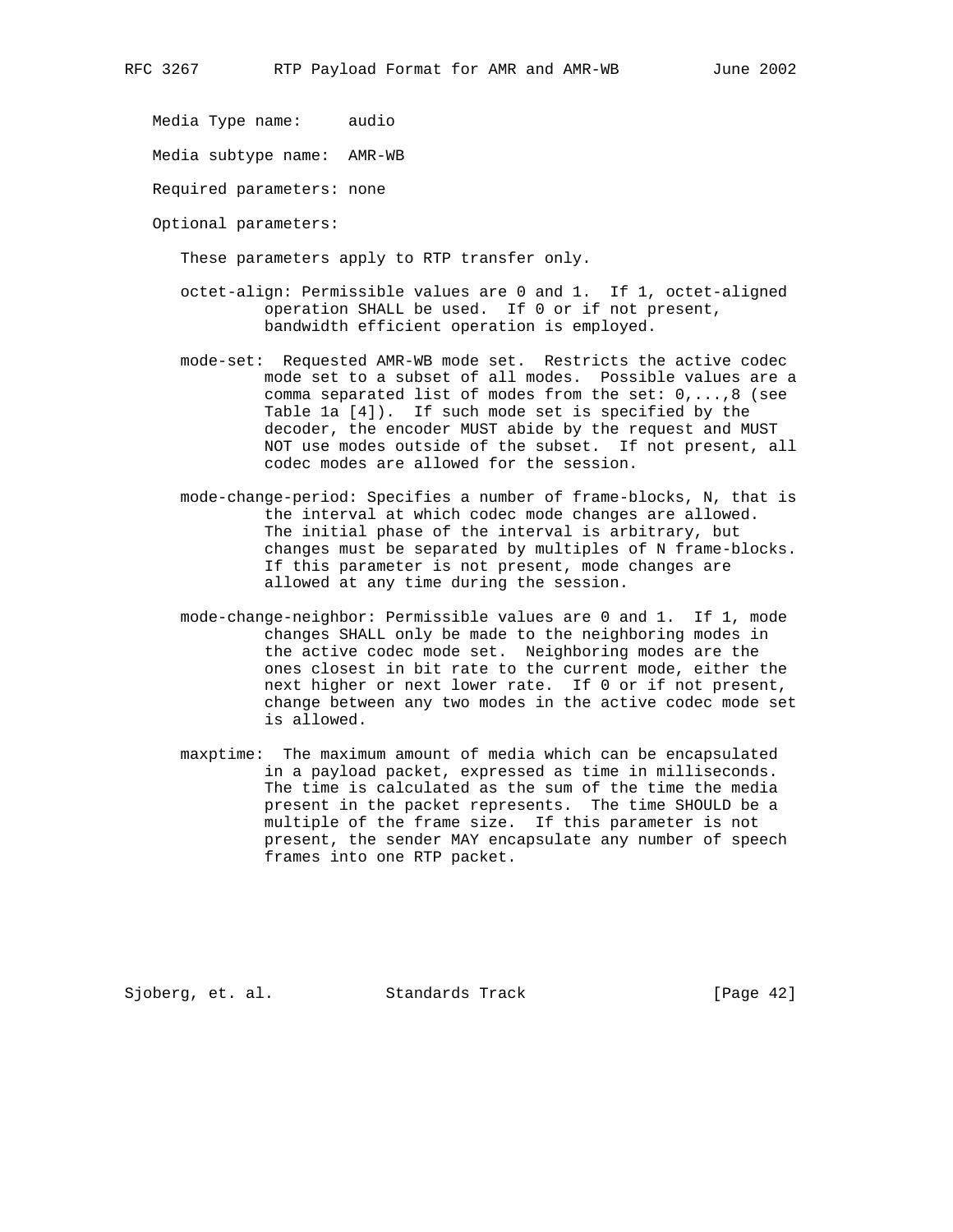- crc: Permissible values are 0 and 1. If 1, frame CRCs SHALL be included in the payload, otherwise not. If crc=1, this also implies automatically that octet-aligned operation SHALL be used for the session.
- robust-sorting: Permissible values are 0 and 1. If 1, the payload SHALL employ robust payload sorting. If 0 or if not present, simple payload sorting SHALL be used. If robust-sorting=1, this also implies automatically that octet-aligned operation SHALL be used for the session.
- interleaving: Indicates that frame-block level interleaving SHALL be used for the session and its value defines the maximum number of frame-blocks allowed in an interleaving group (see Section 4.4.1). If this parameter is not present, interleaving SHALL not be used. The presence of this parameter also implies automatically that octet-aligned operation SHALL be used.

ptime: see RFC2327 [11].

- channels: The number of audio channels. The possible values and their respective channel order is specified in section 4.1 in [24]. If omitted it has the default value of 1.
- Encoding considerations: This type is defined for transfer via both RTP (RFC 1889) and stored-file methods as described in Sections 4 and 5, respectively, of RFC 3267. Audio data is binary data, and must be encoded for non-binary transport; the Base64 encoding is suitable for Email.
- Security considerations: See Section 7 of RFC 3267.
- Public specification: Please refer to Section 11 of RFC 3267.
- Additional information: The following applies to stored-file transfer methods:

 Magic numbers: single channel: ASCII character string "#!AMR-WB\n" (or 0x2321414d522d57420a in hexadecimal) multi-channel: ASCII character string "#!AMR-WB\_MC1.0\n" (or 0x2321414d522d57425F4D43312E300a in hexadecimal)

Sjoberg, et. al. Standards Track [Page 43]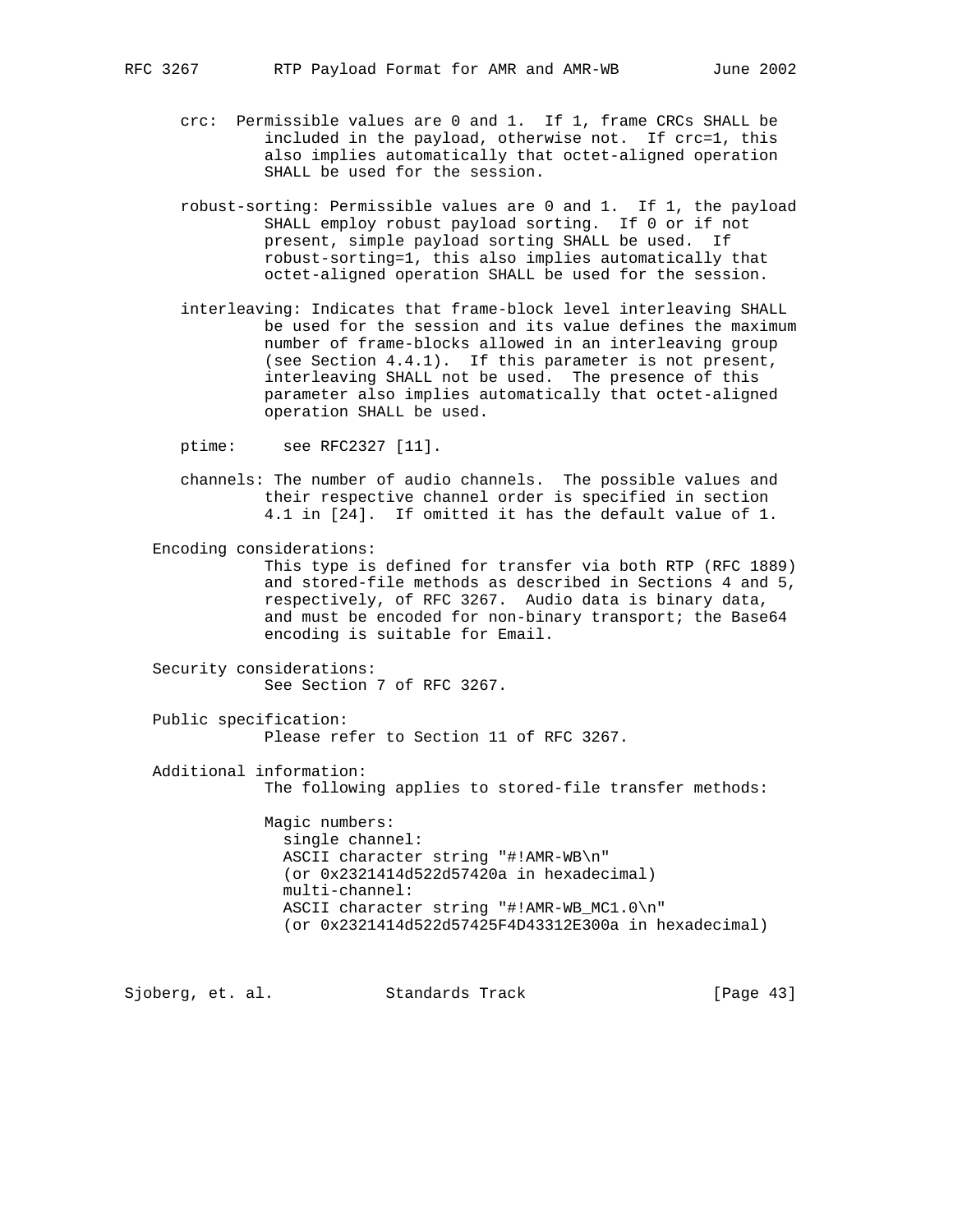File extensions: awb, AWB Macintosh file type code: none Object identifier or OID: none

- Person & email address to contact for further information: johan.sjoberg@ericsson.com ari.lakaniemi@nokia.com
- Intended usage: COMMON. It is expected that many VoIP applications (as well as mobile applications) will use this type.

 Author/Change controller: johan.sjoberg@ericsson.com ari.lakaniemi@nokia.com IETF Audio/Video transport working group

8.3. Mapping MIME Parameters into SDP

 The information carried in the MIME media type specification has a specific mapping to fields in the Session Description Protocol (SDP) [11], which is commonly used to describe RTP sessions. When SDP is used to specify sessions employing the AMR or AMR-WB codec, the mapping is as follows:

- The MIME type ("audio") goes in SDP "m=" as the media name.
- The MIME subtype (payload format name) goes in SDP "a=rtpmap" as the encoding name. The RTP clock rate in "a=rtpmap" MUST be 8000 for AMR and 16000 for AMR-WB, and the encoding parameters (number of channels) MUST either be explicitly set to N or omitted, implying a default value of 1. The values of N that are allowed is specified in Section 4.1 in [24].
- The parameters "ptime" and "maxptime" go in the SDP "a=ptime" and "a=maxptime" attributes, respectively.
- Any remaining parameters go in the SDP "a=fmtp" attribute by copying them directly from the MIME media type string as a semicolon separated list of parameter=value pairs.

 Some example SDP session descriptions utilizing AMR and AMR-WB encodings follow. In these examples, long a=fmtp lines are folded to meet the column width constraints of this document; the backslash ("\") at the end of a line and the carriage return that follows it should be ignored.

Sjoberg, et. al. Standards Track [Page 44]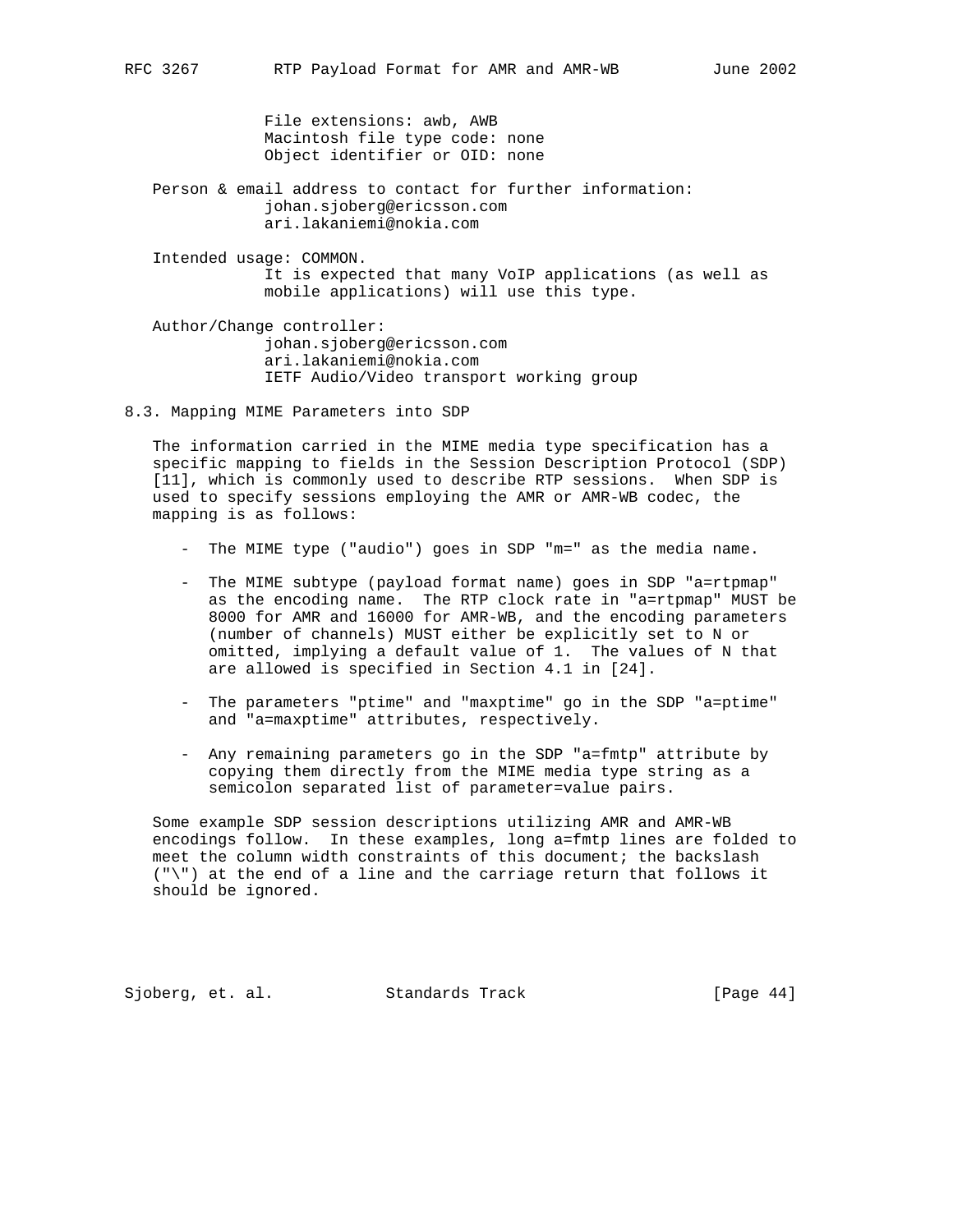```
 Example of usage of AMR in a possible GSM gateway scenario:
 m=audio 49120 RTP/AVP 97
 a=rtpmap:97 AMR/8000/1
a=fmtp:97 mode-set=0, 2, 5, 7; mode-change-period=2; \
    mode-change-neighbor=1
 a=maxptime:20
 Example of usage of AMR-WB in a possible VoIP scenario:
 m=audio 49120 RTP/AVP 98
 a=rtpmap:98 AMR-WB/16000
 a=fmtp:98 octet-align=1
 Example of usage of AMR-WB in a possible streaming scenario (two
 channel stereo):
 m=audio 49120 RTP/AVP 99
 a=rtpmap:99 AMR-WB/16000/2
 a=fmtp:99 interleaving=30
```
 Note that the payload format (encoding) names are commonly shown in upper case. MIME subtypes are commonly shown in lower case. These names are case-insensitive in both places. Similarly, parameter names are case-insensitive both in MIME types and in the default mapping to the SDP a=fmtp attribute.

9. IANA Considerations

a=maxptime:100

 Two new MIME subtypes have been registered, see Section 8. A new SDP attribute "maxptime", defined in Section 8, has also been registered. The "maxptime" attribute is expected to be defined in the revision of RFC 2327 [11] and is added here with a consistent definition.

10. Acknowledgements

 The authors would like to thank Petri Koskelainen, Bernhard Wimmer, Tim Fingscheidt, Sanjay Gupta, Stephen Casner, and Colin Perkins for their significant contributions made throughout the writing and reviewing of this document.

- 11. References
	- [1] 3GPP TS 26.090, "Adaptive Multi-Rate (AMR) speech transcoding", version 4.0.0 (2001-03), 3rd Generation Partnership Project (3GPP).

Sjoberg, et. al. Standards Track [Page 45]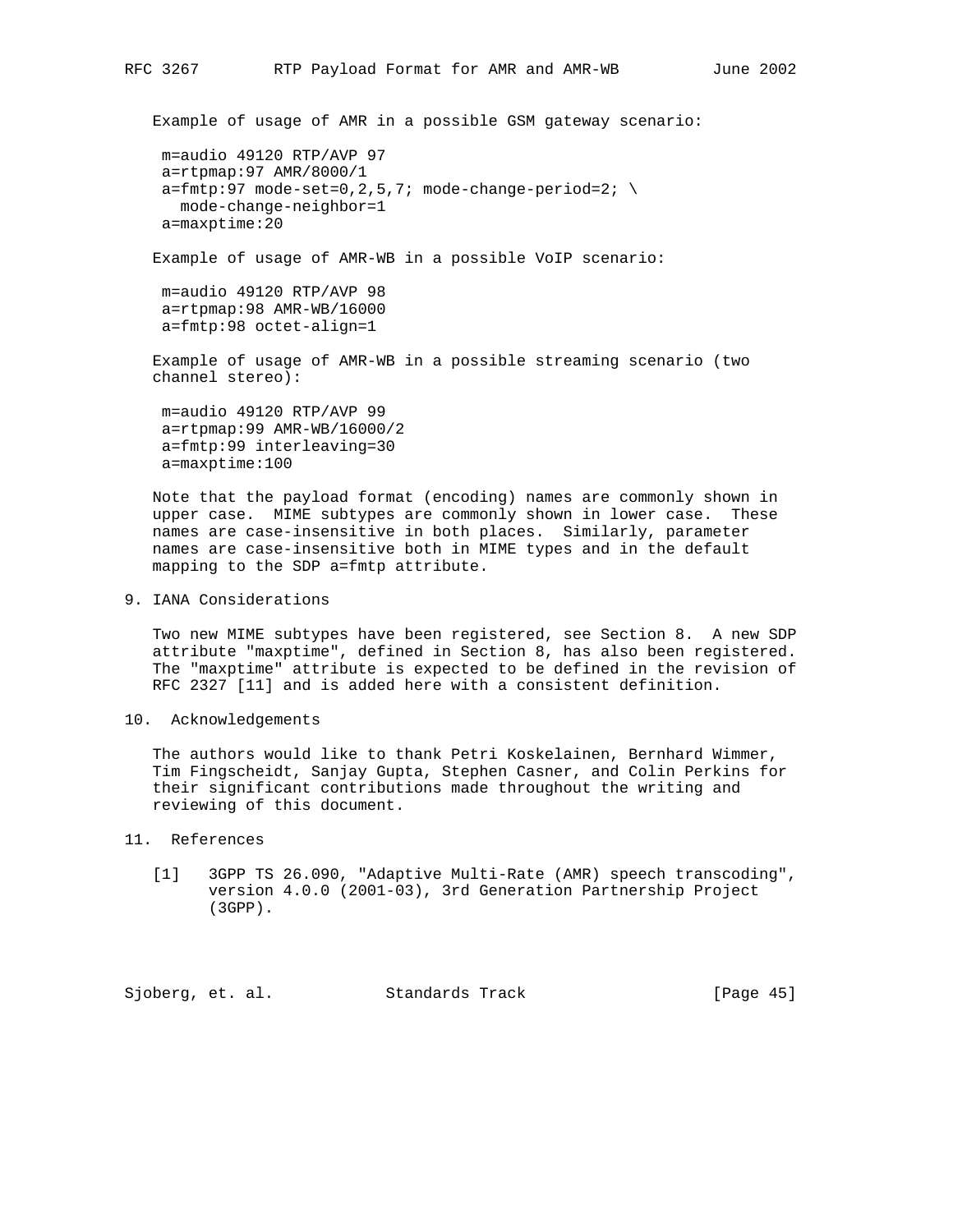- [2] 3GPP TS 26.101, "AMR Speech Codec Frame Structure", version 4.1.0 (2001-06), 3rd Generation Partnership Project (3GPP).
- [3] 3GPP TS 26.190 "AMR Wideband speech codec; Transcoding functions", version 5.0.0 (2001-03), 3rd Generation Partnership Project (3GPP).
- [4] 3GPP TS 26.201 "AMR Wideband speech codec; Frame Structure", version 5.0.0 (2001-03), 3rd Generation Partnership Project (3GPP).
- [5] Bradner, S., "Key words for use in RFCs to Indicate Requirement Levels", BCP 14, RFC 2119, March 1997.
- [6] 3GPP TS 26.093, "AMR Speech Codec; Source Controlled Rate operation", version 4.0.0 (2000-12), 3rd Generation Partnership Project (3GPP).
- [7] 3GPP TS 26.193 "AMR Wideband Speech Codec; Source Controlled Rate operation", version 5.0.0 (2001-03), 3rd Generation Partnership Project (3GPP).
- [8] Schulzrinne, H, Casner, S., Frederick, R. and V. Jacobson, "RTP: A Transport Protocol for Real-Time Applications", RFC 1889, January 1996.
- [9] 3GPP TS 26.092, "AMR Speech Codec; Comfort noise aspects", version 4.0.0 (2001-03), 3rd Generation Partnership Project (3GPP).
- [10] 3GPP TS 26.192 "AMR Wideband speech codec; Comfort Noise aspects", version 5.0.0 (2001-03), 3rd Generation Partnership Project (3GPP).
- [11] Handley, M. and V. Jacobson, "SDP: Session Description Protocol", RFC 2327, April 1998.
- [24] Schulzrinne, H., "RTP Profile for Audio and Video Conferences with Minimal Control" RFC 1890, January 1996.

11.1 Informative References

 [12] GSM 06.60, "Enhanced Full Rate (EFR) speech transcoding", version 8.0.1 (2000-11), European Telecommunications Standards Institute (ETSI).

Sjoberg, et. al. Standards Track [Page 46]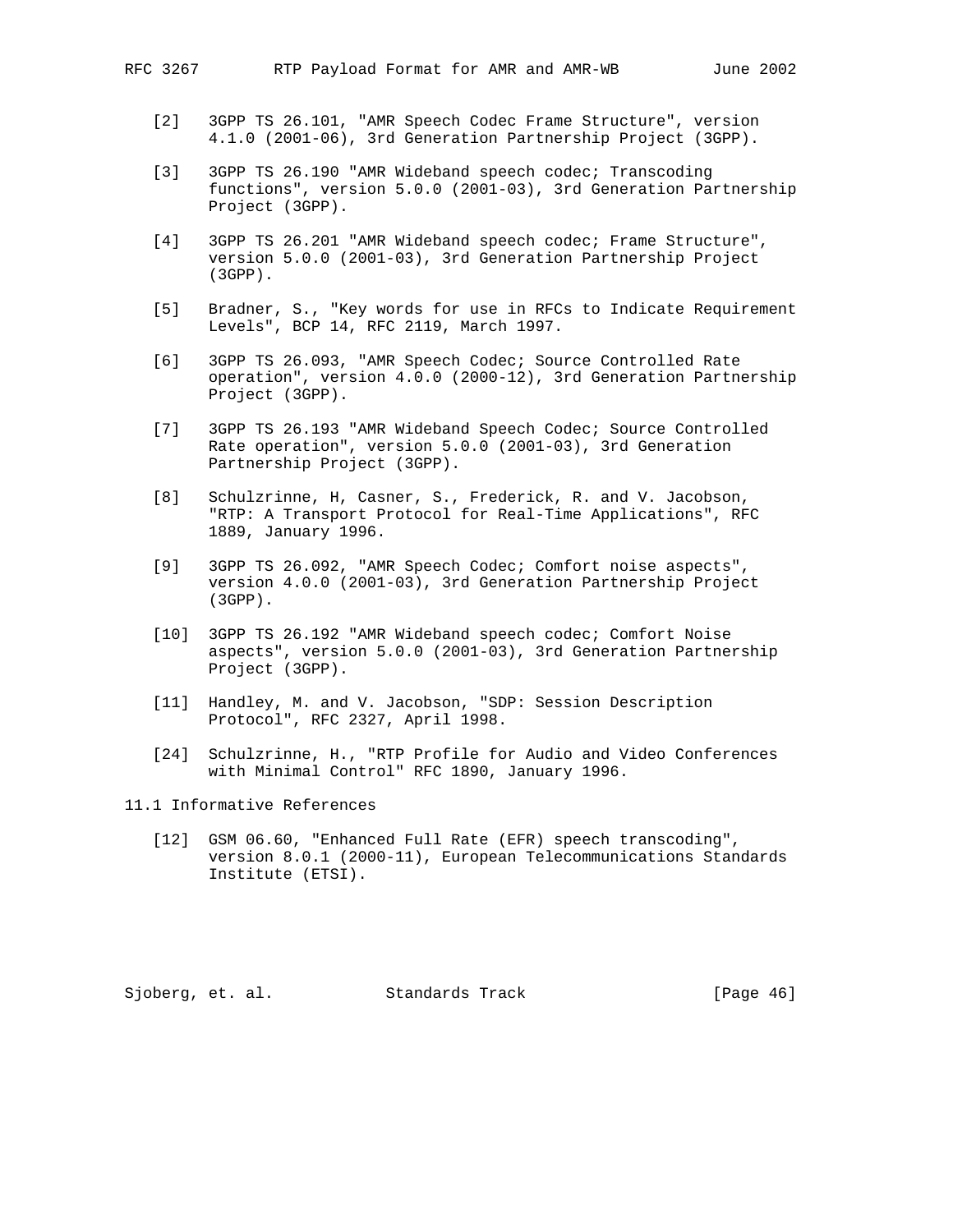- [13] ANSI/TIA/EIA-136-Rev.C, part 410 "TDMA Cellular/PCS Radio Interface, Enhanced Full Rate Voice Codec (ACELP)." Formerly IS-641. TIA published standard, June 1 2001.
- [14] ARIB, RCR STD-27H, "Personal Digital Cellular Telecommunication System RCR Standard", Association of Radio Industries and Businesses (ARIB).
- [15] Larzon, L., Degermark, M. and S. Pink, "The UDP Lite Protocol", Work in Progress.
- [16] 3GPP TS 25.415 "UTRAN Iu Interface User Plane Protocols", version 4.2.0 (2001-09), 3rd Generation Partnership Project (3GPP).
- [17] S. Floyd, M. Handley, J. Padhye, J. Widmer, "Equation-Based Congestion Control for Unicast Applications", ACM SIGCOMM 2000, Stockholm, Sweden .
- [18] Li, A., et. al., "An RTP Payload Format for Generic FEC with Uneven Level Protection", Work in Progress.
- [19] Rosenberg, J. and H. Schulzrinne, "An RTP Payload Format for Generic Forward Error Correction", RFC 2733, December 1999.
- [20] 3GPP TS 26.102, "AMR speech codec interface to Iu and Uu", version 4.0.0 (2001-03), 3rd Generation Partnership Project (3GPP).
- [21] 3GPP TS 26.202 "AMR Wideband speech codec; Interface to Iu and Uu", version 5.0.0 (2001-03), 3rd Generation Partnership Project (3GPP).
- [22] Baugher, et. al., "The Secure Real Time Transport Protocol", Work in Progress.
- [23] Perkins, C., Kouvelas, I., Hodson, O., Hardman, V., Handley, M., Bolot, J., Vega-Garcia, A. and S. Fosse-Parisis, "RTP Payload for Redundant Audio Data", RFC 2198, September 1997.

 ETSI documents can be downloaded from the ETSI web server, "http://www.etsi.org/". Any 3GPP document can be downloaded from the 3GPP webserver, "http://www.3gpp.org/", see specifications. TIA documents can be obtained from "www.tiaonline.org".

Sjoberg, et. al. Standards Track [Page 47]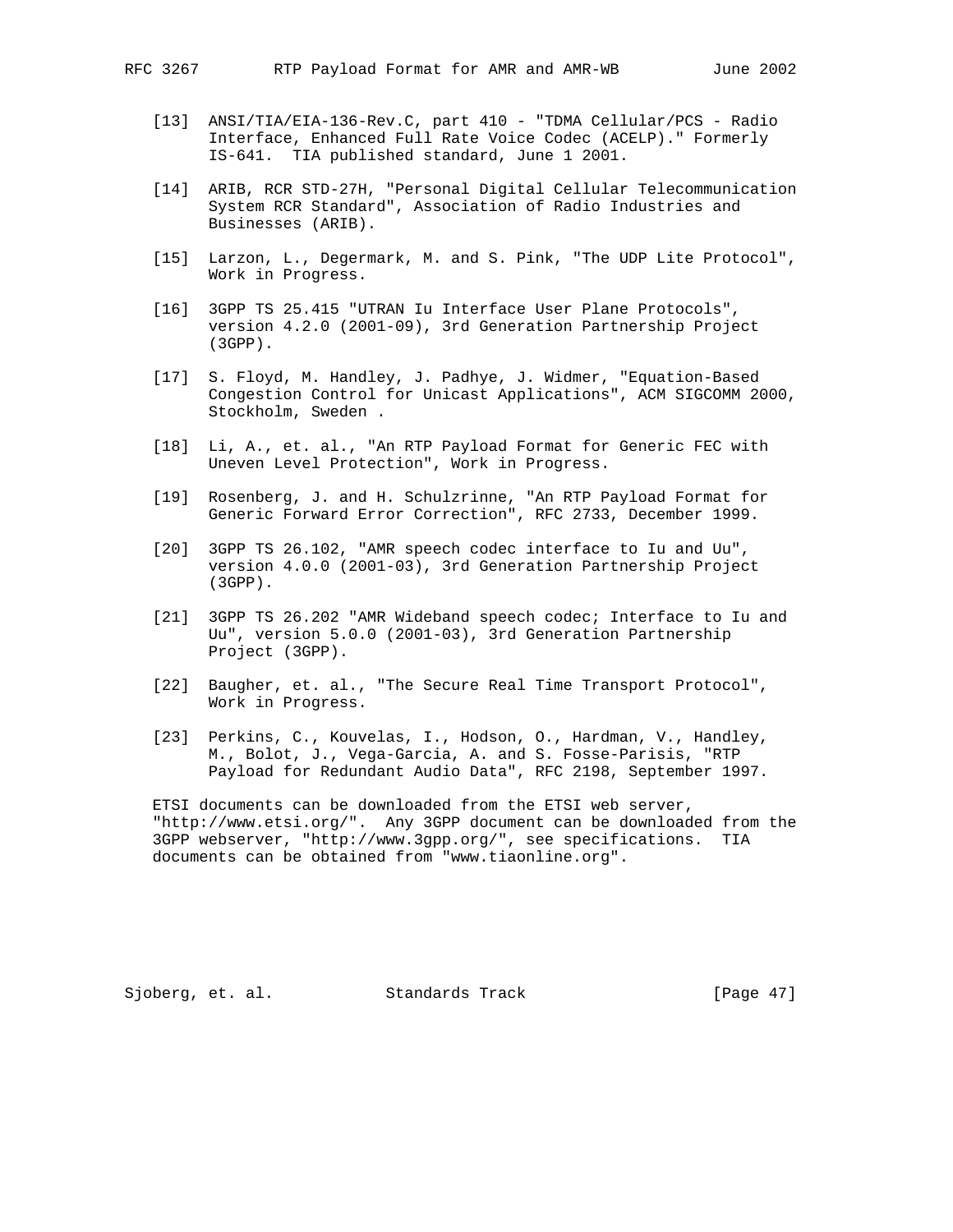12. Authors' Addresses

 Johan Sjoberg Ericsson Research Ericsson AB SE-164 80 Stockholm, SWEDEN

 Phone: +46 8 50878230 EMail: Johan.Sjoberg@ericsson.com

 Magnus Westerlund Ericsson Research Ericsson AB SE-164 80 Stockholm, SWEDEN

 Phone: +46 8 4048287 EMail: Magnus.Westerlund@ericsson.com

 Ari Lakaniemi Nokia Research Center P.O.Box 407 FIN-00045 Nokia Group, FINLAND

 Phone: +358-71-8008000 EMail: ari.lakaniemi@nokia.com

 Qiaobing Xie Motorola, Inc. 1501 W. Shure Drive, 2-B8 Arlington Heights, IL 60004, USA

 Phone: +1-847-632-3028 EMail: qxie1@email.mot.com

Sjoberg, et. al. Standards Track [Page 48]